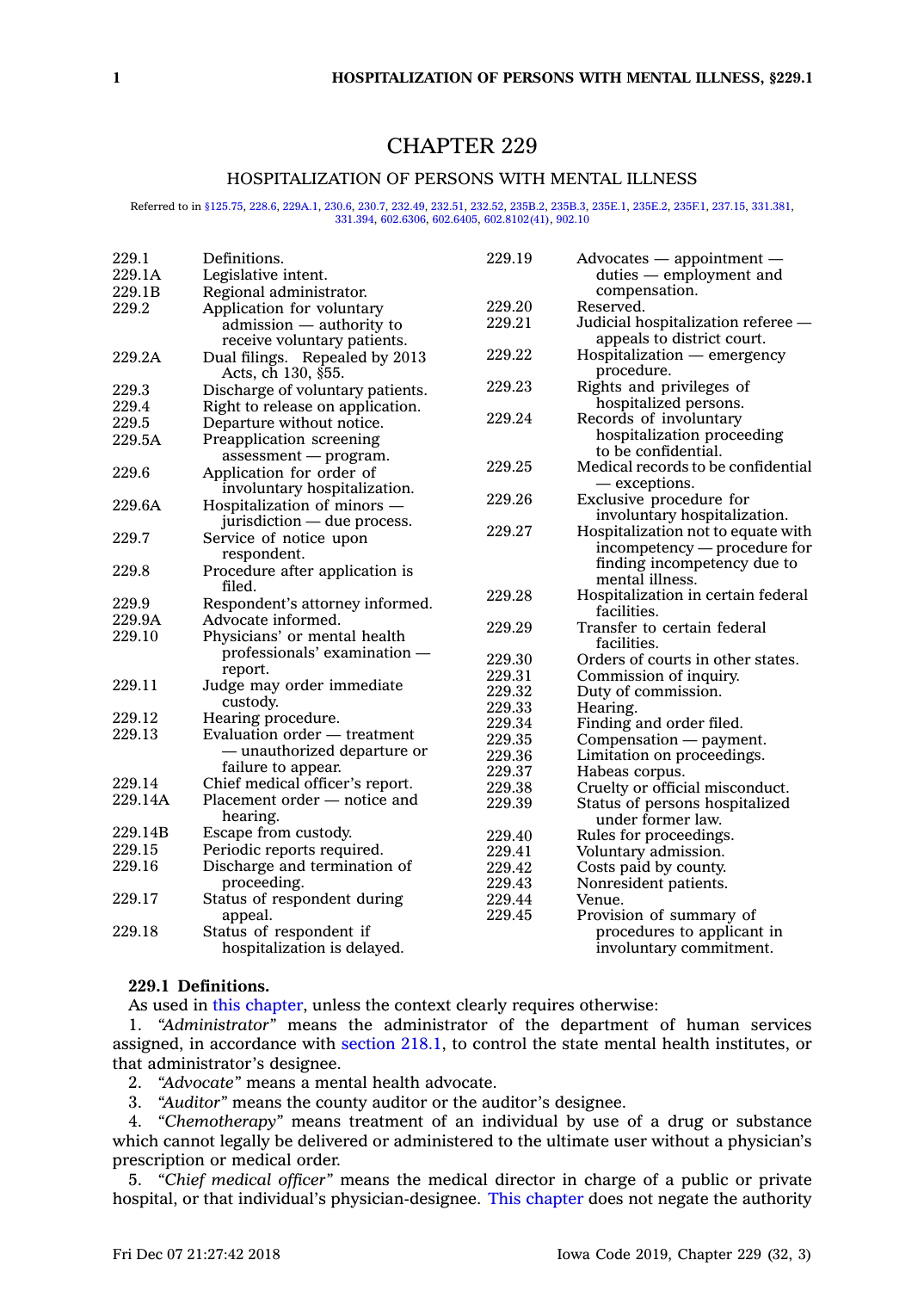otherwise reposed by law in the respective superintendents of each of the state hospitals for persons with mental illness, established by [chapter](https://www.legis.iowa.gov/docs/code//226.pdf) 226, to make decisions regarding the appropriateness of admissions or discharges of patients of that hospital, however it is the intent of this [chapter](https://www.legis.iowa.gov/docs/code//229.pdf) that if the superintendent is not <sup>a</sup> licensed physician the decisions by the superintendent shall be corroborated by the chief medical officer of the hospital.

6. *"Clerk"* means the clerk of the district court.

7. *"Hospital"* means either <sup>a</sup> public hospital or <sup>a</sup> private hospital.

8. *"Licensed physician"* means an individual licensed under the provisions of [chapter](https://www.legis.iowa.gov/docs/code//148.pdf) 148 to practice medicine and surgery or osteopathic medicine and surgery.

9. *"Mental health and disability services region"* means <sup>a</sup> mental health and disability services region formed in accordance with section [331.389](https://www.legis.iowa.gov/docs/code/331.389.pdf).

10. *"Mental health professional"* means the same as defined in [section](https://www.legis.iowa.gov/docs/code/228.1.pdf) 228.1.

11. *"Mental illness"* means every type of mental disease or mental disorder, except that it does not refer to an intellectual disability as defined in [section](https://www.legis.iowa.gov/docs/code/4.1.pdf) 4.1, or to insanity, diminished responsibility, or mental incompetency as the terms are defined and used in the Iowa criminal code or in the rules of criminal procedure, Iowa court rules.

12. *"Patient"* means <sup>a</sup> person who has been hospitalized or ordered hospitalized to receive treatment pursuant to [section](https://www.legis.iowa.gov/docs/code/229.14.pdf) 229.14.

13. *"Private hospital"* means any hospital or institution not directly supported by public funds, or <sup>a</sup> part thereof, which is equipped and staffed to provide inpatient care to persons with mental illness.

14. *"Psychiatric advanced registered nurse practitioner"* means an individual currently licensed as <sup>a</sup> registered nurse under [chapter](https://www.legis.iowa.gov/docs/code//152.pdf) 152 or [152E](https://www.legis.iowa.gov/docs/code//152E.pdf) who holds <sup>a</sup> national certification in psychiatric mental health care and who is licensed by the board of nursing as an advanced registered nurse practitioner.

15. *"Public hospital"* means:

*a.* A state mental health institute established by [chapter](https://www.legis.iowa.gov/docs/code//226.pdf) 226; or

*b.* The state psychiatric hospital established by [chapter](https://www.legis.iowa.gov/docs/code//225.pdf) 225; or

*c.* Any other publicly supported hospital or institution, or part of such hospital or institution, which is equipped and staffed to provide inpatient care to persons with mental illness, except the Iowa medical and classification center established by [chapter](https://www.legis.iowa.gov/docs/code//904.pdf) 904.

16. *"Region"* means <sup>a</sup> mental health and disability services region formed in accordance with section [331.389](https://www.legis.iowa.gov/docs/code/331.389.pdf).

17. *"Regional administrator"* means the regional administrator of <sup>a</sup> mental health and disability services region, as defined in section [331.388](https://www.legis.iowa.gov/docs/code/331.388.pdf).

18. *"Respondent"* means any person against whom an application has been filed under [section](https://www.legis.iowa.gov/docs/code/229.6.pdf) 229.6, but who has not been finally ordered committed for full-time custody, care, and treatment in <sup>a</sup> hospital.

19. *"Serious emotional injury"* is an injury which does not necessarily exhibit any physical characteristics, but which can be recognized and diagnosed by <sup>a</sup> licensed physician or other mental health professional and which can be causally connected with the act or omission of <sup>a</sup> person who is, or is alleged to be, mentally ill.

20. *"Seriously mentally impaired"* or *"serious mental impairment"* describes the condition of <sup>a</sup> person with mental illness and because of that illness lacks sufficient judgment to make responsible decisions with respect to the person's hospitalization or treatment, and who because of that illness meets any of the following criteria:

*a.* Is likely to physically injure the person's self or others if allowed to remain at liberty without treatment.

*b.* Is likely to inflict serious emotional injury on members of the person's family or others who lack reasonable opportunity to avoid contact with the person with mental illness if the person with mental illness is allowed to remain at liberty without treatment.

*c.* Is unable to satisfy the person's needs for nourishment, clothing, essential medical care, or shelter so that it is likely that the person will suffer physical injury, physical debilitation, or death.

*d.* Has <sup>a</sup> history of lack of compliance with treatment and any of the following apply: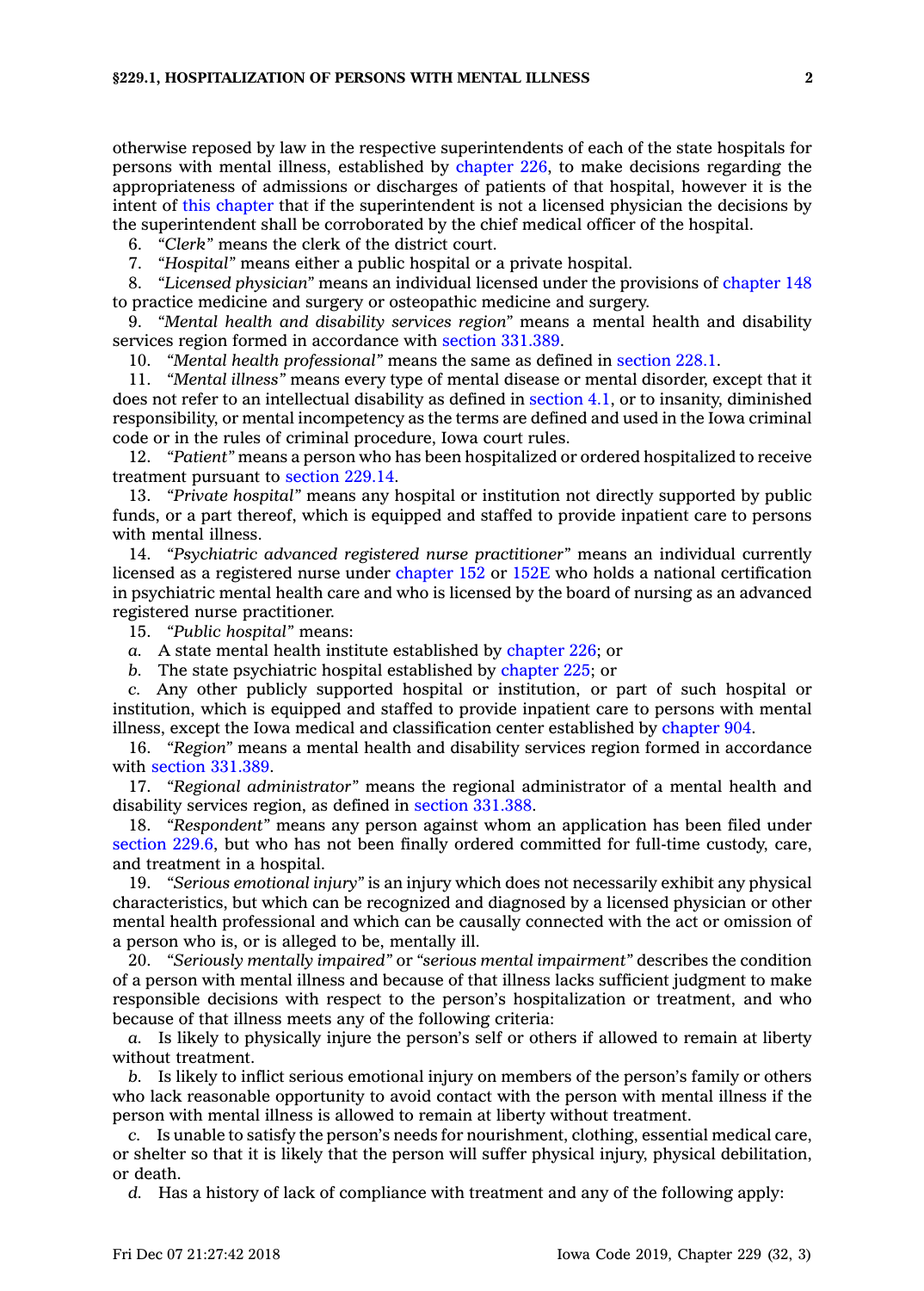(1) Lack of compliance has been <sup>a</sup> significant factor in the need for emergency hospitalization.

(2) Lack of compliance has resulted in one or more acts of serious physical injury to the person's self or others or an attempt to physically injure the person's self or others.

[R60, §1468; C73, §1434; C97, §2298; C24, 27, 31, 35, 39, §**3580;** C46, 50, 54, 58, 62, 66, §229.40; C71, 73, 75, §229.40, 229.44; C77, §229.1, 229.44; C79, 81, §229.1; 82 Acts, ch [1100,](https://www.legis.iowa.gov/docs/acts/1982/CH1100.pdf) [§7](https://www.legis.iowa.gov/docs/acts/1982/CH1100.pdf)]

83 Acts, ch 96, [§157,](https://www.legis.iowa.gov/docs/acts/83/CH0096.pdf) 159; 84 Acts, ch [1323,](https://www.legis.iowa.gov/docs/acts/84/CH1323.pdf) §2; 85 [Acts,](https://www.legis.iowa.gov/docs/acts/85/CH0021.pdf) ch 21, §35; 87 [Acts,](https://www.legis.iowa.gov/docs/acts/87/CH0090.pdf) ch 90, §1; [89](https://www.legis.iowa.gov/docs/acts/89/CH0275.pdf) [Acts,](https://www.legis.iowa.gov/docs/acts/89/CH0275.pdf) ch 275, §1; 95 [Acts,](https://www.legis.iowa.gov/docs/acts/95/CH0024.pdf) ch 24, §1; 96 Acts, ch [1035,](https://www.legis.iowa.gov/docs/acts/96/CH1035.pdf) §12; 96 Acts, ch [1129,](https://www.legis.iowa.gov/docs/acts/96/CH1129.pdf) §57, 113; 96 [Acts,](https://www.legis.iowa.gov/docs/acts/96/CH1183.pdf) ch [1183,](https://www.legis.iowa.gov/docs/acts/96/CH1183.pdf) §18; 97 [Acts,](https://www.legis.iowa.gov/docs/acts/97/CH0169.pdf) ch 169, §15; 2000 Acts, ch [1112,](https://www.legis.iowa.gov/docs/acts/2000/CH1112.pdf) §37; 2002 Acts, ch [1119,](https://www.legis.iowa.gov/docs/acts/2002/CH1119.pdf) §107; [2004](https://www.legis.iowa.gov/docs/acts/2004/CH1090.pdf) Acts, ch [1090,](https://www.legis.iowa.gov/docs/acts/2004/CH1090.pdf) §33; 2008 Acts, ch [1082,](https://www.legis.iowa.gov/docs/acts/2008/CH1082.pdf) §4; 2008 Acts, ch [1088,](https://www.legis.iowa.gov/docs/acts/2008/CH1088.pdf) §112; 2011 [Acts,](https://www.legis.iowa.gov/docs/acts/2011/CH0121.pdf) ch 121, §52, [62](https://www.legis.iowa.gov/docs/acts/2011/CH0121.pdf); 2012 Acts, ch [1019,](https://www.legis.iowa.gov/docs/acts/2012/CH1019.pdf) §80; 2012 Acts, ch [1079,](https://www.legis.iowa.gov/docs/acts/2012/CH1079.pdf) §6 – 8; 2015 [Acts,](https://www.legis.iowa.gov/docs/acts/2015/CH0056.pdf) ch 56, §17; 2015 [Acts,](https://www.legis.iowa.gov/docs/acts/2015/CH0069.pdf) ch 69, [§57,](https://www.legis.iowa.gov/docs/acts/2015/CH0069.pdf) 58; 2015 [Acts,](https://www.legis.iowa.gov/docs/acts/2015/CH0076.pdf) ch 76, §1; 2018 Acts, ch [1056,](https://www.legis.iowa.gov/docs/acts/2018/CH1056.pdf) §7

Referred to in [§125.75](https://www.legis.iowa.gov/docs/code/125.75.pdf), [229.6](https://www.legis.iowa.gov/docs/code/229.6.pdf) Subsection 20, NEW paragraph d

#### **229.1A Legislative intent.**

As mental illness is often <sup>a</sup> continuing condition which is subject to wide and unpredictable changes in condition and fluctuations in reoccurrence and remission, this [chapter](https://www.legis.iowa.gov/docs/code//229.pdf) shall be liberally construed to give recognition to these medical facts.

89 [Acts,](https://www.legis.iowa.gov/docs/acts/1989/CH0275.pdf) ch 275, §2

## **229.1B Regional administrator.**

Notwithstanding any provision of this [chapter](https://www.legis.iowa.gov/docs/code//229.pdf) to the contrary, any person whose hospitalization expenses are payable in whole or in part by <sup>a</sup> mental health and disability services region shall be subject to all administrative requirements of the regional administrator for the county.

96 Acts, ch [1183,](https://www.legis.iowa.gov/docs/acts/96/CH1183.pdf) §19; 2004 Acts, ch [1090,](https://www.legis.iowa.gov/docs/acts/2004/CH1090.pdf) §33; 2015 [Acts,](https://www.legis.iowa.gov/docs/acts/2015/CH0069.pdf) ch 69, §59; 2015 [Acts,](https://www.legis.iowa.gov/docs/acts/2015/CH0138.pdf) ch 138, §29, [161,](https://www.legis.iowa.gov/docs/acts/2015/CH0138.pdf) 162

#### **229.2 Application for voluntary admission — authority to receive voluntary patients.**

1. *a.* An application for admission to <sup>a</sup> public or private hospital for observation, diagnosis, care, and treatment as <sup>a</sup> voluntary patient may be made by any person who is mentally ill or has symptoms of mental illness.

*b.* In the case of <sup>a</sup> minor, the parent, guardian, or custodian may make application for admission of the minor as <sup>a</sup> voluntary patient.

(1) Upon receipt of an application for voluntary admission of <sup>a</sup> minor, the chief medical officer shall provide separate prescreening interviews and consultations with the parent, guardian or custodian and the minor to assess the family environment and the appropriateness of the application for admission.

(2) During the interview and consultation the chief medical officer shall inform the minor orally and in writing that the minor has <sup>a</sup> right to object to the admission. If the chief medical officer of the hospital to which application is made determines that the admission is appropriate but the minor objects to the admission, the parent, guardian or custodian must petition the juvenile court for approval of the admission before the minor is actually admitted.

(3) As soon as is practicable after the filing of <sup>a</sup> petition for juvenile court approval of the admission of the minor, the juvenile court shall determine whether the minor has an attorney to represent the minor in the hospitalization proceeding, and if not, the court shall assign to the minor an attorney. If the minor is financially unable to pay for an attorney, the attorney shall be compensated by the mental health and disability services region at an hourly rate to be established by the regional administrator for the county in which the proceeding is held in substantially the same manner as provided in [section](https://www.legis.iowa.gov/docs/code/815.7.pdf) 815.7.

(4) The juvenile court shall determine whether the admission is in the best interest of the minor and is consistent with the minor's rights.

(5) The juvenile court shall order hospitalization of <sup>a</sup> minor, over the minor's objections, only after <sup>a</sup> hearing in which it is shown by clear and convincing evidence that:

(a) The minor needs and will substantially benefit from treatment.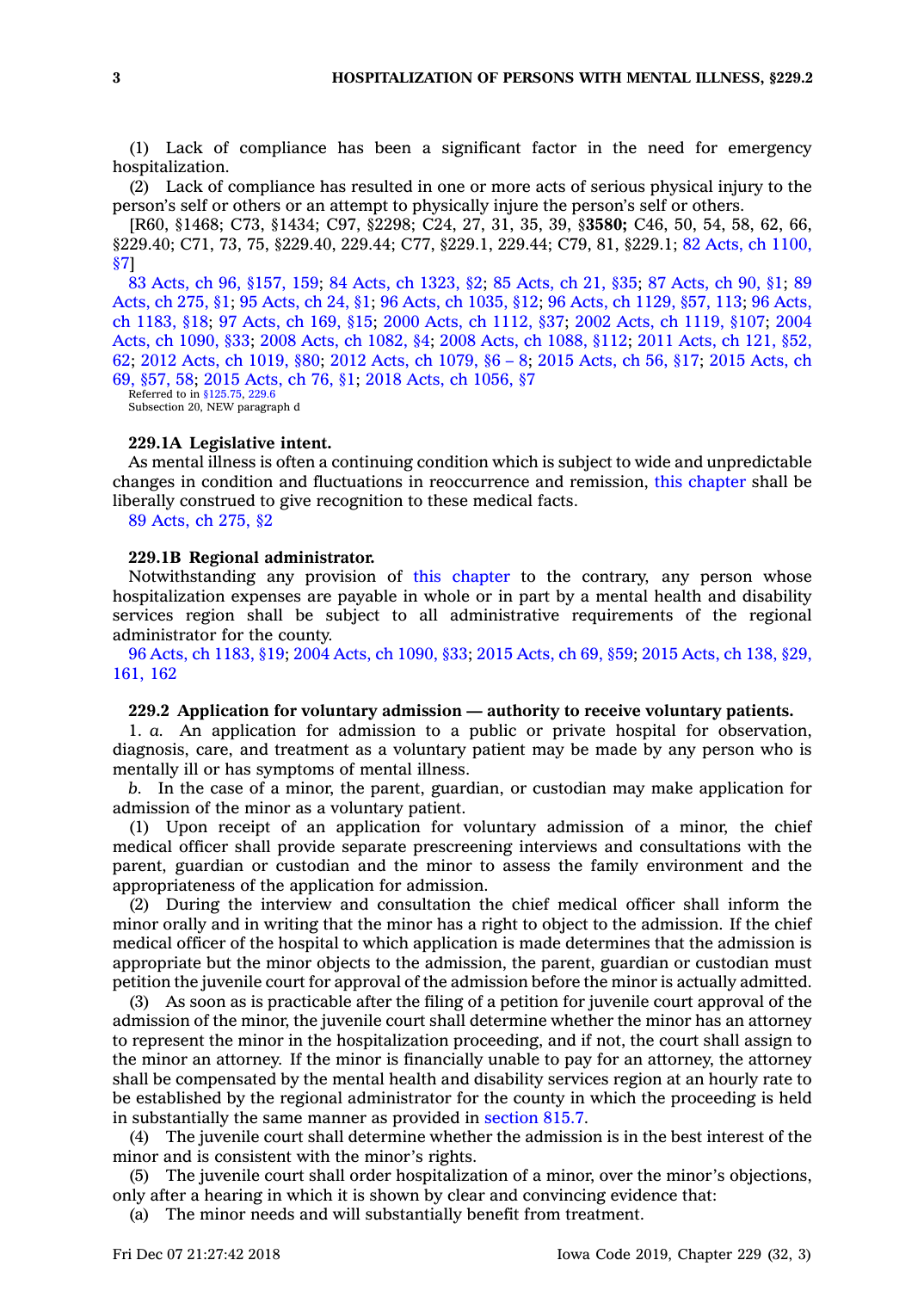### **§229.2, HOSPITALIZATION OF PERSONS WITH MENTAL ILLNESS 4**

(b) No other setting which involves less restriction of the minor's liberties is feasible for the purposes of treatment.

(6) Upon approval of the admission of <sup>a</sup> minor over the minor's objections, the juvenile court shall appoint an individual to act as an advocate representing the interests of the minor in the same manner as an advocate representing the interests of patients involuntarily hospitalized pursuant to [section](https://www.legis.iowa.gov/docs/code/229.19.pdf) 229.19.

2. Upon receiving an application for admission as <sup>a</sup> voluntary patient, made pursuant to [subsection](https://www.legis.iowa.gov/docs/code/229.2.pdf) 1:

*a.* The chief medical officer of <sup>a</sup> public hospital shall receive and may admit the person whose admission is sought, subject in cases other than medical emergencies to availability of suitable accommodations and to the provisions of [sections](https://www.legis.iowa.gov/docs/code/229.41.pdf) 229.41 and [229.42](https://www.legis.iowa.gov/docs/code/229.42.pdf).

*b.* The chief medical officer of <sup>a</sup> private hospital may receive and may admit the person whose admission is sought.

[R60, §1480; C73, §1399; C97, §2264; C24, 27, 31, 35, 39, §**3544;** C46, §229.1; C50, 54, 58, 62, 66, 71, 73, 75, §229.1, 229.41; C77, 79, 81, §229.2]

87 [Acts,](https://www.legis.iowa.gov/docs/acts/87/CH0090.pdf) ch 90, §2; 99 [Acts,](https://www.legis.iowa.gov/docs/acts/99/CH0135.pdf) ch 135, §17; 2009 [Acts,](https://www.legis.iowa.gov/docs/acts/2009/CH0041.pdf) ch 41, §263; 2015 [Acts,](https://www.legis.iowa.gov/docs/acts/2015/CH0069.pdf) ch 69, §60; [2015](https://www.legis.iowa.gov/docs/acts/2015/CH0138.pdf) [Acts,](https://www.legis.iowa.gov/docs/acts/2015/CH0138.pdf) ch 138, §30, 161, 162

Referred to in [§229.4](https://www.legis.iowa.gov/docs/code/229.4.pdf), [229.6A](https://www.legis.iowa.gov/docs/code/229.6A.pdf), [229.41](https://www.legis.iowa.gov/docs/code/229.41.pdf), [331.910](https://www.legis.iowa.gov/docs/code/331.910.pdf)

**229.2A Dual filings.** Repealed by 2013 Acts, ch 130, §55.

## **229.3 Discharge of voluntary patients.**

Any voluntary patient who has recovered, or whose hospitalization the chief medical officer of the hospital determines is no longer advisable, shall be discharged. Any voluntary patient may be discharged if to do so would in the judgment of the chief medical officer contribute to the most effective use of the hospital in the care and treatment of that patient and of other persons with mental illness.

[C77, 79, 81, §229.3] 96 Acts, ch [1129,](https://www.legis.iowa.gov/docs/acts/1996/CH1129.pdf) §113 Referred to in [§226.19](https://www.legis.iowa.gov/docs/code/226.19.pdf)

## **229.4 Right to release on application.**

A voluntary patient who requests release or whose release is requested, in writing, by the patient's legal guardian, parent, spouse or adult next of kin shall be released from the hospital forthwith, except that:

1. If the patient was admitted on the patient's own application and the request for release is made by some other person, release may be conditioned upon the agreement of the patient.

2. If the patient is <sup>a</sup> minor who was admitted on the application of the patient's parent, guardian or custodian pursuant to section 229.2, [subsection](https://www.legis.iowa.gov/docs/code/229.2.pdf) 1, the patient's release prior to becoming eighteen years of age may be conditioned upon the consent of the parent, guardian or custodian, or upon the approval of the juvenile court if the admission was approved by the juvenile court; and

3. If the chief medical officer of the hospital, not later than the end of the next secular day on which the office of the clerk of the district court for the county in which the hospital is located is open and which follows the submission of the written request for release of the patient, files with that clerk <sup>a</sup> certification that in the chief medical officer's opinion the patient is seriously mentally impaired, the release may be postponed for the period of time the court determines is necessary to permit commencement of judicial procedure for involuntary hospitalization. That period of time may not exceed five days, exclusive of days on which the clerk's office is not open unless the period of time is extended by order of <sup>a</sup> district court judge for good cause shown. Until disposition of the application for involuntary hospitalization of the patient, if one is timely filed, the chief medical officer may detain the patient in the hospital and may provide treatment which is necessary to preserve the patient's life, or to appropriately control behavior by the patient which is likely to result in physical injury to the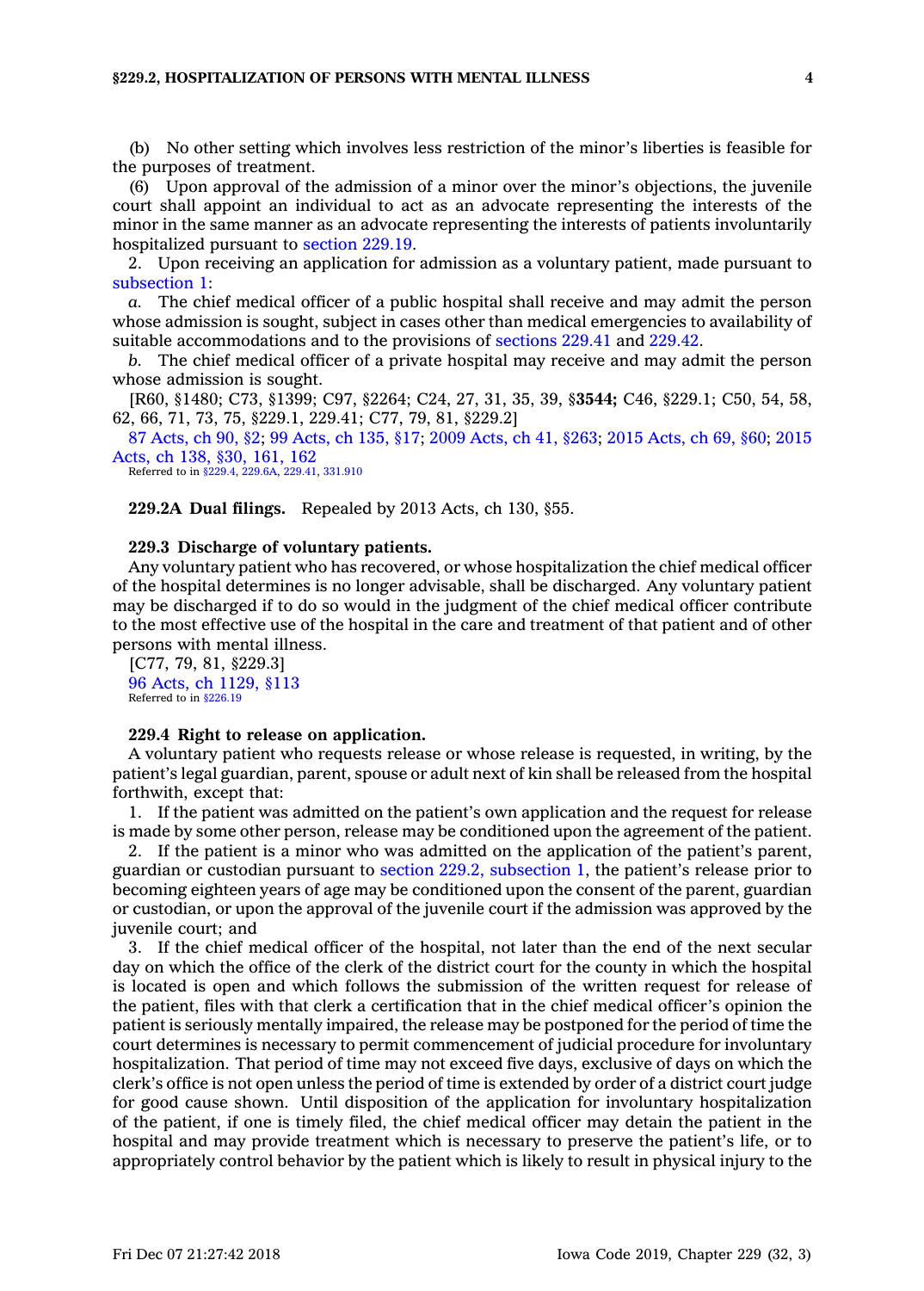patient or to others if allowed to continue, but may not otherwise provide treatment to the patient without the patient's consent.

[C50, 54, 58, 62, 66, 71, 73, 75, §229.41; C77, 79, 81, §229.4]<br>Referred to in [§229.23](https://www.legis.iowa.gov/docs/code/229.23.pdf)

## **229.5 Departure without notice.**

If <sup>a</sup> voluntary patient departs from the hospital without notice, and in the opinion of the chief medical officer the patient is seriously mentally impaired, the chief medical officer may file an application on the departed voluntary patient pursuant to [section](https://www.legis.iowa.gov/docs/code/229.6.pdf) 229.6, and request that an order for immediate custody be entered by the court pursuant to [section](https://www.legis.iowa.gov/docs/code/229.11.pdf) 229.11.

[C77, 79, 81, §229.5] 2013 [Acts,](https://www.legis.iowa.gov/docs/acts/2013/CH0130.pdf) ch 130, §42

## **229.5A Preapplication screening assessment — program.**

Prior to filing an application pursuant to [section](https://www.legis.iowa.gov/docs/code/229.6.pdf) 229.6, the clerk of the district court or the clerk's designee shall inform the interested person referred to in [section](https://www.legis.iowa.gov/docs/code/229.6.pdf) 229.6, [subsection](https://www.legis.iowa.gov/docs/code/229.6.pdf) 1, about the option of requesting <sup>a</sup> preapplication screening assessment through <sup>a</sup> preapplication screening assessment program, if available.

2012 Acts, ch [1079,](https://www.legis.iowa.gov/docs/acts/2012/CH1079.pdf) §9; 2013 [Acts,](https://www.legis.iowa.gov/docs/acts/2013/CH0130.pdf) ch 130, §43; 2018 Acts, ch [1165,](https://www.legis.iowa.gov/docs/acts/2018/CH1165.pdf) §133 Referred to in [§229.6](https://www.legis.iowa.gov/docs/code/229.6.pdf) Section amended

#### **229.6 Application for order of involuntary hospitalization.**

1. Proceedings for the involuntary hospitalization of an individual pursuant to this [chapter](https://www.legis.iowa.gov/docs/code//229.pdf) or for the involuntary commitment or treatment of <sup>a</sup> person with <sup>a</sup> substance-related disorder to <sup>a</sup> facility pursuant to [chapter](https://www.legis.iowa.gov/docs/code//125.pdf) 125 may be commenced by any interested person by filing <sup>a</sup> verified application with the clerk of the district court of the county where the respondent is presently located, or which is the respondent's place of residence. The clerk, or the clerk's designee, shall assist the applicant in completing the application.

2. The application shall:

*a.* State the applicant's belief that the respondent is <sup>a</sup> person who presents <sup>a</sup> danger to self or others and lacks judgmental capacity due to either of the following:

(1) A substance-related disorder as defined in [section](https://www.legis.iowa.gov/docs/code/125.2.pdf) 125.2.

- (2) A serious mental impairment as defined in [section](https://www.legis.iowa.gov/docs/code/229.1.pdf) 229.1.
- *b.* State facts in support of each belief described in paragraph *"a"*.
- *c.* Be accompanied by any of the following:

(1) A written statement of <sup>a</sup> licensed physician or mental health professional in support of the application.

(2) One or more supporting affidavits otherwise corroborating the application.

(3) Corroborative information obtained and reduced to writing by the clerk or the clerk's designee, but only when circumstances make it infeasible to comply with, or when the clerk considers it appropriate to supplement the information supplied pursuant to, either subparagraph (1) or (2).

3. Prior to the filing of an application pursuant to this [section](https://www.legis.iowa.gov/docs/code/229.6.pdf), the clerk or the clerk's designee shall inform the interested person referred to in [subsection](https://www.legis.iowa.gov/docs/code/229.6.pdf) 1 about the option of requesting <sup>a</sup> preapplication screening assessment pursuant to [section](https://www.legis.iowa.gov/docs/code/229.5A.pdf) 229.5A.

4. The supreme court shall prescribe rules and establish forms as necessary to carry out the provisions of this [section](https://www.legis.iowa.gov/docs/code/229.6.pdf).

[R60, §1480; C73, §1399; C97, §2264; C24, 27, 31, 35, 39, §**3544;** C46, 50, 54, 58, 62, 66, 71, 73, 75, §229.1; C77, 79, 81, §229.6]

2012 Acts, ch [1079,](https://www.legis.iowa.gov/docs/acts/2012/CH1079.pdf) §10; 2013 [Acts,](https://www.legis.iowa.gov/docs/acts/2013/CH0130.pdf) ch 130, §44; 2017 [Acts,](https://www.legis.iowa.gov/docs/acts/2017/CH0034.pdf) ch 34, §12 Referred to in [§218.92](https://www.legis.iowa.gov/docs/code/218.92.pdf), [222.7](https://www.legis.iowa.gov/docs/code/222.7.pdf), [225.11,](https://www.legis.iowa.gov/docs/code/225.11.pdf) [226.31](https://www.legis.iowa.gov/docs/code/226.31.pdf), [227.10](https://www.legis.iowa.gov/docs/code/227.10.pdf), [227.15](https://www.legis.iowa.gov/docs/code/227.15.pdf), [229.1,](https://www.legis.iowa.gov/docs/code/229.1.pdf) [229.5](https://www.legis.iowa.gov/docs/code/229.5.pdf), [229.5A](https://www.legis.iowa.gov/docs/code/229.5A.pdf), [229.6A](https://www.legis.iowa.gov/docs/code/229.6A.pdf), [229.7](https://www.legis.iowa.gov/docs/code/229.7.pdf), [229.8](https://www.legis.iowa.gov/docs/code/229.8.pdf), [229.9](https://www.legis.iowa.gov/docs/code/229.9.pdf), [229.19](https://www.legis.iowa.gov/docs/code/229.19.pdf), [229.21,](https://www.legis.iowa.gov/docs/code/229.21.pdf) [229.22](https://www.legis.iowa.gov/docs/code/229.22.pdf), [229.24](https://www.legis.iowa.gov/docs/code/229.24.pdf), [229.26](https://www.legis.iowa.gov/docs/code/229.26.pdf), [229.27](https://www.legis.iowa.gov/docs/code/229.27.pdf), [229.38](https://www.legis.iowa.gov/docs/code/229.38.pdf), [331.910](https://www.legis.iowa.gov/docs/code/331.910.pdf)

Summary of involuntary commitment procedures available from clerk; see §229.45

### **229.6A Hospitalization of minors — jurisdiction — due process.**

1. Notwithstanding section [229.11](https://www.legis.iowa.gov/docs/code/229.11.pdf), the juvenile court has exclusive original jurisdiction in proceedings concerning <sup>a</sup> minor for whom an application is filed under [section](https://www.legis.iowa.gov/docs/code/229.6.pdf) 229.6 or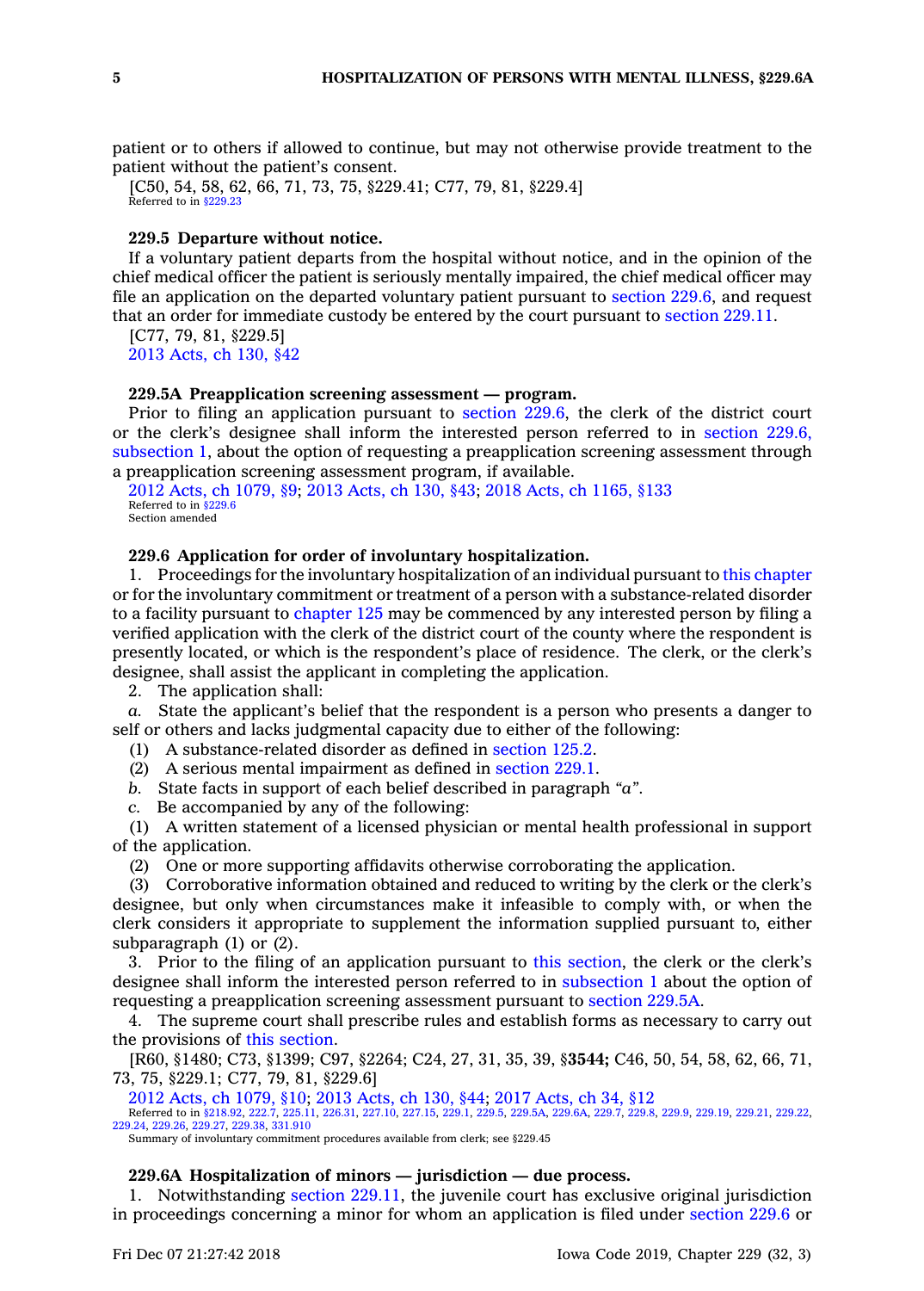for whom an application for voluntary admission is made under section 229.2, [subsection](https://www.legis.iowa.gov/docs/code/229.2.pdf) [1](https://www.legis.iowa.gov/docs/code/229.2.pdf), to which the minor objects. In proceedings under this [chapter](https://www.legis.iowa.gov/docs/code//229.pdf) concerning <sup>a</sup> minor, notwithstanding section [229.11](https://www.legis.iowa.gov/docs/code/229.11.pdf), the term *"court"*, *"judge"*, or *"clerk"* means the juvenile court, judge, or clerk.

2. The procedural requirements of this [chapter](https://www.legis.iowa.gov/docs/code//229.pdf) are applicable to minors involved in hospitalization proceedings pursuant to [subsection](https://www.legis.iowa.gov/docs/code/229.6A.pdf) 1 and placement proceedings pursuant to section [229.14A](https://www.legis.iowa.gov/docs/code/229.14A.pdf).

3. It is the intent of this [chapter](https://www.legis.iowa.gov/docs/code//229.pdf) that when <sup>a</sup> minor is involuntarily or voluntarily hospitalized or hospitalized with juvenile court approval over the minor's objection the minor's family shall be included in counseling sessions offered during the minor's stay in <sup>a</sup> hospital when feasible. Prior to the discharge of the minor the juvenile court may, after <sup>a</sup> hearing, order that the minor's family be evaluated and therapy ordered if necessary to facilitate the return of the minor to the family setting.

87 [Acts,](https://www.legis.iowa.gov/docs/acts/87/CH0090.pdf) ch 90, §3; 92 Acts, ch [1124,](https://www.legis.iowa.gov/docs/acts/92/CH1124.pdf) §2; 2001 [Acts,](https://www.legis.iowa.gov/docs/acts/2001/CH0155.pdf) ch 155, §29; 2013 [Acts,](https://www.legis.iowa.gov/docs/acts/2013/CH0130.pdf) ch 130, §45 Referred to in [§218.92](https://www.legis.iowa.gov/docs/code/218.92.pdf), [222.7](https://www.legis.iowa.gov/docs/code/222.7.pdf), [226.31](https://www.legis.iowa.gov/docs/code/226.31.pdf), [227.10](https://www.legis.iowa.gov/docs/code/227.10.pdf), [227.15,](https://www.legis.iowa.gov/docs/code/227.15.pdf) [229.19](https://www.legis.iowa.gov/docs/code/229.19.pdf), [229.22](https://www.legis.iowa.gov/docs/code/229.22.pdf), [229.24](https://www.legis.iowa.gov/docs/code/229.24.pdf), [229.26,](https://www.legis.iowa.gov/docs/code/229.26.pdf) [229.38](https://www.legis.iowa.gov/docs/code/229.38.pdf), [602.6405](https://www.legis.iowa.gov/docs/code/602.6405.pdf)

#### **229.7 Service of notice upon respondent.**

Upon the filing of an application pursuant to [section](https://www.legis.iowa.gov/docs/code/229.6.pdf) 229.6, the clerk shall docket the case and immediately notify <sup>a</sup> district court judge, district associate judge, or magistrate who is admitted to the practice of law in this state, who shall review the application and accompanying documentation. If the application is adequate as to form, the court may set <sup>a</sup> time and place for <sup>a</sup> hearing on the application, if feasible, but the hearing shall not be held less than forty-eight hours after notice to the respondent unless the respondent waives such minimum prior notice requirement. The court shall direct the clerk to send copies of the application and supporting documentation, together with <sup>a</sup> notice informing the respondent of the procedures required by this [chapter](https://www.legis.iowa.gov/docs/code//229.pdf), to the sheriff or the sheriff's deputy for immediate service upon the respondent. If the respondent is taken into custody under section [229.11](https://www.legis.iowa.gov/docs/code/229.11.pdf), service of the application, documentation and notice upon the respondent shall be made at the time the respondent is taken into custody.

[R60, §1480; C73, §1400; C97, §2265; C24, 27, 31, 35, 39, §**3545;** C46, 50, 54, 58, 62, 66, 71, 73, 75, §229.2; C77, 79, 81, §229.7]

91 [Acts,](https://www.legis.iowa.gov/docs/acts/91/CH0108.pdf) ch 108, §4; 2013 [Acts,](https://www.legis.iowa.gov/docs/acts/2013/CH0130.pdf) ch 130, §46 Referred to in [§218.92](https://www.legis.iowa.gov/docs/code/218.92.pdf), [222.7](https://www.legis.iowa.gov/docs/code/222.7.pdf), [226.31](https://www.legis.iowa.gov/docs/code/226.31.pdf), [227.10](https://www.legis.iowa.gov/docs/code/227.10.pdf), [227.15](https://www.legis.iowa.gov/docs/code/227.15.pdf), [229.19](https://www.legis.iowa.gov/docs/code/229.19.pdf), [229.21](https://www.legis.iowa.gov/docs/code/229.21.pdf), [229.22](https://www.legis.iowa.gov/docs/code/229.22.pdf), [229.24](https://www.legis.iowa.gov/docs/code/229.24.pdf), [229.26](https://www.legis.iowa.gov/docs/code/229.26.pdf), [229.38](https://www.legis.iowa.gov/docs/code/229.38.pdf), [229.45,](https://www.legis.iowa.gov/docs/code/229.45.pdf) [331.653](https://www.legis.iowa.gov/docs/code/331.653.pdf)

#### **229.8 Procedure after application is filed.**

As soon as practicable after the filing of an application pursuant to [section](https://www.legis.iowa.gov/docs/code/229.6.pdf) 229.6, the court shall:

1. Determine whether the respondent has an attorney who is able and willing to represent the respondent in the hospitalization proceeding, and if not, whether the respondent is financially able to employ an attorney and capable of meaningfully assisting in selecting one. In accordance with those determinations, the court shall if necessary allow the respondent to select, or shall assign to the respondent, an attorney. If the respondent is financially unable to pay an attorney, the attorney shall be compensated by the mental health and disability services region at an hourly rate to be established by the regional administrator for the county in which the proceeding is held in substantially the same manner as provided in [section](https://www.legis.iowa.gov/docs/code/815.7.pdf) 815.7.

2. Cause copies of the application and supporting documentation to be sent to the county attorney or the county attorney's attorney-designate for review.

3. Issue <sup>a</sup> written order which shall:

*a.* If not previously done, set <sup>a</sup> time and place for <sup>a</sup> hospitalization hearing, which shall be at the earliest practicable time not less than forty-eight hours after notice to the respondent, unless the respondent waives such minimum prior notice requirement; and

*b.* Order an examination of the respondent, prior to the hearing, by one or more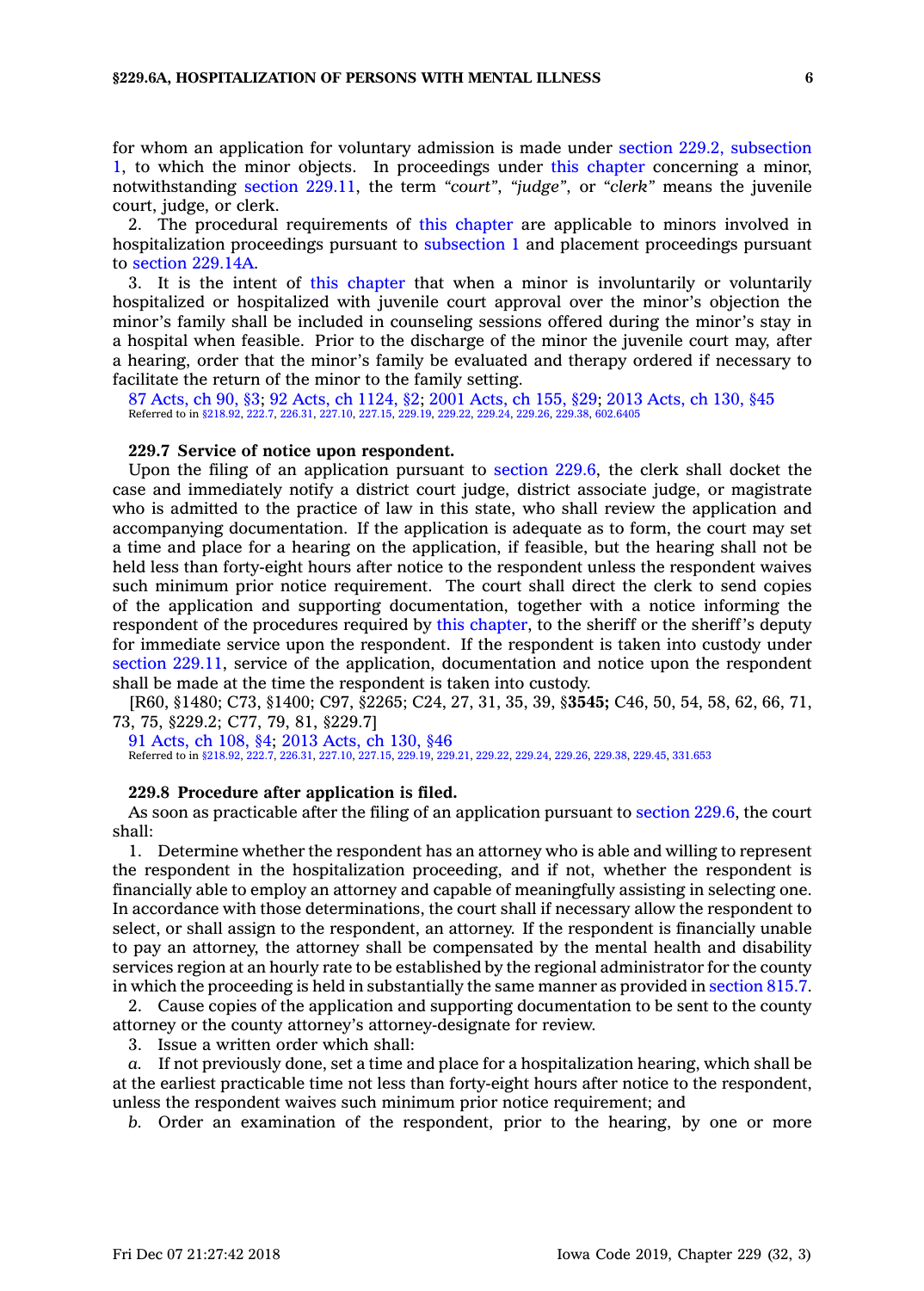licensed physicians or mental health professionals who shall submit <sup>a</sup> written report on the examination to the court as required by [section](https://www.legis.iowa.gov/docs/code/229.10.pdf) 229.10.

[C73, §1400; C97, §2265; C24, 27, 31, 35, 39, §**3548, 3549;** C46, 50, 54, 58, 62, 66, 71, 73, 75, §229.5, 229.6; C77, 79, 81, §229.8]

99 [Acts,](https://www.legis.iowa.gov/docs/acts/99/CH0135.pdf) ch 135, §18; 2013 [Acts,](https://www.legis.iowa.gov/docs/acts/2013/CH0130.pdf) ch 130, §47; 2015 [Acts,](https://www.legis.iowa.gov/docs/acts/2015/CH0069.pdf) ch 69, §61; 2015 [Acts,](https://www.legis.iowa.gov/docs/acts/2015/CH0138.pdf) ch 138, §31, [161,](https://www.legis.iowa.gov/docs/acts/2015/CH0138.pdf) 162; 2017 [Acts,](https://www.legis.iowa.gov/docs/acts/2017/CH0034.pdf) ch 34, §13

Referred to in [§218.92](https://www.legis.iowa.gov/docs/code/218.92.pdf), [222.7](https://www.legis.iowa.gov/docs/code/222.7.pdf), [225C.16](https://www.legis.iowa.gov/docs/code/225C.16.pdf), [226.31](https://www.legis.iowa.gov/docs/code/226.31.pdf), [227.10](https://www.legis.iowa.gov/docs/code/227.10.pdf), [227.15](https://www.legis.iowa.gov/docs/code/227.15.pdf), [229.9](https://www.legis.iowa.gov/docs/code/229.9.pdf), [229.9A](https://www.legis.iowa.gov/docs/code/229.9A.pdf), [229.14A](https://www.legis.iowa.gov/docs/code/229.14A.pdf), [229.19](https://www.legis.iowa.gov/docs/code/229.19.pdf), [229.21](https://www.legis.iowa.gov/docs/code/229.21.pdf), [229.22](https://www.legis.iowa.gov/docs/code/229.22.pdf), [229.24,](https://www.legis.iowa.gov/docs/code/229.24.pdf) [229.26](https://www.legis.iowa.gov/docs/code/229.26.pdf), [229.38](https://www.legis.iowa.gov/docs/code/229.38.pdf)

## **229.9 Respondent's attorney informed.**

The court shall direct the clerk to furnish at once to the respondent's attorney copies of the application filed pursuant to [section](https://www.legis.iowa.gov/docs/code/229.6.pdf) 229.6 and the supporting documentation, and of the court's order issued pursuant to section 229.8, [subsection](https://www.legis.iowa.gov/docs/code/229.8.pdf) 3. If the respondent is taken into custody under section [229.11](https://www.legis.iowa.gov/docs/code/229.11.pdf), the attorney shall also be advised of that fact. The respondent's attorney shall represent the respondent at all stages of the proceedings, and shall attend the hospitalization hearing.

[C77, 79, 81, §229.9] 2013 [Acts,](https://www.legis.iowa.gov/docs/acts/2013/CH0130.pdf) ch 130, §48 Referred to in [§218.92](https://www.legis.iowa.gov/docs/code/218.92.pdf), [222.7](https://www.legis.iowa.gov/docs/code/222.7.pdf), [226.31](https://www.legis.iowa.gov/docs/code/226.31.pdf), [227.10](https://www.legis.iowa.gov/docs/code/227.10.pdf), [227.15](https://www.legis.iowa.gov/docs/code/227.15.pdf), [229.19](https://www.legis.iowa.gov/docs/code/229.19.pdf), [229.21](https://www.legis.iowa.gov/docs/code/229.21.pdf), [229.22](https://www.legis.iowa.gov/docs/code/229.22.pdf), [229.24](https://www.legis.iowa.gov/docs/code/229.24.pdf), [229.26](https://www.legis.iowa.gov/docs/code/229.26.pdf), [229.38](https://www.legis.iowa.gov/docs/code/229.38.pdf)

#### **229.9A Advocate informed.**

The clerk shall furnish the advocate appointed for the county in which an application is completed <sup>a</sup> copy of the application and any order issued pursuant to [section](https://www.legis.iowa.gov/docs/code/229.8.pdf) 229.8, [subsection](https://www.legis.iowa.gov/docs/code/229.8.pdf) 3. The advocate may attend the hospitalization hearing of any respondent for whom the advocate has received notice of <sup>a</sup> hospitalization hearing.

94 Acts, ch [1027,](https://www.legis.iowa.gov/docs/acts/94/CH1027.pdf) §1; 2012 Acts, ch [1120,](https://www.legis.iowa.gov/docs/acts/2012/CH1120.pdf) §99, 130; 2015 [Acts,](https://www.legis.iowa.gov/docs/acts/2015/CH0076.pdf) ch 76, §2 Referred to in [§218.92](https://www.legis.iowa.gov/docs/code/218.92.pdf), [222.7](https://www.legis.iowa.gov/docs/code/222.7.pdf), [226.31](https://www.legis.iowa.gov/docs/code/226.31.pdf), [227.10](https://www.legis.iowa.gov/docs/code/227.10.pdf), [227.15](https://www.legis.iowa.gov/docs/code/227.15.pdf), [229.19](https://www.legis.iowa.gov/docs/code/229.19.pdf), [229.21](https://www.legis.iowa.gov/docs/code/229.21.pdf), [229.22](https://www.legis.iowa.gov/docs/code/229.22.pdf), [229.24](https://www.legis.iowa.gov/docs/code/229.24.pdf), [229.26](https://www.legis.iowa.gov/docs/code/229.26.pdf), [229.38](https://www.legis.iowa.gov/docs/code/229.38.pdf)

## **229.10 Physicians' or mental health professionals' examination — report.**

1. *a.* An examination of the respondent shall be conducted by one or more licensed physicians or mental health professionals, as required by the court's order, within <sup>a</sup> reasonable time. If the respondent is detained pursuant to section 229.11, [subsection](https://www.legis.iowa.gov/docs/code/229.11.pdf) [1](https://www.legis.iowa.gov/docs/code/229.11.pdf), paragraph *"b"*, the examination shall be conducted within twenty-four hours. If the respondent is detained pursuant to section 229.11, [subsection](https://www.legis.iowa.gov/docs/code/229.11.pdf) 1, paragraph *"a"* or *"c"*, the examination shall be conducted within forty-eight hours. If the respondent so desires, the respondent shall be entitled to <sup>a</sup> separate examination by <sup>a</sup> licensed physician or mental health professional of the respondent's own choice. The reasonable cost of the examinations shall, if the respondent lacks sufficient funds to pay the cost, be paid by the regional administrator from mental health and disability services region funds upon order of the court.

*b.* Any licensed physician or mental health professional conducting an examination pursuant to this [section](https://www.legis.iowa.gov/docs/code/229.10.pdf) may consult with or request the participation in the examination of any consulting mental health professional, and may include with or attach to the written report of the examination any findings or observations by any consulting mental health professional who has participated in the examination.

*c.* If the respondent is not taken into custody under section [229.11](https://www.legis.iowa.gov/docs/code/229.11.pdf), but the court is subsequently informed that the respondent has declined to be examined by one or more licensed physicians or mental health professionals pursuant to the court order, the court may order such limited detention of the respondent as is necessary to facilitate the examination of the respondent by one or more licensed physicians or mental health professionals.

2. A written report of the examination by one or more court-designated physicians or mental health professionals shall be filed with the clerk prior to the time set for hearing. A written report of any examination by <sup>a</sup> physician chosen by the respondent may be similarly filed. The clerk shall immediately do all of the following:

*a.* Cause the report or reports to be shown to the judge who issued the order.

*b.* Cause the respondent's attorney to receive <sup>a</sup> copy of the report or reports.

3. If the report of one or more of the court-designated physicians or mental health professionals is to the effect that the individual is not seriously mentally impaired, the court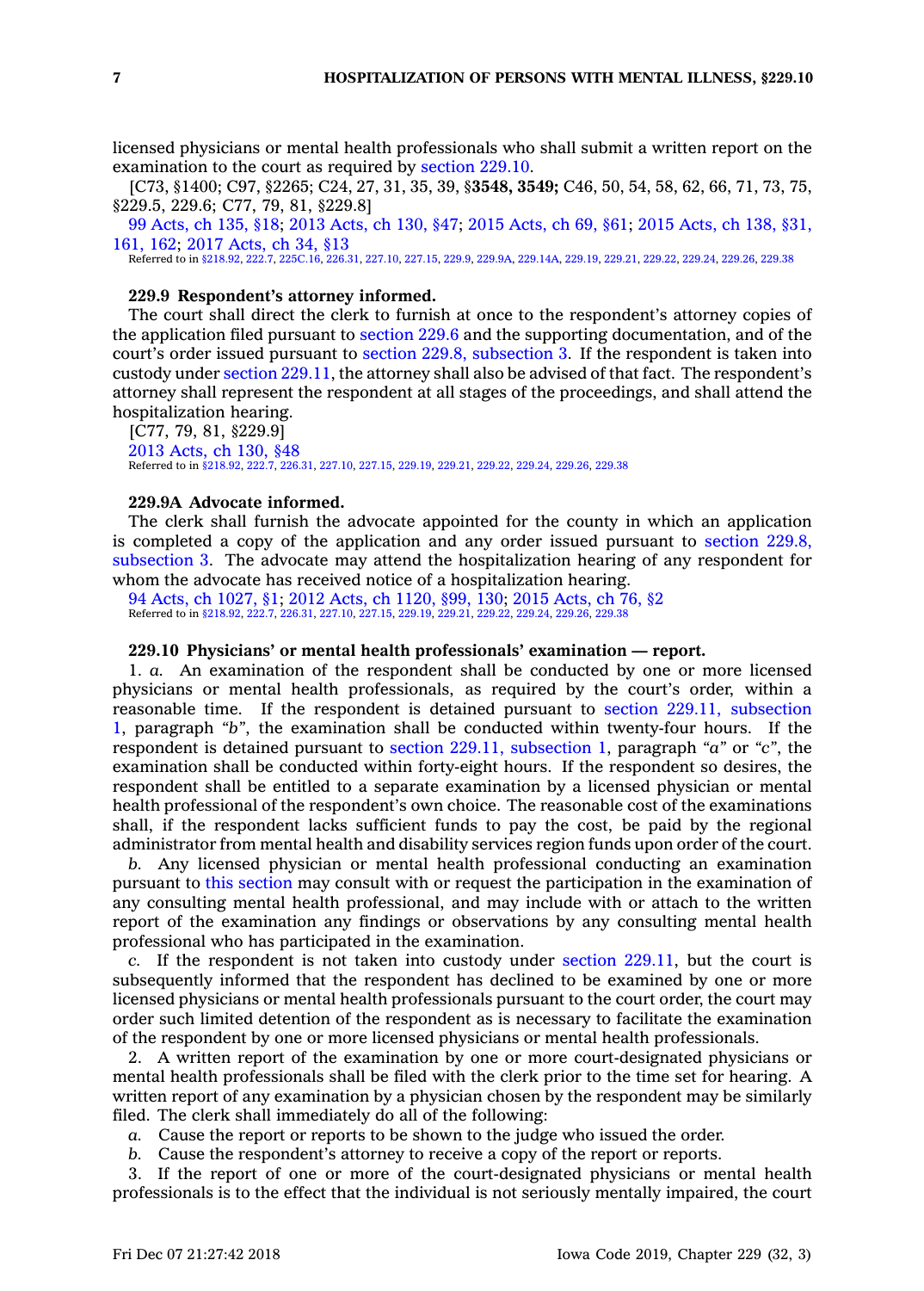shall without taking further action terminate the proceeding and dismiss the application on its own motion and without notice.

4. If the report of one or more of the court-designated physicians or mental health professionals is to the effect that the respondent is seriously mentally impaired, the court shall schedule <sup>a</sup> hearing on the application as soon as possible. The hearing shall be held not more than forty-eight hours after the report is filed, excluding Saturdays, Sundays and holidays, unless an extension for good cause is requested by the respondent, or as soon thereafter as possible if the court considers that sufficient grounds exist for delaying the hearing.

[C77, 79, 81, §229.10]

2006 Acts, ch [1116,](https://www.legis.iowa.gov/docs/acts/2006/CH1116.pdf) §2; 2009 [Acts,](https://www.legis.iowa.gov/docs/acts/2009/CH0041.pdf) ch 41, §224; 2012 Acts, ch [1079,](https://www.legis.iowa.gov/docs/acts/2012/CH1079.pdf) §11; 2015 [Acts,](https://www.legis.iowa.gov/docs/acts/2015/CH0069.pdf) ch 69, [§62](https://www.legis.iowa.gov/docs/acts/2015/CH0069.pdf); 2015 [Acts,](https://www.legis.iowa.gov/docs/acts/2015/CH0138.pdf) ch 138, §32, 161, 162; 2017 [Acts,](https://www.legis.iowa.gov/docs/acts/2017/CH0034.pdf) ch 34, §14; 2018 Acts, ch [1056,](https://www.legis.iowa.gov/docs/acts/2018/CH1056.pdf) §8 Referred to in [§218.92](https://www.legis.iowa.gov/docs/code/218.92.pdf), [222.7,](https://www.legis.iowa.gov/docs/code/222.7.pdf) [225.30](https://www.legis.iowa.gov/docs/code/225.30.pdf), [226.31](https://www.legis.iowa.gov/docs/code/226.31.pdf), [227.10](https://www.legis.iowa.gov/docs/code/227.10.pdf), [227.15](https://www.legis.iowa.gov/docs/code/227.15.pdf), [229.8](https://www.legis.iowa.gov/docs/code/229.8.pdf), [229.14](https://www.legis.iowa.gov/docs/code/229.14.pdf), [229.19](https://www.legis.iowa.gov/docs/code/229.19.pdf), [229.21,](https://www.legis.iowa.gov/docs/code/229.21.pdf) [229.22](https://www.legis.iowa.gov/docs/code/229.22.pdf), [229.24](https://www.legis.iowa.gov/docs/code/229.24.pdf), [229.26](https://www.legis.iowa.gov/docs/code/229.26.pdf), [229.38](https://www.legis.iowa.gov/docs/code/229.38.pdf) Subsection 3 amended

#### **229.11 Judge may order immediate custody.**

1. If the applicant requests that the respondent be taken into immediate custody and the judge, upon reviewing the application and accompanying documentation, finds probable cause to believe that the respondent has <sup>a</sup> serious mental impairment and is likely to injure the respondent or other persons if allowed to remain at liberty, the judge may enter <sup>a</sup> written order directing that the respondent be taken into immediate custody by the sheriff or the sheriff's deputy and be detained until the hospitalization hearing. The hospitalization hearing shall be held no more than five days after the date of the order, except that if the fifth day after the date of the order is <sup>a</sup> Saturday, Sunday, or <sup>a</sup> holiday, the hearing may be held on the next succeeding business day. If the expenses of <sup>a</sup> respondent are payable in whole or in part by <sup>a</sup> mental health and disability services region, for <sup>a</sup> placement in accordance with paragraph *"a"*, the judge shall give notice of the placement to the regional administrator for the county in which the court is located, and for <sup>a</sup> placement in accordance with paragraph *"b"* or *"c"*, the judge shall order the placement in <sup>a</sup> hospital or facility designated through the regional administrator. The judge may order the respondent detained for the period of time until the hearing is held, and no longer, in accordance with paragraph *"a"*, if possible, and if not then in accordance with paragraph *"b"*, or, only if neither of these alternatives is available, in accordance with paragraph *"c"*. Detention may be:

*a.* In the custody of <sup>a</sup> relative, friend or other suitable person who is willing to accept responsibility for supervision of the respondent, and the respondent may be placed under such reasonable restrictions as the judge may order including but not limited to restrictions on or <sup>a</sup> prohibition of any expenditure, encumbrance or disposition of the respondent's funds or property; or

*b.* In <sup>a</sup> suitable hospital the chief medical officer of which shall be informed of the reasons why immediate custody has been ordered and may provide treatment which is necessary to preserve the respondent's life, or to appropriately control behavior by the respondent which is likely to result in physical injury to the respondent or to others if allowed to continue, but may not otherwise provide treatment to the respondent without the respondent's consent; or

*c.* In the nearest facility in the community which is licensed to care for persons with mental illness or substance abuse, provided that detention in <sup>a</sup> jail or other facility intended for confinement of those accused or convicted of crime shall not be ordered.

2. A respondent shall be released from detention prior to the hospitalization hearing if <sup>a</sup> licensed physician or mental health professional examines the respondent and determines the respondent no longer meets the criteria for detention under [subsection](https://www.legis.iowa.gov/docs/code/229.11.pdf) 1 and provides notification to the court.

3. If <sup>a</sup> respondent is detained pursuant to [subsection](https://www.legis.iowa.gov/docs/code/229.11.pdf) 1, paragraph *"b"* or *"c"*, the sheriff or the sheriff's deputy that took the respondent into immediate custody may inform the hospital or facility that an arrest warrant has been issued for or charges are pending against the respondent and may request the hospital or facility to notify the sheriff or the sheriff's deputy about the discharge of the respondent prior to discharge.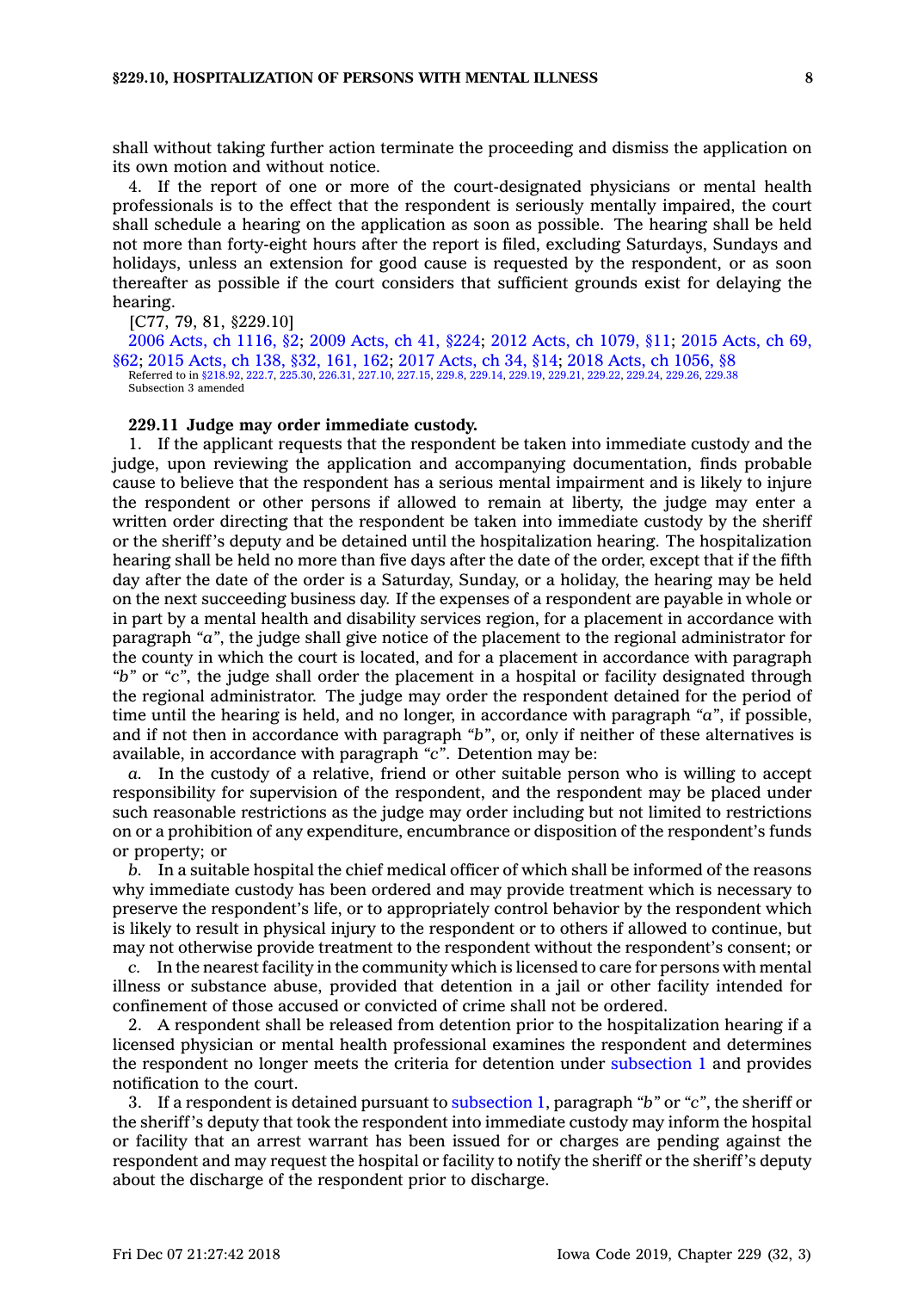4. The clerk shall furnish copies of any orders to the respondent and to the applicant if the applicant files <sup>a</sup> written waiver signed by the respondent.

[C77, 79, 81, §229.11]

89 [Acts,](https://www.legis.iowa.gov/docs/acts/89/CH0275.pdf) ch 275, §3; 92 Acts, ch [1072,](https://www.legis.iowa.gov/docs/acts/92/CH1072.pdf) §3; 92 Acts, ch [1165,](https://www.legis.iowa.gov/docs/acts/92/CH1165.pdf) §2; 96 Acts, ch [1183,](https://www.legis.iowa.gov/docs/acts/96/CH1183.pdf) §20; [2004](https://www.legis.iowa.gov/docs/acts/2004/CH1090.pdf) Acts, ch [1090,](https://www.legis.iowa.gov/docs/acts/2004/CH1090.pdf) §33; 2009 [Acts,](https://www.legis.iowa.gov/docs/acts/2009/CH0041.pdf) ch 41, §225; 2015 [Acts,](https://www.legis.iowa.gov/docs/acts/2015/CH0069.pdf) ch 69, §63; 2015 [Acts,](https://www.legis.iowa.gov/docs/acts/2015/CH0138.pdf) ch 138, §33, 161, [162](https://www.legis.iowa.gov/docs/acts/2015/CH0138.pdf); 2017 [Acts,](https://www.legis.iowa.gov/docs/acts/2017/CH0109.pdf) ch 109, §2, 20, 21; 2018 Acts, ch [1056,](https://www.legis.iowa.gov/docs/acts/2018/CH1056.pdf) §9

Referred to in [§218.92](https://www.legis.iowa.gov/docs/code/218.92.pdf), [222.7](https://www.legis.iowa.gov/docs/code/222.7.pdf), [226.31](https://www.legis.iowa.gov/docs/code/226.31.pdf), [227.10](https://www.legis.iowa.gov/docs/code/227.10.pdf), [227.15,](https://www.legis.iowa.gov/docs/code/227.15.pdf) [229.5](https://www.legis.iowa.gov/docs/code/229.5.pdf), [229.6A](https://www.legis.iowa.gov/docs/code/229.6A.pdf), [229.7,](https://www.legis.iowa.gov/docs/code/229.7.pdf) [229.9](https://www.legis.iowa.gov/docs/code/229.9.pdf), [229.10](https://www.legis.iowa.gov/docs/code/229.10.pdf), [229.12](https://www.legis.iowa.gov/docs/code/229.12.pdf), [229.14](https://www.legis.iowa.gov/docs/code/229.14.pdf), [229.17](https://www.legis.iowa.gov/docs/code/229.17.pdf), [229.18](https://www.legis.iowa.gov/docs/code/229.18.pdf), [229.19](https://www.legis.iowa.gov/docs/code/229.19.pdf), [229.21](https://www.legis.iowa.gov/docs/code/229.21.pdf), [229.22](https://www.legis.iowa.gov/docs/code/229.22.pdf), [229.23](https://www.legis.iowa.gov/docs/code/229.23.pdf), [229.24](https://www.legis.iowa.gov/docs/code/229.24.pdf), [229.26](https://www.legis.iowa.gov/docs/code/229.26.pdf), [229.38](https://www.legis.iowa.gov/docs/code/229.38.pdf), [229.45,](https://www.legis.iowa.gov/docs/code/229.45.pdf) [331.653](https://www.legis.iowa.gov/docs/code/331.653.pdf)

2017 amendment adding subsection 3 takes effect May 5, 2017, and applies to fiscal years beginning on or after July 1, 2017; 2017 Acts, ch 109, §20, 21

NEW subsection 2 and former subsections 2 and 3 renumbered as 3 and 4

## **229.12 Hearing procedure.**

1. At the hospitalization hearing, evidence in support of the contentions made in the application shall be presented by the county attorney. During the hearing the applicant and the respondent shall be afforded an opportunity to testify and to present and cross-examine witnesses, and the court may receive the testimony of any other interested person. The respondent has the right to be present at the hearing. If the respondent exercises that right and has been medicated within twelve hours, or such longer period of time as the court may designate, prior to the beginning of the hearing or an adjourned session thereof, the judge shall be informed of that fact and of the probable effects of the medication upon convening of the hearing.

2. All persons not necessary for the conduct of the proceeding shall be excluded, except that the court may admit persons having <sup>a</sup> legitimate interest in the proceeding and shall permit the advocate from the county where the respondent is located to attend the hearing. Upon motion of the county attorney, the judge may exclude the respondent from the hearing during the testimony of any particular witness if the judge determines that witness's testimony is likely to cause the respondent severe emotional trauma.

3. *a.* The respondent's welfare shall be paramount and the hearing shall be conducted in as informal <sup>a</sup> manner as may be consistent with orderly procedure, but consistent therewith the issue shall be tried as <sup>a</sup> civil matter. The hearing may be held by video conference at the discretion of the court. Such discovery as is permitted under the Iowa rules of civil procedure shall be available to the respondent. The court shall receive all relevant and material evidence which may be offered and need not be bound by the rules of evidence. There shall be <sup>a</sup> presumption in favor of the respondent, and the burden of evidence in support of the contentions made in the application shall be upon the applicant.

*b.* The licensed physician or mental health professional who examined the respondent shall be present at the hearing unless the court for good cause finds that the licensed physician's or mental health professional's presence or testimony is not necessary. The applicant, respondent, and the respondent's attorney may waive the presence or the telephonic appearance of the licensed physician or mental health professional who examined the respondent and agree to submit as evidence the written report of the licensed physician or mental health professional. The respondent's attorney shall inform the court if the respondent's attorney reasonably believes that the respondent, due to diminished capacity, cannot make an adequately considered waiver decision. *"Good cause"* for finding that the testimony of the licensed physician or mental health professional who examined the respondent is not necessary may include but is not limited to such <sup>a</sup> waiver. If the court determines that the testimony of the licensed physician or mental health professional is necessary, the court may allow the licensed physician or the mental health professional to testify by telephone.

*c.* If upon completion of the hearing the court finds that the contention that the respondent is seriously mentally impaired has not been sustained by clear and convincing evidence, it shall deny the application and terminate the proceeding.

4. If the respondent is not taken into custody under section [229.11](https://www.legis.iowa.gov/docs/code/229.11.pdf), but the court subsequently finds good cause to believe that the respondent is about to depart from the jurisdiction of the court, the court may order such limited detention of the respondent as is authorized by [section](https://www.legis.iowa.gov/docs/code/229.11.pdf) 229.11 and is necessary to insure that the respondent will not depart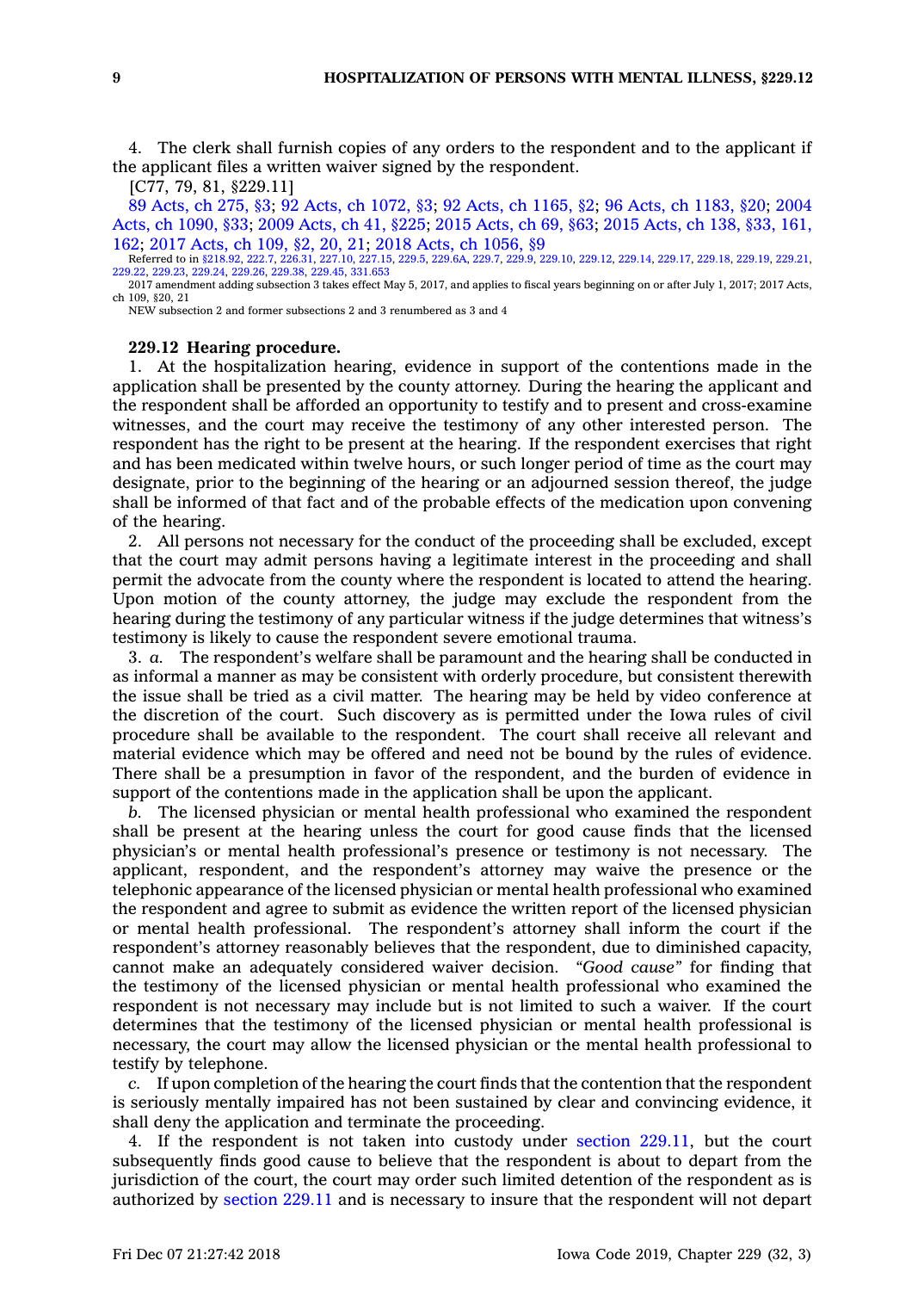from the jurisdiction of the court without the court's approval until the proceeding relative to the respondent has been concluded.

5. The clerk shall furnish copies of any orders to the respondent and to the applicant if the applicant files <sup>a</sup> written waiver signed by the respondent.

[R60, §1480; C73, §1400; C97, §2265; C24, 27, 31, 35, 39, §**3547**; C46, 50, 54, 58, 62, 66, 71, 73, 75, §229.4; C77, 79, 81, §229.12]

89 [Acts,](https://www.legis.iowa.gov/docs/acts/89/CH0275.pdf) ch 275, §4; 94 Acts, ch [1027,](https://www.legis.iowa.gov/docs/acts/94/CH1027.pdf) §2; 2006 Acts, ch [1116,](https://www.legis.iowa.gov/docs/acts/2006/CH1116.pdf) §3; 2006 Acts, ch [1159,](https://www.legis.iowa.gov/docs/acts/2006/CH1159.pdf) §31; 2009 [Acts,](https://www.legis.iowa.gov/docs/acts/2009/CH0041.pdf) ch 41, §226; 2012 Acts, ch [1079,](https://www.legis.iowa.gov/docs/acts/2012/CH1079.pdf) §12; 2012 Acts, ch 1120, [§100,](https://www.legis.iowa.gov/docs/acts/2012/CH1120.pdf) 130; 2015 [Acts,](https://www.legis.iowa.gov/docs/acts/2015/CH0076.pdf) ch [76,](https://www.legis.iowa.gov/docs/acts/2015/CH0076.pdf) §3; 2018 Acts, ch [1056,](https://www.legis.iowa.gov/docs/acts/2018/CH1056.pdf) §10

Referred to in [§218.92](https://www.legis.iowa.gov/docs/code/218.92.pdf), [222.7](https://www.legis.iowa.gov/docs/code/222.7.pdf), [225.11,](https://www.legis.iowa.gov/docs/code/225.11.pdf) [226.31](https://www.legis.iowa.gov/docs/code/226.31.pdf), [227.10](https://www.legis.iowa.gov/docs/code/227.10.pdf), [227.15](https://www.legis.iowa.gov/docs/code/227.15.pdf), [229.13](https://www.legis.iowa.gov/docs/code/229.13.pdf), [229.14](https://www.legis.iowa.gov/docs/code/229.14.pdf), [229.19](https://www.legis.iowa.gov/docs/code/229.19.pdf), [229.21,](https://www.legis.iowa.gov/docs/code/229.21.pdf) [229.22](https://www.legis.iowa.gov/docs/code/229.22.pdf), [229.24](https://www.legis.iowa.gov/docs/code/229.24.pdf), [229.26](https://www.legis.iowa.gov/docs/code/229.26.pdf), [229.38](https://www.legis.iowa.gov/docs/code/229.38.pdf), [331.756\(46\)](https://www.legis.iowa.gov/docs/code/331.756.pdf), [602.8103](https://www.legis.iowa.gov/docs/code/602.8103.pdf)

Subsection 3, paragraph <sup>a</sup> amended

#### **229.13 Evaluation order — treatment — unauthorized departure or failure to appear.**

1. If upon completion of the hospitalization hearing the court finds by clear and convincing evidence that the respondent has <sup>a</sup> serious mental impairment, the court shall order the respondent committed as expeditiously as possible for <sup>a</sup> complete psychiatric evaluation and appropriate treatment as follows:

*a.* The court shall order <sup>a</sup> respondent whose expenses are payable in whole or in part by <sup>a</sup> mental health and disability services region placed under the care of an appropriate hospital or facility designated through the regional administrator for the county on an inpatient or outpatient basis.

*b.* The court shall order any other respondent placed under the care of an appropriate hospital or facility licensed to care for persons with mental illness or substance abuse on an inpatient or outpatient basis.

*c.* If the court orders evaluation and treatment of the respondent on an inpatient basis under this [section](https://www.legis.iowa.gov/docs/code/229.13.pdf), the court may order the respondent placed under the care of an appropriate subacute care facility licensed under [chapter](https://www.legis.iowa.gov/docs/code//135G.pdf) 135G.

2. The court shall provide notice to the respondent and the respondent's attorney of the placement order under [subsection](https://www.legis.iowa.gov/docs/code/229.13.pdf) 1. The court shall advise the respondent and the respondent's attorney that the respondent has <sup>a</sup> right to request <sup>a</sup> placement hearing held in accordance with the requirements of section [229.14A](https://www.legis.iowa.gov/docs/code/229.14A.pdf).

3. If the respondent is ordered at <sup>a</sup> hearing to undergo outpatient treatment, the outpatient treatment provider must be notified and agree to provide the treatment prior to placement of the respondent under the treatment provider's care.

4. The court shall furnish to the chief medical officer of the hospital or facility at the time the respondent arrives at the hospital or facility for inpatient or outpatient treatment <sup>a</sup> written finding of fact setting forth the evidence on which the finding is based. If the respondent is ordered to undergo outpatient treatment, the order shall also require the respondent to cooperate with the treatment provider and comply with the course of treatment.

5. The chief medical officer of the hospital or facility at which the respondent is placed shall report to the court no more than fifteen days after the respondent is placed, making <sup>a</sup> recommendation for disposition of the matter. An extension of time may be granted, not to exceed seven days upon <sup>a</sup> showing of cause. A copy of the report shall be sent to the respondent's attorney, who may contest the need for an extension of time if one is requested. An extension of time shall be granted upon request unless the request is contested, in which case the court shall make such inquiry as it deems appropriate and may either order the respondent's release from the hospital or facility or grant an extension of time for psychiatric evaluation. If the chief medical officer fails to report to the court within fifteen days after the individual is placed under the care of the hospital or facility, and an extension of time has not been requested, the chief medical officer is guilty of contempt and shall be punished under [chapter](https://www.legis.iowa.gov/docs/code//665.pdf) 665. The court shall order <sup>a</sup> rehearing on the application to determine whether the respondent should continue to be detained at or placed under the care of the hospital or facility.

6. If, after placement of <sup>a</sup> respondent in or under the care of <sup>a</sup> hospital or other suitable facility for inpatient treatment, the respondent departs from the hospital or facility or fails to appear for treatment as ordered without prior proper authorization from the chief medical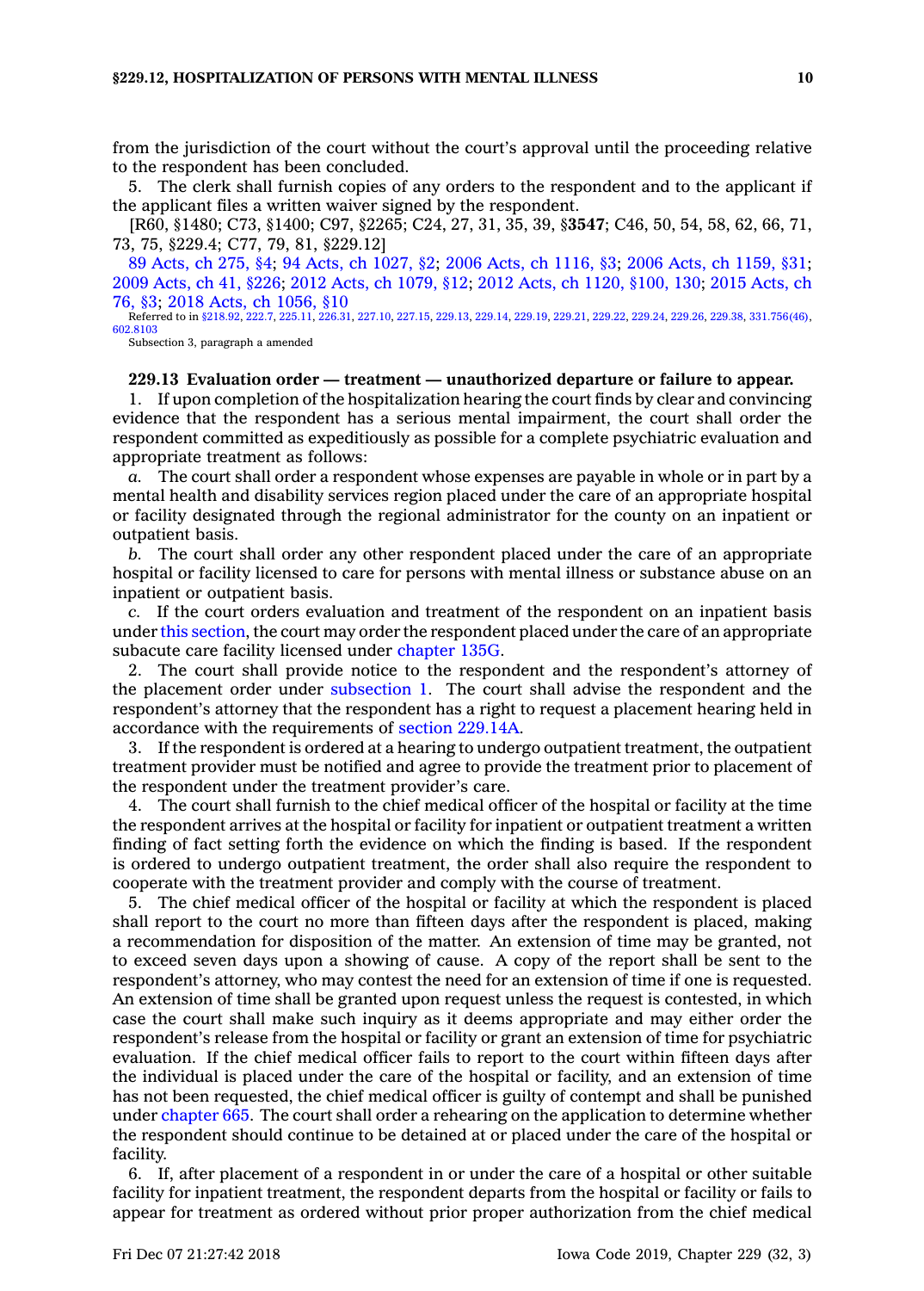officer, upon receipt of notification of the respondent's departure or failure to appear by the chief medical officer, <sup>a</sup> peace officer of the state shall without further order of the court exercise all due diligence to take the respondent into protective custody and return the respondent to the hospital or facility.

7. *a.* If the respondent is ordered to undergo outpatient treatment and the respondent's failure to comply with the course of treatment results in behavior by the respondent which, in the opinion of the respondent's mental health professional acting within the scope of the mental health professional's practice, is likely to result in physical injury to the respondent's self or others if allowed to continue, all of the following shall occur:

(1) The respondent's mental health professional acting within the scope of the mental health professional's practice shall notify the committing court, with preference given to the committing judge, if available, in the appropriate county and the court shall enter <sup>a</sup> written order directing that the respondent be taken into immediate custody by the appropriate sheriff or sheriff's deputy. The appropriate sheriff or sheriff's deputy shall exercise all due diligence in taking the respondent into protective custody to <sup>a</sup> hospital or other suitable facility.

(2) Once in protective custody, the respondent shall be given the choice of being treated by the appropriate medication which may include the use of oral medicine or injectable antipsychotic medicine by <sup>a</sup> mental health professional acting within the scope of the mental health professional's practice at an outpatient psychiatric clinic, hospital, or other suitable facility or being placed for treatment under the care of <sup>a</sup> hospital or other suitable facility for inpatient treatment.

(3) If the respondent chooses to be treated by the appropriate medication which may include the use of oral medicine or injectable antipsychotic medicine but the mental health professional acting within the scope of the mental health professional's practice at the outpatient psychiatric clinic, hospital, or other suitable facility determines that the respondent's behavior continues to be likely to result in physical injury to the respondent's self or others if allowed to continue, the mental health professional acting within the scope of the mental health professional's practice shall comply with the provisions of subparagraph (1) and, following notice and hearing held in accordance with the procedures in [section](https://www.legis.iowa.gov/docs/code/229.12.pdf) [229.12](https://www.legis.iowa.gov/docs/code/229.12.pdf), the court may order the respondent treated on an inpatient basis requiring full-time custody, care, and treatment in <sup>a</sup> hospital until such time as the chief medical officer reports that the respondent does not require further treatment for serious mental impairment or has indicated the respondent is willing to submit to treatment on another basis as ordered by the court.

*b.* A region shall contract with mental health professionals to provide the appropriate treatment including treatment by the use of injectable antipsychotic medicine pursuant to this [section](https://www.legis.iowa.gov/docs/code/229.13.pdf).

[R60, §1479; C73, §1401; C97, §2266; C24, 27, 31, 35, 39, §**3552, 3553;** C46, 50, 54, 58, 62, 66, 71, 73, 75, §229.9, 229.10; C77, 79, 81, §229.13]

90 Acts, ch [1020,](https://www.legis.iowa.gov/docs/acts/90/CH1020.pdf) §3; 91 [Acts,](https://www.legis.iowa.gov/docs/acts/91/CH0108.pdf) ch 108, §5; 92 Acts, ch [1165,](https://www.legis.iowa.gov/docs/acts/92/CH1165.pdf) §3; 96 Acts, ch [1183,](https://www.legis.iowa.gov/docs/acts/96/CH1183.pdf) §21; [2001](https://www.legis.iowa.gov/docs/acts/2001/CH0155.pdf) [Acts,](https://www.legis.iowa.gov/docs/acts/2001/CH0155.pdf) ch 155, §30; 2004 Acts, ch [1090,](https://www.legis.iowa.gov/docs/acts/2004/CH1090.pdf) §33; 2013 [Acts,](https://www.legis.iowa.gov/docs/acts/2013/CH0090.pdf) ch 90, §52; 2015 [Acts,](https://www.legis.iowa.gov/docs/acts/2015/CH0061.pdf) ch 61, §2; [2015](https://www.legis.iowa.gov/docs/acts/2015/CH0069.pdf) [Acts,](https://www.legis.iowa.gov/docs/acts/2015/CH0069.pdf) ch 69, §64; 2015 [Acts,](https://www.legis.iowa.gov/docs/acts/2015/CH0138.pdf) ch 138, §34, 161, 162; 2016 Acts, ch [1073,](https://www.legis.iowa.gov/docs/acts/2016/CH1073.pdf) §78; 2016 Acts, ch [1094,](https://www.legis.iowa.gov/docs/acts/2016/CH1094.pdf) [§1](https://www.legis.iowa.gov/docs/acts/2016/CH1094.pdf); 2016 Acts, ch [1138,](https://www.legis.iowa.gov/docs/acts/2016/CH1138.pdf) §23; 2018 Acts, ch [1056,](https://www.legis.iowa.gov/docs/acts/2018/CH1056.pdf) §11

Referred to in [§218.92](https://www.legis.iowa.gov/docs/code/218.92.pdf), [222.7,](https://www.legis.iowa.gov/docs/code/222.7.pdf) [225.11](https://www.legis.iowa.gov/docs/code/225.11.pdf), [225.15](https://www.legis.iowa.gov/docs/code/225.15.pdf), [225.17](https://www.legis.iowa.gov/docs/code/225.17.pdf), [226.9](https://www.legis.iowa.gov/docs/code/226.9.pdf), [226.31](https://www.legis.iowa.gov/docs/code/226.31.pdf), [227.10,](https://www.legis.iowa.gov/docs/code/227.10.pdf) [227.15](https://www.legis.iowa.gov/docs/code/227.15.pdf), [229.14](https://www.legis.iowa.gov/docs/code/229.14.pdf), [229.14A](https://www.legis.iowa.gov/docs/code/229.14A.pdf), [229.14B](https://www.legis.iowa.gov/docs/code/229.14B.pdf), [229.17](https://www.legis.iowa.gov/docs/code/229.17.pdf), [229.18](https://www.legis.iowa.gov/docs/code/229.18.pdf), [229.19](https://www.legis.iowa.gov/docs/code/229.19.pdf), [229.21](https://www.legis.iowa.gov/docs/code/229.21.pdf), [229.22](https://www.legis.iowa.gov/docs/code/229.22.pdf), [229.23](https://www.legis.iowa.gov/docs/code/229.23.pdf), [229.24](https://www.legis.iowa.gov/docs/code/229.24.pdf), [229.26](https://www.legis.iowa.gov/docs/code/229.26.pdf), [229.27](https://www.legis.iowa.gov/docs/code/229.27.pdf), [229.38](https://www.legis.iowa.gov/docs/code/229.38.pdf), [229.44](https://www.legis.iowa.gov/docs/code/229.44.pdf), [229.45](https://www.legis.iowa.gov/docs/code/229.45.pdf), [230.5](https://www.legis.iowa.gov/docs/code/230.5.pdf)

Subsection 7, paragraph a, subparagraphs (2) and (3) amended

#### **229.14 Chief medical officer's report.**

1. The chief medical officer's report to the court on the psychiatric evaluation of the respondent shall be made not later than the expiration of the time specified in [section](https://www.legis.iowa.gov/docs/code/229.13.pdf) 229.13. At least two copies of the report shall be filed with the clerk, who shall dispose of them in the manner prescribed by section 229.10, [subsection](https://www.legis.iowa.gov/docs/code/229.10.pdf) 2. The report shall state one of the four following alternative findings:

*a.* That the respondent does not, as of the date of the report, require further treatment for serious mental impairment. If the report so states, the court shall order the respondent's immediate release from involuntary hospitalization and terminate the proceedings.

*b.* That the respondent is seriously mentally impaired and in need of full-time custody,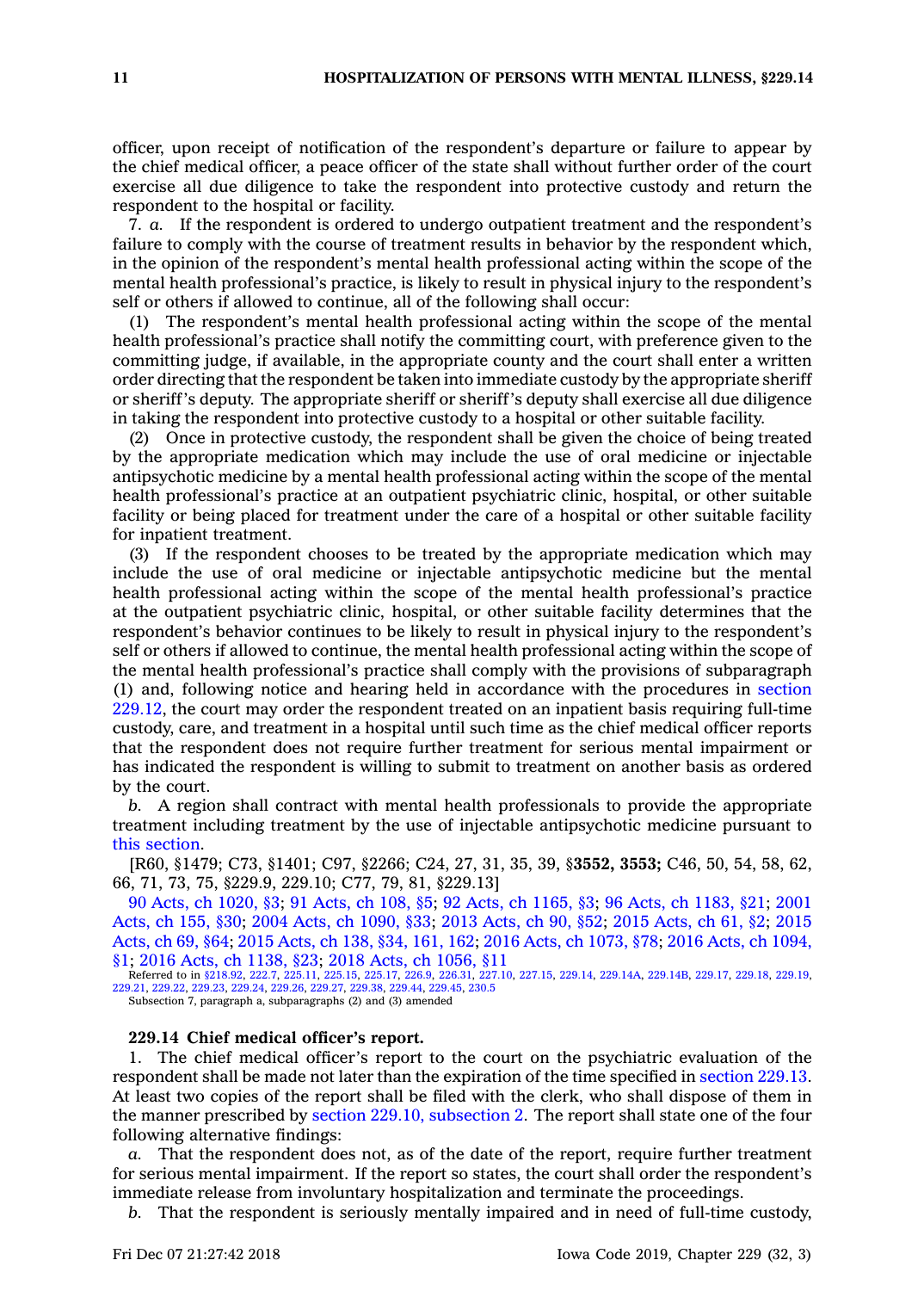care and inpatient treatment in <sup>a</sup> hospital, and is considered likely to benefit from treatment. The report shall include the chief medical officer's recommendation for further treatment.

*c.* That the respondent is seriously mentally impaired and in need of treatment, but does not require full-time hospitalization. If the report so states, it shall include the chief medical officer's recommendation for treatment of the respondent on an outpatient or other appropriate basis.

*d.* The respondent is seriously mentally impaired and in need of full-time custody and care, but is unlikely to benefit from further inpatient treatment in <sup>a</sup> hospital. The report shall include the chief medical officer's recommendation for an appropriate alternative placement for the respondent.

2. Following receipt of the chief medical officer's report under [subsection](https://www.legis.iowa.gov/docs/code/229.14.pdf) 1, paragraph *"b"*, *"c"*, or *"d"*, the court shall issue an order for appropriate treatment as follows:

*a.* For <sup>a</sup> respondent whose expenses are payable in whole or in part by <sup>a</sup> mental health and disability services region, placement as designated through the regional administrator for the county in the care of an appropriate hospital or facility on an inpatient or outpatient basis, or other appropriate treatment, or in an appropriate alternative placement.

*b.* For any other respondent, placement in the care of an appropriate hospital or facility on an inpatient or outpatient basis, or other appropriate treatment, or an appropriate alternative placement.

*c.* For <sup>a</sup> respondent who is an inmate in the custody of the department of corrections, the court may order the respondent to receive mental health services in <sup>a</sup> correctional program.

*d.* If the court orders treatment of the respondent on an outpatient or other appropriate basis as described in the chief medical officer's report pursuant to [subsection](https://www.legis.iowa.gov/docs/code/229.14.pdf) 1, paragraph *"c"*, the order shall provide that, should the respondent fail or refuse to submit to treatment in accordance with the court's order, the court may order that the respondent be taken into immediate custody as provided by [section](https://www.legis.iowa.gov/docs/code/229.11.pdf) 229.11 and, following notice and hearing held in accordance with the procedures of section [229.12](https://www.legis.iowa.gov/docs/code/229.12.pdf), may order the respondent treated on an inpatient basis requiring full-time custody, care, and treatment in <sup>a</sup> hospital until such time as the chief medical officer reports that the respondent does not require further treatment for serious mental impairment or has indicated the respondent is willing to submit to treatment on another basis as ordered by the court. If <sup>a</sup> patient is transferred for treatment to another provider under this paragraph, the treatment provider who will be providing the outpatient or other appropriate treatment shall be provided with copies of relevant court orders by the former treatment provider.

If the court orders placement and treatment of the respondent on an inpatient basis under this [section](https://www.legis.iowa.gov/docs/code/229.14.pdf), the court may order the respondent placed under the care of an appropriate subacute care facility licensed under [chapter](https://www.legis.iowa.gov/docs/code//135G.pdf) 135G.

[C77, 79, 81, §229.14; 82 Acts, ch [1228,](https://www.legis.iowa.gov/docs/acts/1982/CH1228.pdf) §1]

90 Acts, ch [1020,](https://www.legis.iowa.gov/docs/acts/90/CH1020.pdf) §4; 91 [Acts,](https://www.legis.iowa.gov/docs/acts/91/CH0219.pdf) ch 219, §2; 92 Acts, ch [1165,](https://www.legis.iowa.gov/docs/acts/92/CH1165.pdf) §4; 2001 [Acts,](https://www.legis.iowa.gov/docs/acts/2001/CH0155.pdf) ch 155, §31; [2002](https://www.legis.iowa.gov/docs/acts/2002/CH1119.pdf) Acts, ch [1119,](https://www.legis.iowa.gov/docs/acts/2002/CH1119.pdf) §32; 2004 Acts, ch [1090,](https://www.legis.iowa.gov/docs/acts/2004/CH1090.pdf) §33; 2015 [Acts,](https://www.legis.iowa.gov/docs/acts/2015/CH0061.pdf) ch 61, §3; 2015 [Acts,](https://www.legis.iowa.gov/docs/acts/2015/CH0069.pdf) ch 69, §65; [2015](https://www.legis.iowa.gov/docs/acts/2015/CH0138.pdf)

[Acts,](https://www.legis.iowa.gov/docs/acts/2015/CH0138.pdf) ch 138, §35, 161, 162; 2016 Acts, ch [1073,](https://www.legis.iowa.gov/docs/acts/2016/CH1073.pdf) §79<br>Referred to in [§218.92](https://www.legis.iowa.gov/docs/code/218.92.pdf), [222.7,](https://www.legis.iowa.gov/docs/code/222.7.pdf) [225.15](https://www.legis.iowa.gov/docs/code/225.15.pdf), [225.17](https://www.legis.iowa.gov/docs/code/225.17.pdf), [225.27](https://www.legis.iowa.gov/docs/code/225.27.pdf), [226.26](https://www.legis.iowa.gov/docs/code/226.26.pdf), [226.31](https://www.legis.iowa.gov/docs/code/226.31.pdf), [226.33](https://www.legis.iowa.gov/docs/code/226.33.pdf), [227.15](https://www.legis.iowa.gov/docs/code/227.15.pdf), [229.1](https://www.legis.iowa.gov/docs/code/229.1.pdf), [229.14A](https://www.legis.iowa.gov/docs/code/229.14A.pdf), [229.14B](https://www.legis.iowa.gov/docs/code/229.14B.pdf), [229.15](https://www.legis.iowa.gov/docs/code/229.15.pdf), [229.16](https://www.legis.iowa.gov/docs/code/229.16.pdf), [229.17](https://www.legis.iowa.gov/docs/code/229.17.pdf)<br>[229.19](https://www.legis.iowa.gov/docs/code/229.19.pdf), [229.21](https://www.legis.iowa.gov/docs/code/229.21.pdf), [229.23](https://www.legis.iowa.gov/docs/code/229.23.pdf), [229.26,](https://www.legis.iowa.gov/docs/code/229.26.pdf) 22

### **229.14A Placement order — notice and hearing.**

1. With respect to <sup>a</sup> chief medical officer's report made pursuant to section [229.14,](https://www.legis.iowa.gov/docs/code/229.14.pdf) [subsection](https://www.legis.iowa.gov/docs/code/229.14.pdf) 1, paragraph *"b"*, *"c"*, or *"d"*, or any other provision of this [chapter](https://www.legis.iowa.gov/docs/code//229.pdf) related to involuntary commitment for which the court issues <sup>a</sup> placement order or <sup>a</sup> transfer of placement is authorized, the court shall provide notice to the respondent and the respondent's attorney or mental health advocate pursuant to [section](https://www.legis.iowa.gov/docs/code/229.19.pdf) 229.19 concerning the placement order and the respondent's right to request <sup>a</sup> placement hearing to determine if the order for placement or transfer of placement is appropriate.

2. The notice shall provide that <sup>a</sup> request for <sup>a</sup> placement hearing must be in writing and filed with the clerk within seven days of issuance of the placement order.

3. A request for <sup>a</sup> placement hearing may be signed by the respondent, the respondent's next friend, guardian, or attorney.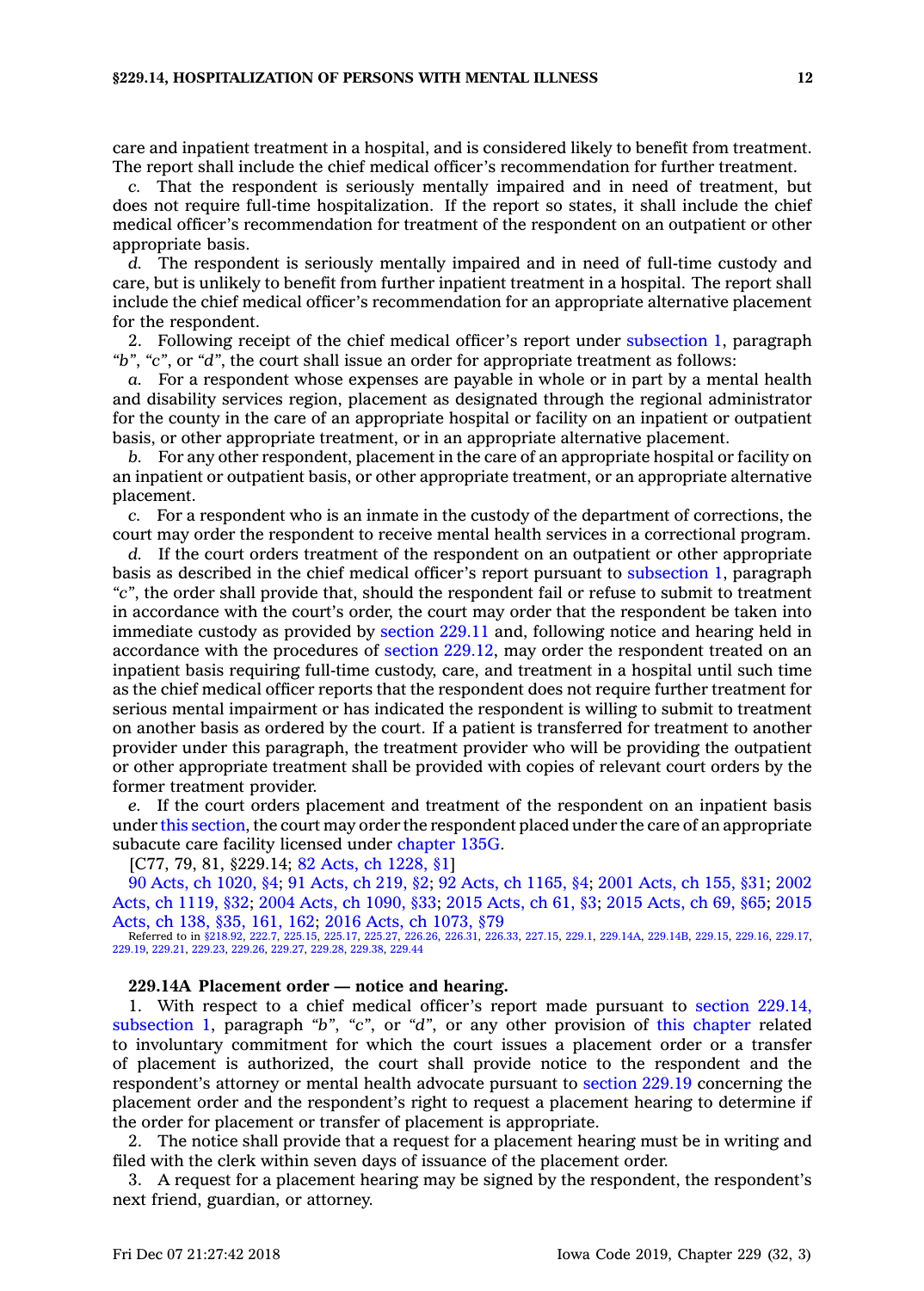4. The court, on its own motion, may order <sup>a</sup> placement hearing to be held.

5. *a.* A placement hearing shall be held no sooner than four days and no later than seven days after the request for the placement hearing is filed unless otherwise agreed to by the parties.

*b.* The respondent may be transferred to the placement designated by the court's placement order and receive treatment unless <sup>a</sup> request for hearing is filed prior to the transfer. If the request for <sup>a</sup> placement hearing is filed prior to the transfer, the court shall determine where the respondent shall be detained and treated until the date of the hearing.

*c.* If the respondent's attorney has withdrawn pursuant to section [229.19](https://www.legis.iowa.gov/docs/code/229.19.pdf), the court shall appoint an attorney for the respondent in the manner described in section 229.8, [subsection](https://www.legis.iowa.gov/docs/code/229.8.pdf) 1.

6. Time periods shall be calculated for the purposes of this [section](https://www.legis.iowa.gov/docs/code/229.14A.pdf) excluding weekends and official holidays.

7. If <sup>a</sup> respondent's expenses are payable in whole or in part by <sup>a</sup> mental health and disability services region through the regional administrator for the county, notice of <sup>a</sup> placement hearing shall be provided to the county attorney and the regional administrator. At the hearing, the county may present evidence regarding appropriate placement.

8. In <sup>a</sup> placement hearing, the court shall determine <sup>a</sup> placement for the respondent in accordance with the requirements of section [229.23](https://www.legis.iowa.gov/docs/code/229.23.pdf), taking into consideration the evidence presented by all the parties.

9. A placement made pursuant to an order entered under [section](https://www.legis.iowa.gov/docs/code/229.13.pdf) 229.13 or [229.14](https://www.legis.iowa.gov/docs/code/229.14.pdf) or [this](https://www.legis.iowa.gov/docs/code/229.14A.pdf) [section](https://www.legis.iowa.gov/docs/code/229.14A.pdf) shall be considered to be authorized through the regional administrator for the county.

2001 [Acts,](https://www.legis.iowa.gov/docs/acts/2001/CH0155.pdf) ch 155, §33, 40; 2004 Acts, ch [1090,](https://www.legis.iowa.gov/docs/acts/2004/CH1090.pdf) §33; 2015 [Acts,](https://www.legis.iowa.gov/docs/acts/2015/CH0069.pdf) ch 69, §66; 2015 [Acts,](https://www.legis.iowa.gov/docs/acts/2015/CH0138.pdf) ch 138, [§36,](https://www.legis.iowa.gov/docs/acts/2015/CH0138.pdf) 161, 162; 2016 Acts, ch [1073,](https://www.legis.iowa.gov/docs/acts/2016/CH1073.pdf) §80

Referred to in [§218.92](https://www.legis.iowa.gov/docs/code/218.92.pdf), [222.7,](https://www.legis.iowa.gov/docs/code/222.7.pdf) [225.15](https://www.legis.iowa.gov/docs/code/225.15.pdf), [225.17](https://www.legis.iowa.gov/docs/code/225.17.pdf), [226.31](https://www.legis.iowa.gov/docs/code/226.31.pdf), [227.11](https://www.legis.iowa.gov/docs/code/227.11.pdf), [227.15](https://www.legis.iowa.gov/docs/code/227.15.pdf), [229.6A](https://www.legis.iowa.gov/docs/code/229.6A.pdf), [229.13](https://www.legis.iowa.gov/docs/code/229.13.pdf), [229.15](https://www.legis.iowa.gov/docs/code/229.15.pdf), [229.17](https://www.legis.iowa.gov/docs/code/229.17.pdf), [229.21](https://www.legis.iowa.gov/docs/code/229.21.pdf), [229.26,](https://www.legis.iowa.gov/docs/code/229.26.pdf) [229.38](https://www.legis.iowa.gov/docs/code/229.38.pdf)

## **229.14B Escape from custody.**

A person who is placed in <sup>a</sup> hospital or other suitable facility for evaluation under [section](https://www.legis.iowa.gov/docs/code/229.13.pdf) [229.13](https://www.legis.iowa.gov/docs/code/229.13.pdf) or who is required to remain hospitalized for treatment under [section](https://www.legis.iowa.gov/docs/code/229.14.pdf) 229.14 shall remain at that hospital or facility unless discharged or otherwise permitted to leave by the court or the chief medical officer of the hospital or facility. If <sup>a</sup> person placed at <sup>a</sup> hospital or facility or required to remain at <sup>a</sup> hospital or facility leaves the facility without permission or without having been discharged, the chief medical officer may notify the sheriff of the person's absence and the sheriff shall take the person into custody and return the person promptly to the hospital or facility.

92 Acts, ch [1072,](https://www.legis.iowa.gov/docs/acts/1992/CH1072.pdf) §4 C93, §229.14A 2001 [Acts,](https://www.legis.iowa.gov/docs/acts/2001/CH0155.pdf) ch 155, §32, 40 CS2001, §229.14B Referred to in [§218.92](https://www.legis.iowa.gov/docs/code/218.92.pdf), [222.7](https://www.legis.iowa.gov/docs/code/222.7.pdf), [225.15](https://www.legis.iowa.gov/docs/code/225.15.pdf), [225.17,](https://www.legis.iowa.gov/docs/code/225.17.pdf) [226.31](https://www.legis.iowa.gov/docs/code/226.31.pdf), [227.15](https://www.legis.iowa.gov/docs/code/227.15.pdf), [229.17](https://www.legis.iowa.gov/docs/code/229.17.pdf), [229.21](https://www.legis.iowa.gov/docs/code/229.21.pdf), [229.26](https://www.legis.iowa.gov/docs/code/229.26.pdf), [229.38](https://www.legis.iowa.gov/docs/code/229.38.pdf)

### **229.15 Periodic reports required.**

1. Not more than thirty days after entry of an order for continued hospitalization of <sup>a</sup> patient under section 229.14, [subsection](https://www.legis.iowa.gov/docs/code/229.14.pdf) 1, paragraph *"b"*, and thereafter at successive intervals of not more than sixty days continuing so long as involuntary hospitalization of the patient continues, the chief medical officer of the hospital shall report to the court which entered the order. The report shall be submitted in the manner required by [section](https://www.legis.iowa.gov/docs/code/229.14.pdf) [229.14](https://www.legis.iowa.gov/docs/code/229.14.pdf), shall state whether the patient's condition has improved, remains unchanged, or has deteriorated, and shall indicate if possible the further length of time the patient will be required to remain at the hospital. The chief medical officer may at any time report to the court <sup>a</sup> finding as stated in section 229.14, [subsection](https://www.legis.iowa.gov/docs/code/229.14.pdf) 1, and the court shall act upon the finding as required by section 229.14, [subsection](https://www.legis.iowa.gov/docs/code/229.14.pdf) 2.

2. Not more than sixty days after the entry of <sup>a</sup> court order for treatment of <sup>a</sup> patient pursuant to <sup>a</sup> report issued under section 229.14, [subsection](https://www.legis.iowa.gov/docs/code/229.14.pdf) 1, paragraph *"c"*, and thereafter at successive intervals as ordered by the court but not to exceed ninety days so long as that court order remains in effect, the medical director of the facility or the psychiatrist or psychiatric advanced registered nurse practitioner treating the patient shall report to the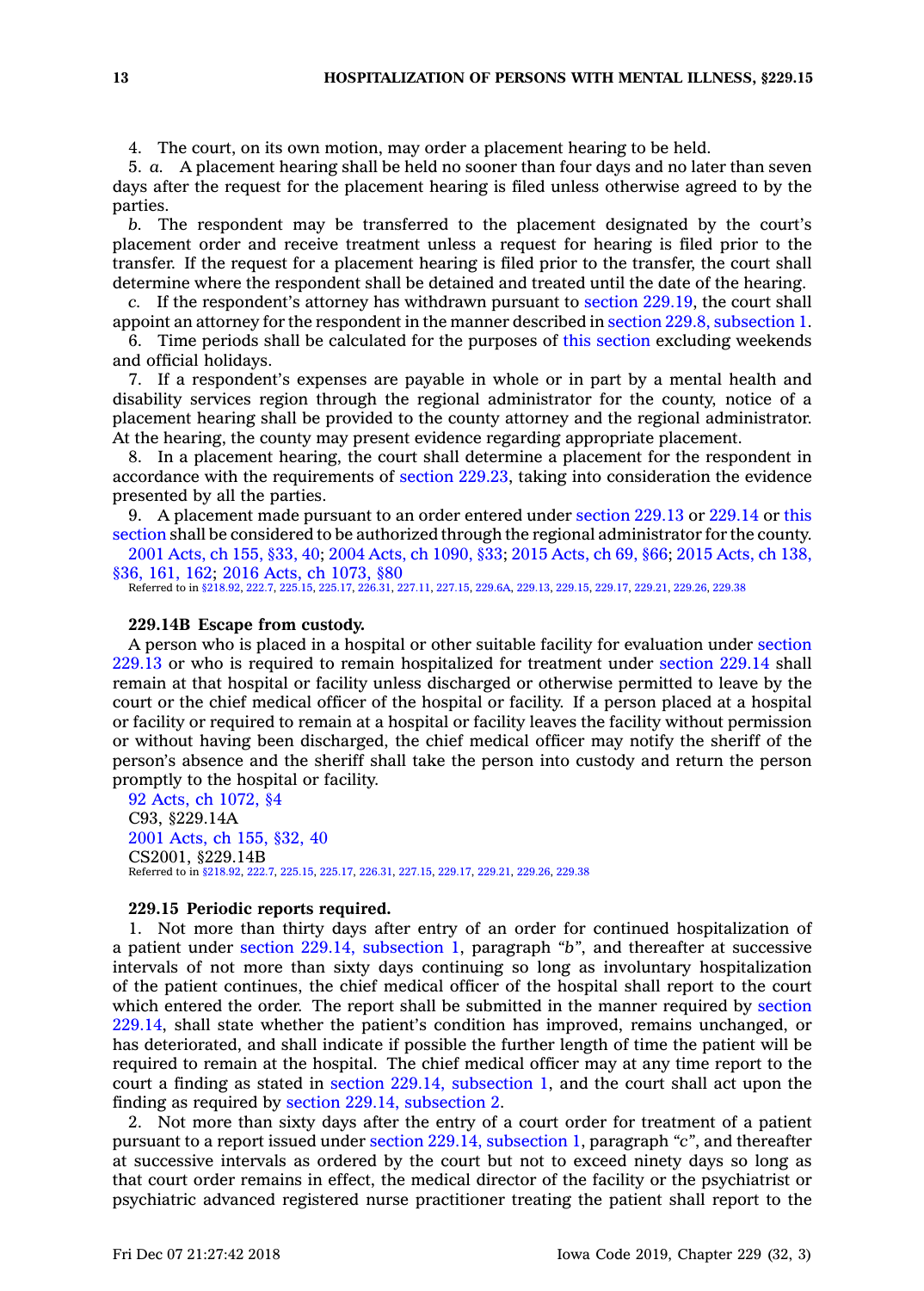court which entered the order. The report shall state whether the patient's condition has improved, remains unchanged, or has deteriorated, and shall indicate if possible the further length of time the patient will require treatment by the facility. If at any time the patient without good cause fails or refuses to submit to treatment as ordered by the court, the medical director shall at once so notify the court, which shall order the patient hospitalized as provided by section 229.14, [subsection](https://www.legis.iowa.gov/docs/code/229.14.pdf) 2, paragraph *"d"*, unless the court finds that the failure or refusal was with good cause and that the patient is willing to receive treatment as provided in the court's order, or in <sup>a</sup> revised order if the court sees fit to enter one. If at any time the medical director reports to the court that in the director's opinion the patient requires full-time custody, care, and treatment in <sup>a</sup> hospital, and the patient is willing to be admitted voluntarily to the hospital for these purposes, the court may enter an order approving hospitalization for appropriate treatment upon consultation with the chief medical officer of the hospital in which the patient is to be hospitalized. If the patient is unwilling to be admitted voluntarily to the hospital, the procedure for determining involuntary hospitalization, as set out in section 229.14, [subsection](https://www.legis.iowa.gov/docs/code/229.14.pdf) 2, paragraph *"d"*, shall be followed.

3. *a.* A psychiatric advanced registered nurse practitioner treating <sup>a</sup> patient previously hospitalized under this [chapter](https://www.legis.iowa.gov/docs/code//229.pdf) may complete periodic reports pursuant to this [section](https://www.legis.iowa.gov/docs/code/229.15.pdf) on the patient if the patient has been recommended for treatment on an outpatient or other appropriate basis pursuant to section 229.14, [subsection](https://www.legis.iowa.gov/docs/code/229.14.pdf) 1, paragraph *"c"*.

*b.* An advanced registered nurse practitioner who is not certified as <sup>a</sup> psychiatric advanced registered nurse practitioner but who meets the qualifications set forth in the definition of <sup>a</sup> mental health professional in [section](https://www.legis.iowa.gov/docs/code/228.1.pdf) 228.1, may complete periodic reports pursuant to paragraph *"a"*.

4. When <sup>a</sup> patient has been placed in an alternative facility other than <sup>a</sup> hospital pursuant to <sup>a</sup> report issued under section 229.14, [subsection](https://www.legis.iowa.gov/docs/code/229.14.pdf) 1, paragraph *"d"*, <sup>a</sup> report on the patient's condition and prognosis shall be made to the court which placed the patient, at least once every six months, unless the court authorizes annual reports. If an evaluation of the patient is performed pursuant to section 227.2, [subsection](https://www.legis.iowa.gov/docs/code/227.2.pdf) 4, <sup>a</sup> copy of the evaluation report shall be submitted to the court within fifteen days of the evaluation's completion. The court may in its discretion waive the requirement of an additional report between the annual evaluations. If the administrator exercises the authority to remove residents from <sup>a</sup> county care facility or other county or private institution under [section](https://www.legis.iowa.gov/docs/code/227.6.pdf) 227.6, the administrator shall promptly notify each court which placed in that facility any resident so removed.

5. *a.* When in the opinion of the chief medical officer the best interest of <sup>a</sup> patient would be served by <sup>a</sup> convalescent or limited leave, the chief medical officer may authorize the leave and, if authorized, shall promptly report the leave to the court. When in the opinion of the chief medical officer the best interest of <sup>a</sup> patient would be served by <sup>a</sup> transfer to <sup>a</sup> different hospital for continued full-time custody, care, and treatment, the chief medical officer shall promptly send <sup>a</sup> report to the court. The court shall act upon the report in accordance with section [229.14A](https://www.legis.iowa.gov/docs/code/229.14A.pdf).

*b.* This [subsection](https://www.legis.iowa.gov/docs/code/229.15.pdf) shall not be construed to add to or restrict the authority otherwise provided by law for transfer of patients or residents among various state institutions administered by the department of human services. If <sup>a</sup> patient is transferred under [this](https://www.legis.iowa.gov/docs/code/229.15.pdf) [subsection](https://www.legis.iowa.gov/docs/code/229.15.pdf), the treatment provider to whom the patient is transferred shall be provided with copies of relevant court orders by the former treatment provider.

6. Upon receipt of any report required or authorized by this [section](https://www.legis.iowa.gov/docs/code/229.15.pdf) the court shall furnish <sup>a</sup> copy to the patient's attorney, or alternatively to the advocate appointed as required by [section](https://www.legis.iowa.gov/docs/code/229.19.pdf) 229.19. The court shall examine the report and take the action thereon which it deems appropriate. Should the court fail to receive any report required by this [section](https://www.legis.iowa.gov/docs/code/229.15.pdf) or [section](https://www.legis.iowa.gov/docs/code/229.14.pdf) [229.14](https://www.legis.iowa.gov/docs/code/229.14.pdf) at the time the report is due, the court shall investigate the reason for the failure to report and take whatever action may be necessary in the matter.

[C77, 79, 81, §229.15; 81 [Acts,](https://www.legis.iowa.gov/docs/acts/1981/CH0078.pdf) ch 78, §20, 37; 82 Acts, ch [1228,](https://www.legis.iowa.gov/docs/acts/1982/CH1228.pdf) §2]

83 Acts, ch 96, [§157,](https://www.legis.iowa.gov/docs/acts/83/CH0096.pdf) 159; 92 Acts, ch [1165,](https://www.legis.iowa.gov/docs/acts/92/CH1165.pdf) §5; 2000 Acts, ch [1112,](https://www.legis.iowa.gov/docs/acts/2000/CH1112.pdf) §38; 2001 [Acts,](https://www.legis.iowa.gov/docs/acts/2001/CH0155.pdf) ch 155, [§34,](https://www.legis.iowa.gov/docs/acts/2001/CH0155.pdf) 35; 2008 Acts, ch [1082,](https://www.legis.iowa.gov/docs/acts/2008/CH1082.pdf) §5, 6; 2009 [Acts,](https://www.legis.iowa.gov/docs/acts/2009/CH0133.pdf) ch 133, §85; 2011 [Acts,](https://www.legis.iowa.gov/docs/acts/2011/CH0121.pdf) ch 121, §53, 62; [2013](https://www.legis.iowa.gov/docs/acts/2013/CH0090.pdf) [Acts,](https://www.legis.iowa.gov/docs/acts/2013/CH0090.pdf) ch 90, §53

Referred to in [§218.92](https://www.legis.iowa.gov/docs/code/218.92.pdf), [222.7](https://www.legis.iowa.gov/docs/code/222.7.pdf), [225.15](https://www.legis.iowa.gov/docs/code/225.15.pdf), [225.17](https://www.legis.iowa.gov/docs/code/225.17.pdf), [226.23](https://www.legis.iowa.gov/docs/code/226.23.pdf), [226.31](https://www.legis.iowa.gov/docs/code/226.31.pdf), [227.10](https://www.legis.iowa.gov/docs/code/227.10.pdf), [227.11](https://www.legis.iowa.gov/docs/code/227.11.pdf), [227.15](https://www.legis.iowa.gov/docs/code/227.15.pdf), [229.17](https://www.legis.iowa.gov/docs/code/229.17.pdf), [229.19](https://www.legis.iowa.gov/docs/code/229.19.pdf), [229.21,](https://www.legis.iowa.gov/docs/code/229.21.pdf) [229.26](https://www.legis.iowa.gov/docs/code/229.26.pdf), [229.29](https://www.legis.iowa.gov/docs/code/229.29.pdf), [229.38](https://www.legis.iowa.gov/docs/code/229.38.pdf), [229.43](https://www.legis.iowa.gov/docs/code/229.43.pdf)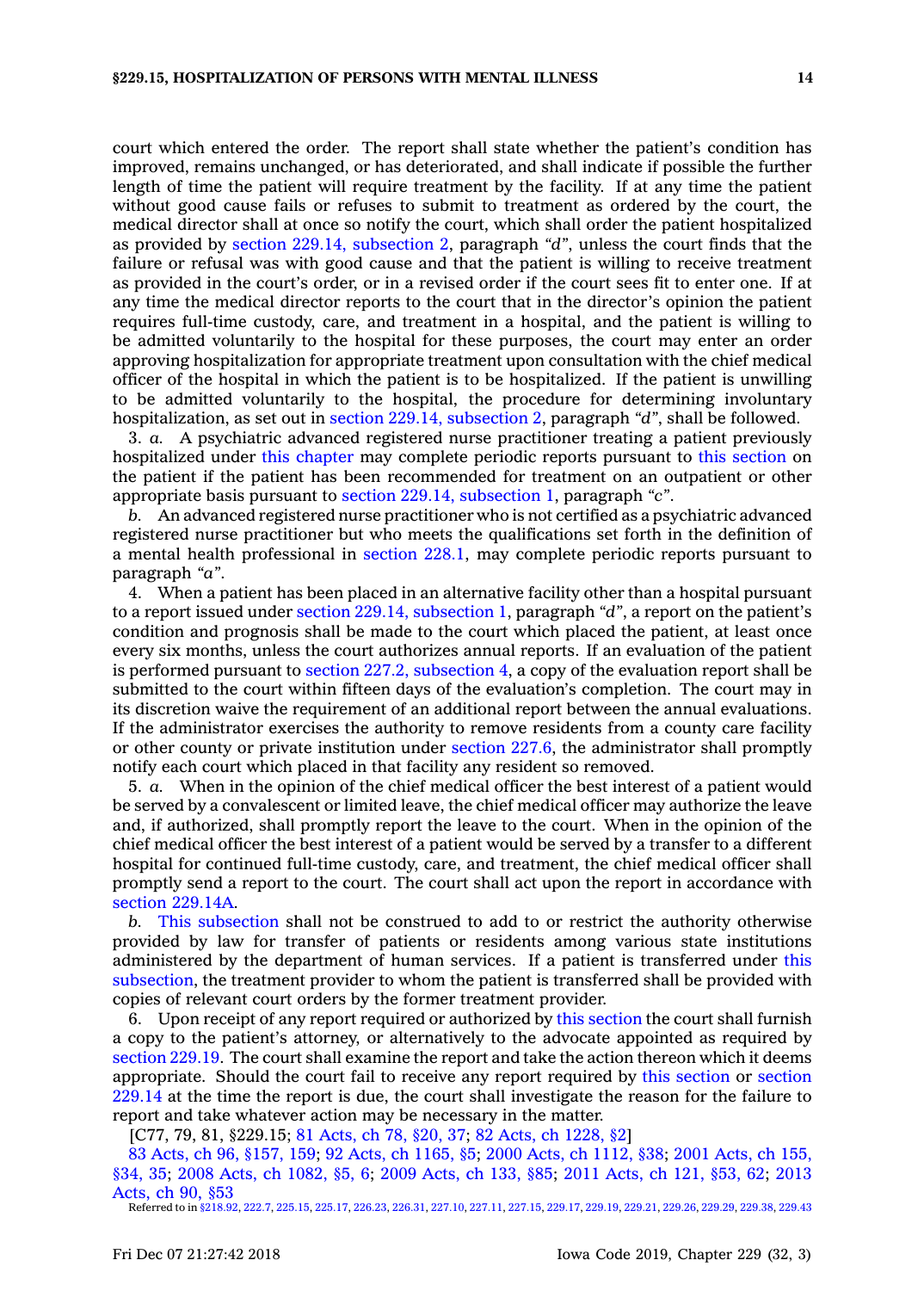## **229.16 Discharge and termination of proceeding.**

When the condition of <sup>a</sup> patient who is hospitalized pursuant to <sup>a</sup> report issued under section 229.14, [subsection](https://www.legis.iowa.gov/docs/code/229.14.pdf) 1, paragraph *"b"*, or is receiving treatment pursuant to <sup>a</sup> report issued under section 229.14, [subsection](https://www.legis.iowa.gov/docs/code/229.14.pdf) 1, paragraph *"c"*, or is in full-time care and custody pursuant to <sup>a</sup> report issued under section 229.14, [subsection](https://www.legis.iowa.gov/docs/code/229.14.pdf) 1, paragraph *"d"*, is such that in the opinion of the chief medical officer the patient no longer requires treatment or care for serious mental impairment, the chief medical officer shall tentatively discharge the patient and immediately report that fact to the court which ordered the patient's hospitalization or care and custody. Upon receiving the report, the court shall issue an order confirming the patient's discharge from the hospital or from care and custody, as the case may be, and shall terminate the proceedings pursuant to which the order was issued. Copies of the order shall be sent by regular mail to the hospital, the patient, and the applicant if the applicant has filed <sup>a</sup> written waiver signed by the patient.

[C77, 79, 81, §229.16] 89 [Acts,](https://www.legis.iowa.gov/docs/acts/1989/CH0275.pdf) ch 275, §5; 99 [Acts,](https://www.legis.iowa.gov/docs/acts/1999/CH0144.pdf) ch 144, §2; 2001 [Acts,](https://www.legis.iowa.gov/docs/acts/2001/CH0155.pdf) ch 155, §36 Referred to in [§225.15](https://www.legis.iowa.gov/docs/code/225.15.pdf), [225.17,](https://www.legis.iowa.gov/docs/code/225.17.pdf) [225.27](https://www.legis.iowa.gov/docs/code/225.27.pdf), [226.18](https://www.legis.iowa.gov/docs/code/226.18.pdf), [226.19,](https://www.legis.iowa.gov/docs/code/226.19.pdf) [229.17](https://www.legis.iowa.gov/docs/code/229.17.pdf), [229.21](https://www.legis.iowa.gov/docs/code/229.21.pdf), [229.26](https://www.legis.iowa.gov/docs/code/229.26.pdf)

#### **229.17 Status of respondent during appeal.**

If <sup>a</sup> respondent appeals to the supreme court from <sup>a</sup> finding that the contention the respondent is seriously mentally impaired has been sustained, and the respondent was previously ordered taken into immediate custody under [section](https://www.legis.iowa.gov/docs/code/229.11.pdf) 229.11 or has been hospitalized for psychiatric evaluation and appropriate treatment under [section](https://www.legis.iowa.gov/docs/code/229.13.pdf) 229.13 before the court is informed of intent to appeal its finding, the respondent shall remain in custody as previously ordered by the court, the time limit stated in [section](https://www.legis.iowa.gov/docs/code/229.11.pdf) 229.11 notwithstanding, or shall remain in the hospital subject to compliance by the hospital with [sections](https://www.legis.iowa.gov/docs/code/229.13.pdf) 229.13 to 229.16, as the case may be, unless the supreme court orders otherwise. If <sup>a</sup> respondent appeals to the supreme court regarding <sup>a</sup> placement order, the respondent shall remain in placement unless the supreme court orders otherwise.

[C77, 79, 81, §229.17] 2001 [Acts,](https://www.legis.iowa.gov/docs/acts/2001/CH0155.pdf) ch 155, §37 Referred to in [§229.21](https://www.legis.iowa.gov/docs/code/229.21.pdf), [229.26](https://www.legis.iowa.gov/docs/code/229.26.pdf)

#### **229.18 Status of respondent if hospitalization is delayed.**

When the court directs that <sup>a</sup> respondent who was previously ordered taken into immediate custody under [section](https://www.legis.iowa.gov/docs/code/229.11.pdf) 229.11 be placed in <sup>a</sup> hospital for psychiatric evaluation and appropriate treatment under section [229.13](https://www.legis.iowa.gov/docs/code/229.13.pdf), and no suitable hospital can immediately admit the respondent, the respondent shall remain in custody as previously ordered by the court, the time limit stated in [section](https://www.legis.iowa.gov/docs/code/229.11.pdf) 229.11 notwithstanding, until <sup>a</sup> suitable hospital can admit the respondent. The court shall take appropriate steps to expedite the admission of the respondent to <sup>a</sup> suitable hospital at the earliest feasible time.

[R60, §1436; C73, §1403; C97, §2271; S13, §2271; C24, 27, 31, 35, 39, §**3564;** C46, 50, 54, 58, 62, 66, 71, 73, 75, §229.24; C77, 79, 81, §229.18]

Referred to in [§229.21](https://www.legis.iowa.gov/docs/code/229.21.pdf), [229.26](https://www.legis.iowa.gov/docs/code/229.26.pdf)

## **229.19 Advocates — appointment — duties — employment and compensation.**

1. *a.* In each county the board of supervisors shall appoint an individual who has demonstrated by prior activities an informed concern for the welfare and rehabilitation of persons with mental illness, and who is not an officer or employee of the department of human services, an officer or employee of <sup>a</sup> region, an officer or employee of <sup>a</sup> county performing duties for <sup>a</sup> region, or an officer or employee of any agency or facility providing care or treatment to persons with mental illness, to act as an advocate representing the interests of patients involuntarily hospitalized by the court, in any matter relating to the patients' hospitalization or treatment under [section](https://www.legis.iowa.gov/docs/code/229.14.pdf) 229.14 or [229.15](https://www.legis.iowa.gov/docs/code/229.15.pdf).

*b.* The committing court shall assign the advocate for the county where the patient is located. A county or region may seek reimbursement from the patient's county of residence or from the region in which the patient's county of residence is located.

*c.* The advocate's responsibility with respect to any patient shall begin at whatever time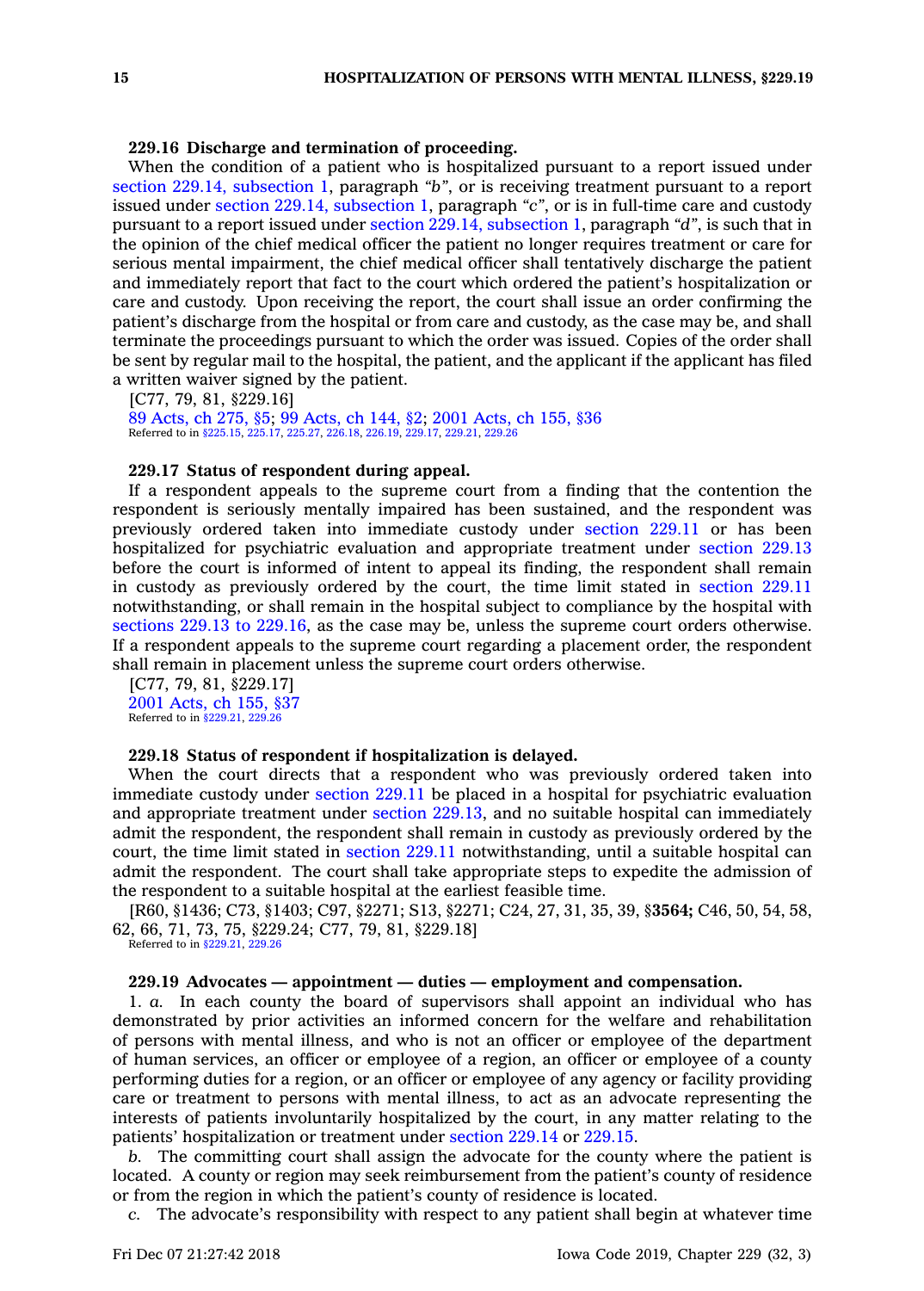the attorney employed or appointed to represent that patient as respondent in hospitalization proceedings, conducted under [sections](https://www.legis.iowa.gov/docs/code/229.6.pdf) 229.6 to 229.13, reports to the court that the attorney's services are no longer required and requests the court's approval to withdraw as counsel for that patient. However, if the patient is found to be seriously mentally impaired at the hospitalization hearing, the attorney representing the patient shall automatically be relieved of responsibility in the case and an advocate shall be assigned to the patient at the conclusion of the hearing unless the attorney indicates an intent to continue the attorney's services and the court so directs. If the court directs the attorney to remain on the case, the attorney shall assume all the duties of an advocate. The clerk shall furnish the advocate with <sup>a</sup> copy of the court's order approving the withdrawal and shall inform the patient of the name of the patient's advocate.

*d.* With regard to each patient whose interests the advocate is required to represent pursuant to this [section](https://www.legis.iowa.gov/docs/code/229.19.pdf), the advocate's duties shall include all of the following:

(1) To review each report submitted pursuant to [sections](https://www.legis.iowa.gov/docs/code/229.14.pdf) 229.14 and [229.15](https://www.legis.iowa.gov/docs/code/229.15.pdf).

(2) If the advocate is not an attorney, to advise the court at any time it appears that the services of an attorney are required to properly safeguard the patient's interests.

(3) To be readily accessible to communications from the patient and to originate communications with the patient within five days of the patient's commitment.

(4) To visit the patient within fifteen days of the patient's commitment and periodically thereafter.

(5) To communicate with medical personnel treating the patient and to review the patient's medical records pursuant to [section](https://www.legis.iowa.gov/docs/code/229.25.pdf) 229.25.

(6) To file with the court reports as the advocate feels necessary or as required by the court.

(7) To utilize the related best practices for the duties identified in this paragraph *"d"* developed and promulgated by the judicial council.

*e.* An advocate may also be assigned pursuant to this [section](https://www.legis.iowa.gov/docs/code/229.19.pdf) for an individual who has been diagnosed with <sup>a</sup> co-occurring mental illness and substance-related disorder.

2. The hospital or facility to which <sup>a</sup> patient is committed shall grant all reasonable requests of the advocate to visit the patient, to communicate with medical personnel treating the patient, and to review the patient's medical records pursuant to [section](https://www.legis.iowa.gov/docs/code/229.25.pdf) 229.25. An advocate shall not disseminate information from <sup>a</sup> patient's medical records to any other person unless done for official purposes in connection with the advocate's duties pursuant to this [chapter](https://www.legis.iowa.gov/docs/code//229.pdf) or when required by law.

3. The county board of supervisors shall prescribe reasonable compensation for the services of the advocate. The compensation shall be based upon the duties performed by the advocate and in accordance with the personnel policies set forth by the board for county employees. The advocate is an employee of the county, including for purposes of [chapters](https://www.legis.iowa.gov/docs/code//97B.pdf) [97B](https://www.legis.iowa.gov/docs/code//97B.pdf) and [670](https://www.legis.iowa.gov/docs/code//670.pdf).

4. The state mental health and disability services commission created in section [225C.5](https://www.legis.iowa.gov/docs/code/225C.5.pdf), in consultation with advocates and county and judicial branch representatives, shall adopt rules pursuant to [chapter](https://www.legis.iowa.gov/docs/code//17A.pdf) 17A relating to advocates that include but are not limited to all of the following topics:

- *a.* Quarterly and annual reports.
- *b.* Data collection requirements.
- *c.* Juvenile patient representation.
- *d.* Grievance procedures.
- *e.* Conflict of interest provisions.
- *f.* Workforce coverage.
- *g.* Confidentiality.
- *h.* Minimum professional qualifications and educational requirements.
- *i.* Caseload criteria.
- *j.* Caseload audits.
- *k.* Quality assurance measures.
- *l.* Territory assignments.
- 5. An advocate appointed by the chief judge of <sup>a</sup> judicial district or by the county board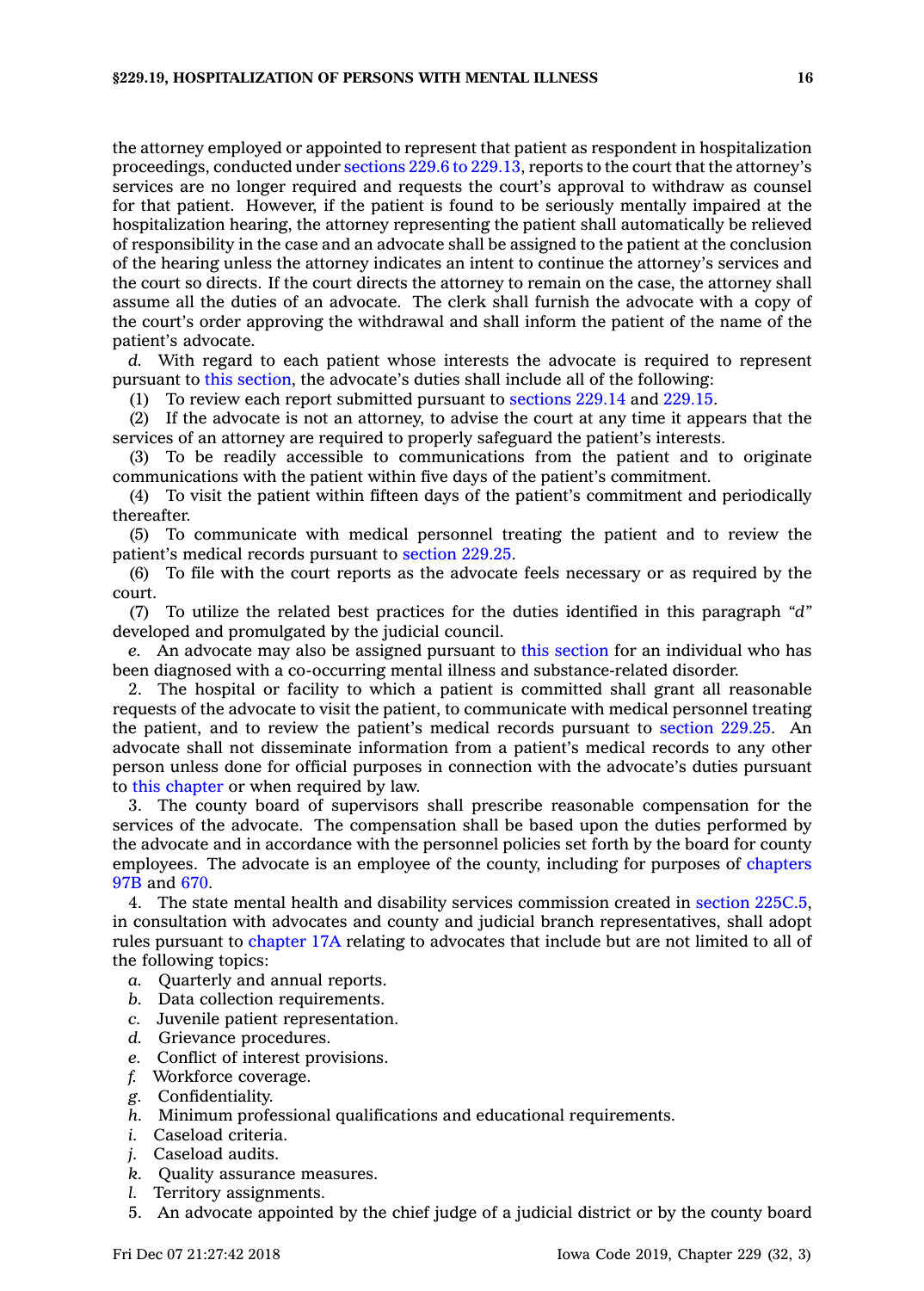of supervisors prior to July 1, 2015, shall be considered to be appointed by the county board of supervisors on July 1, 2015, as required in [subsection](https://www.legis.iowa.gov/docs/code/229.19.pdf) 1. Such an advocate shall be compensated at <sup>a</sup> minimum at the advocate's wage and benefit level in place immediately prior to July 1, 2015.

[C77, 79, 81, §229.19]

83 Acts, ch 96, [§157,](https://www.legis.iowa.gov/docs/acts/83/CH0096.pdf) 159; 83 [Acts,](https://www.legis.iowa.gov/docs/acts/83/CH0123.pdf) ch 123, §85, 209; 85 [Acts,](https://www.legis.iowa.gov/docs/acts/85/CH0062.pdf) ch 62, §1; 87 [Acts,](https://www.legis.iowa.gov/docs/acts/87/CH0057.pdf) ch 57, §1; [93](https://www.legis.iowa.gov/docs/acts/93/CH0083.pdf) [Acts,](https://www.legis.iowa.gov/docs/acts/93/CH0083.pdf) ch 83, §1; 94 Acts, ch [1173,](https://www.legis.iowa.gov/docs/acts/94/CH1173.pdf) §10; 96 Acts, ch [1129,](https://www.legis.iowa.gov/docs/acts/96/CH1129.pdf) §113; 99 [Acts,](https://www.legis.iowa.gov/docs/acts/99/CH0135.pdf) ch 135, §19; 2006 [Acts,](https://www.legis.iowa.gov/docs/acts/2006/CH1030.pdf) ch [1030,](https://www.legis.iowa.gov/docs/acts/2006/CH1030.pdf) §22; 2007 [Acts,](https://www.legis.iowa.gov/docs/acts/2007/CH0022.pdf) ch 22, §53, 54; 2007 [Acts,](https://www.legis.iowa.gov/docs/acts/2007/CH0086.pdf) ch 86, §3; 2012 Acts, ch [1079,](https://www.legis.iowa.gov/docs/acts/2012/CH1079.pdf) §13, 14; [2012](https://www.legis.iowa.gov/docs/acts/2012/CH1120.pdf) Acts, ch 1120, [§101,](https://www.legis.iowa.gov/docs/acts/2012/CH1120.pdf) 130; 2015 [Acts,](https://www.legis.iowa.gov/docs/acts/2015/CH0076.pdf) ch 76, §4; 2017 [Acts,](https://www.legis.iowa.gov/docs/acts/2017/CH0097.pdf) ch 97, §1

Referred to in [§225C.4](https://www.legis.iowa.gov/docs/code/225C.4.pdf), [226.31](https://www.legis.iowa.gov/docs/code/226.31.pdf), [229.2](https://www.legis.iowa.gov/docs/code/229.2.pdf), [229.14A,](https://www.legis.iowa.gov/docs/code/229.14A.pdf) [229.15](https://www.legis.iowa.gov/docs/code/229.15.pdf), [229.21](https://www.legis.iowa.gov/docs/code/229.21.pdf), [229.26](https://www.legis.iowa.gov/docs/code/229.26.pdf)

**229.20** Reserved.

#### **229.21 Judicial hospitalization referee — appeals to district court.**

1. The chief judge of each judicial district may appoint at least one judicial hospitalization referee for each county within the district. The judicial hospitalization referee shall be an attorney, licensed to practice law in this state, who shall be chosen with consideration to any training, experience, interest, or combination of those factors, which are pertinent to the duties of the office. The referee shall hold office at the pleasure of the chief judge of the judicial district and receive compensation at <sup>a</sup> rate fixed by the supreme court. If the referee expects to be absent for any significant length of time, the referee shall inform the chief judge who may appoint <sup>a</sup> temporary substitute judicial hospitalization referee having the qualifications set forth in this [subsection](https://www.legis.iowa.gov/docs/code/229.21.pdf).

2. When an application for involuntary hospitalization under [section](https://www.legis.iowa.gov/docs/code/229.6.pdf) 229.6 or for involuntary commitment or treatment of persons with substance-related disorders under [section](https://www.legis.iowa.gov/docs/code/125.75.pdf) 125.75 is filed with the clerk of the district court in any county for which <sup>a</sup> judicial hospitalization referee has been appointed, and no district judge, district associate judge, or magistrate who is admitted to the practice of law in this state is accessible, the clerk shall immediately notify the referee in the manner required by [section](https://www.legis.iowa.gov/docs/code/229.7.pdf) 229.7 or [section](https://www.legis.iowa.gov/docs/code/125.77.pdf) 125.77. The referee shall discharge all of the duties imposed upon the court by [sections](https://www.legis.iowa.gov/docs/code/229.7.pdf) 229.7 to [229.22](https://www.legis.iowa.gov/docs/code/229.7.pdf) or [sections](https://www.legis.iowa.gov/docs/code/125.75.pdf) 125.75 to 125.94 in the proceeding so initiated. Subject to the provisions of [subsection](https://www.legis.iowa.gov/docs/code/229.21.pdf) 4, orders issued by <sup>a</sup> referee, in discharge of duties imposed under [this](https://www.legis.iowa.gov/docs/code/229.21.pdf) [section](https://www.legis.iowa.gov/docs/code/229.21.pdf), shall have the same force and effect as if ordered by <sup>a</sup> district judge. However, any commitment to <sup>a</sup> facility regulated and operated under [chapter](https://www.legis.iowa.gov/docs/code//135C.pdf) 135C shall be in accordance with section [135C.23](https://www.legis.iowa.gov/docs/code/135C.23.pdf).

3. *a.* Any respondent with respect to whom the magistrate or judicial hospitalization referee has found the contention that the respondent is seriously mentally impaired or <sup>a</sup> person with <sup>a</sup> substance-related disorder sustained by clear and convincing evidence presented at <sup>a</sup> hearing held under [section](https://www.legis.iowa.gov/docs/code/229.12.pdf) 229.12 or section [125.82](https://www.legis.iowa.gov/docs/code/125.82.pdf), may appeal from the magistrate's or referee's finding to <sup>a</sup> judge of the district court by giving the clerk notice in writing, within ten days after the magistrate's or referee's finding is made, that an appeal is taken. The appeal may be signed by the respondent or by the respondent's next friend, guardian, or attorney.

*b.* An order of <sup>a</sup> magistrate or judicial hospitalization referee with <sup>a</sup> finding that the respondent is seriously mentally impaired or <sup>a</sup> person with <sup>a</sup> substance-related disorder shall include the following notice, located conspicuously on the face of the order:

> NOTE: The respondent may appeal from this order to <sup>a</sup> judge of the district court by giving written notice of the appeal to the clerk of the district court within ten days after the date of this order. The appeal may be signed by the respondent or by the respondent's next friend, guardian, or attorney. For <sup>a</sup> more complete description of the respondent's appeal rights, consult [section](https://www.legis.iowa.gov/docs/code/229.21.pdf) 229.21 of the Code of Iowa or an attorney.

*c.* When appealed, the matter shall stand for trial de novo. Upon appeal, the court shall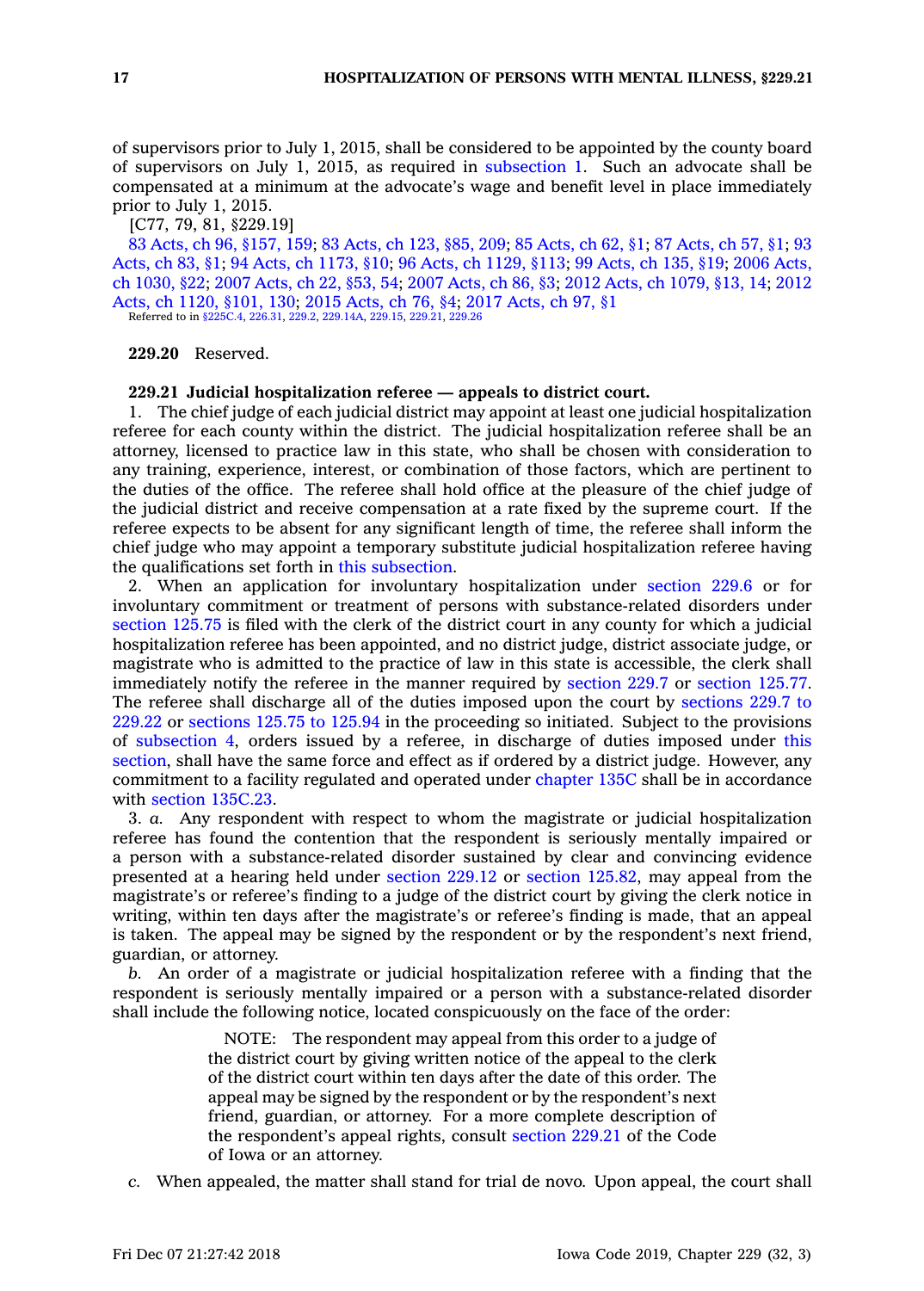schedule <sup>a</sup> hospitalization or commitment hearing before <sup>a</sup> district judge at the earliest practicable time.

*d.* Any respondent with respect to whom the magistrate or judicial hospitalization referee has held <sup>a</sup> placement hearing and has entered <sup>a</sup> placement order may appeal the order to <sup>a</sup> judge of the district court. The request for appeal must be given to the clerk in writing within ten days of the entry of the magistrate's or referee's order. The request for appeal shall be signed by the respondent, or the respondent's next friend, guardian, or attorney.

4. If the appellant is in custody under the jurisdiction of the district court at the time of service of the notice of appeal, the appellant shall be discharged from custody unless an order that the appellant be taken into immediate custody has previously been issued under [section](https://www.legis.iowa.gov/docs/code/229.11.pdf) 229.11 or section [125.81](https://www.legis.iowa.gov/docs/code/125.81.pdf), in which case the appellant shall be detained as provided in that section until the hospitalization or commitment hearing before the district judge. If the appellant is in the custody of <sup>a</sup> hospital or facility at the time of service of the notice of appeal, the appellant shall be discharged from custody pending disposition of the appeal unless the chief medical officer, not later than the end of the next secular day on which the office of the clerk is open and which follows service of the notice of appeal, files with the clerk <sup>a</sup> certification that in the chief medical officer's opinion the appellant is seriously mentally ill or <sup>a</sup> person with <sup>a</sup> substance-related disorder. In that case, the appellant shall remain in custody of the hospital or facility until the hospitalization or commitment hearing before the district court.

5. The hospitalization or commitment hearing before the district judge shall be held, and the judge's finding shall be made and an appropriate order entered, as prescribed by [sections](https://www.legis.iowa.gov/docs/code/229.12.pdf) [229.12](https://www.legis.iowa.gov/docs/code/229.12.pdf) and [229.13](https://www.legis.iowa.gov/docs/code/229.13.pdf) or [sections](https://www.legis.iowa.gov/docs/code/125.82.pdf) 125.82 and [125.83](https://www.legis.iowa.gov/docs/code/125.83.pdf). If the judge orders the appellant hospitalized or committed for <sup>a</sup> complete psychiatric or substance abuse evaluation, jurisdiction of the matter shall revert to the judicial hospitalization referee.

[C97, §2267, 2268; C24, 27, 31, 35, 39, §**3560, 3561;** C46, 50, 54, 58, 62, 66, 71, 73, 75, §229.17, 229.18; C77, 79, 81, §229.21; 82 Acts, ch [1212,](https://www.legis.iowa.gov/docs/acts/1982/CH1212.pdf) §27]

85 [Acts,](https://www.legis.iowa.gov/docs/acts/85/CH0195.pdf) ch 195, §25; 87 [Acts,](https://www.legis.iowa.gov/docs/acts/87/CH0190.pdf) ch 190, §2; 90 Acts, ch [1085,](https://www.legis.iowa.gov/docs/acts/90/CH1085.pdf) §20; 91 [Acts,](https://www.legis.iowa.gov/docs/acts/91/CH0108.pdf) ch 108, §6; 92 [Acts,](https://www.legis.iowa.gov/docs/acts/92/CH1165.pdf) ch [1165,](https://www.legis.iowa.gov/docs/acts/92/CH1165.pdf) §6; 98 Acts, ch [1181,](https://www.legis.iowa.gov/docs/acts/98/CH1181.pdf) §23; 99 [Acts,](https://www.legis.iowa.gov/docs/acts/99/CH0144.pdf) ch 144, §3, 4; 2001 [Acts,](https://www.legis.iowa.gov/docs/acts/2001/CH0155.pdf) ch 155, §38; 2011 [Acts,](https://www.legis.iowa.gov/docs/acts/2011/CH0121.pdf) ch [121,](https://www.legis.iowa.gov/docs/acts/2011/CH0121.pdf) §54 – 56, 62; 2013 [Acts,](https://www.legis.iowa.gov/docs/acts/2013/CH0130.pdf) ch 130, §49; 2014 Acts, ch [1026,](https://www.legis.iowa.gov/docs/acts/2014/CH1026.pdf) §47 Referred to in [§97B.1A,](https://www.legis.iowa.gov/docs/code/97B.1A.pdf) [125.90](https://www.legis.iowa.gov/docs/code/125.90.pdf)

#### **229.22 Hospitalization — emergency procedure.**

1. The procedure prescribed by this [section](https://www.legis.iowa.gov/docs/code/229.22.pdf) shall be used when it appears that <sup>a</sup> person should be immediately detained due to serious mental impairment, but an application has not been filed naming the person as the respondent pursuant to [section](https://www.legis.iowa.gov/docs/code/229.6.pdf) 229.6, and the person cannot be ordered into immediate custody and detained pursuant to [section](https://www.legis.iowa.gov/docs/code/229.11.pdf) 229.11.

2. *a.* (1) In the circumstances described in [subsection](https://www.legis.iowa.gov/docs/code/229.22.pdf) 1, any peace officer who has reasonable grounds to believe that <sup>a</sup> person is mentally ill, and because of that illness is likely to physically injure the person's self or others if not immediately detained, may without <sup>a</sup> warrant take or cause that person to be taken to the nearest available facility or hospital as defined in section 229.11, [subsection](https://www.legis.iowa.gov/docs/code/229.11.pdf) 1, paragraphs *"b"* and *"c"*. A person believed mentally ill, and likely to injure the person's self or others if not immediately detained, may be delivered to <sup>a</sup> facility or hospital by someone other than <sup>a</sup> peace officer.

Upon delivery of the person believed mentally ill to the facility or hospital, the examining physician, examining physician assistant, examining mental health professional, or examining psychiatric advanced registered nurse practitioner may order treatment of that person, including chemotherapy, but only to the extent necessary to preserve the person's life or to appropriately control behavior by the person which is likely to result in physical injury to that person or others if allowed to continue.

(3) The peace officer who took the person into custody, or other party who brought the person to the facility or hospital, shall describe the circumstances of the matter to the examining physician, examining physician assistant, examining mental health professional, or examining psychiatric advanced registered nurse practitioner. If the person is <sup>a</sup> peace officer, the peace officer may do so either in person or by written report.

(4) If the examining physician, examining physician assistant, examining mental health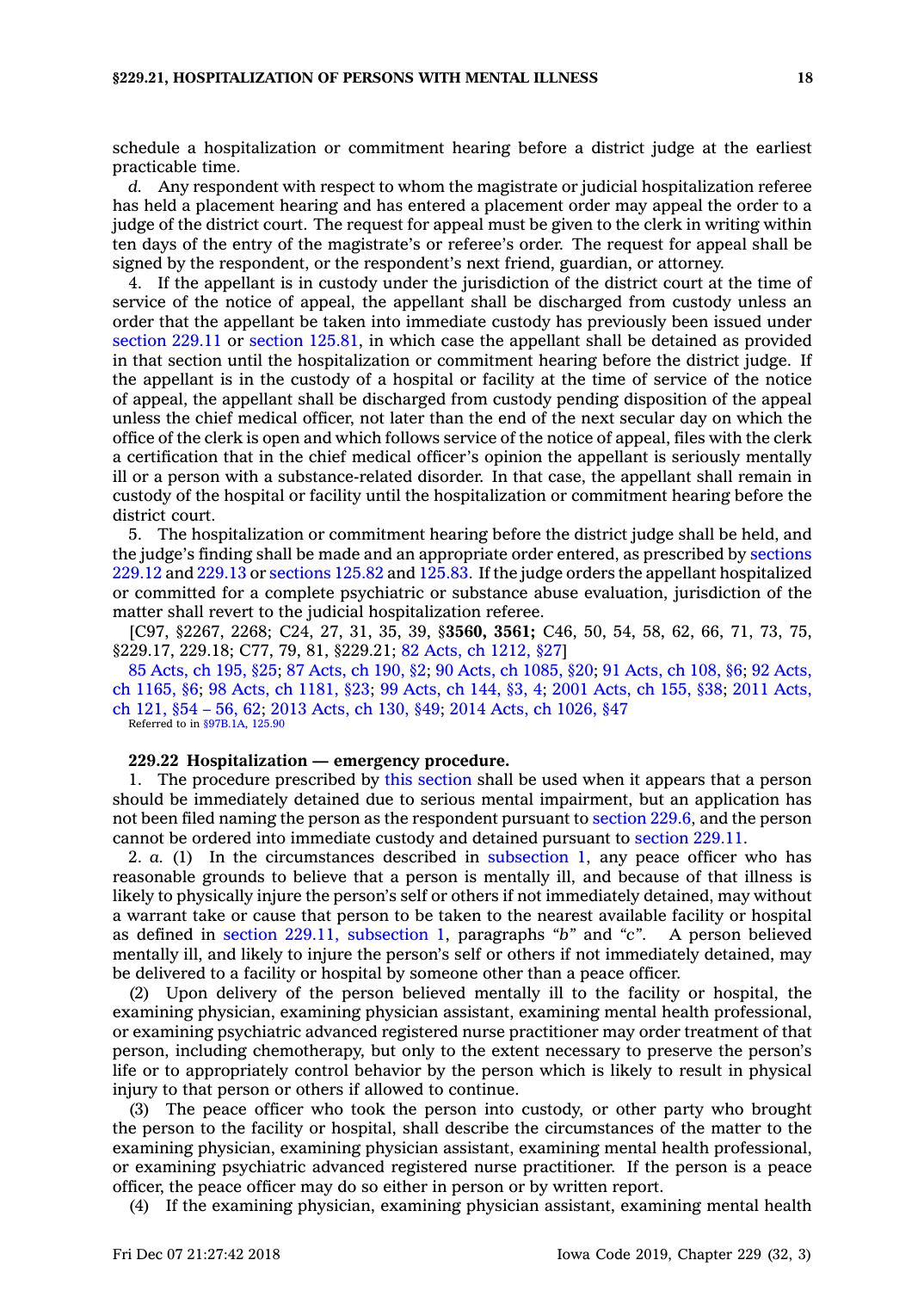professional, or examining psychiatric advanced registered nurse practitioner finds that there is reason to believe that the person is seriously mentally impaired, and because of that impairment is likely to physically injure the person's self or others if not immediately detained, the examining physician, examining physician assistant, examining mental health professional, or examining psychiatric advanced registered nurse practitioner shall at once communicate with the nearest available magistrate as defined in section 801.4, [subsection](https://www.legis.iowa.gov/docs/code/801.4.pdf) 10.

(5) The magistrate shall, based upon the circumstances described by the examining physician, examining physician assistant, examining mental health professional, or examining psychiatric advanced registered nurse practitioner, give the examining physician, examining physician assistant, examining mental health professional, or examining psychiatric advanced registered nurse practitioner oral instructions either directing that the person be released forthwith or authorizing the person's detention in an appropriate facility. A peace officer from the law enforcement agency that took the person into custody, if available, during the communication with the magistrate, may inform the magistrate that an arrest warrant has been issued for or charges are pending against the person and request that any oral or written order issued under this [subsection](https://www.legis.iowa.gov/docs/code/229.22.pdf) require the facility or hospital to notify the law enforcement agency about the discharge of the person prior to discharge. The magistrate may also give oral instructions and order that the detained person be transported to an appropriate facility.

*b.* If the magistrate orders that the person be detained, the magistrate shall, by the close of business on the next working day, file <sup>a</sup> written order with the clerk in the county where it is anticipated that an application may be filed under [section](https://www.legis.iowa.gov/docs/code/229.6.pdf) 229.6. The order may be filed by facsimile if necessary. A peace officer from the law enforcement agency that took the person into custody, if no request was made under paragraph *"a"*, may inform the magistrate that an arrest warrant has been issued for or charges are pending against the person and request that any written order issued under this paragraph require the facility or hospital to notify the law enforcement agency about the discharge of the person prior to discharge. The order shall state the circumstances under which the person was taken into custody or otherwise brought to <sup>a</sup> facility or hospital, and the grounds supporting the finding of probable cause to believe that the person is seriously mentally impaired and likely to injure the person's self or others if not immediately detained. The order shall also include any law enforcement agency notification requirements if applicable. The order shall confirm the oral order authorizing the person's detention including any order given to transport the person to an appropriate facility or hospital. A peace officer from the law enforcement agency that took the person into custody may also request an order, separate from the written order, requiring the facility or hospital to notify the law enforcement agency about the discharge of the person prior to discharge. The clerk shall provide <sup>a</sup> copy of the written order or any separate order to the chief medical officer of the facility or hospital to which the person was originally taken, to any subsequent facility to which the person was transported, and to any law enforcement department, ambulance service, or transportation service under contract with <sup>a</sup> mental health and disability services region that transported the person pursuant to the magistrate's order. A transportation service that contracts with <sup>a</sup> mental health and disability services region for purposes of this paragraph shall provide <sup>a</sup> secure transportation vehicle and shall employ staff that has received or is receiving mental health training.

*c.* If an arrest warrant has been issued for or charges are pending against the person, but no court order exists requiring notification to <sup>a</sup> law enforcement agency under paragraph *"a*" or *"b"*, and if the peace officer delivers the person to <sup>a</sup> facility or hospital and the peace officer notifies the facility or hospital in writing on <sup>a</sup> form prescribed by the department of public safety that the facility or hospital notify the law enforcement agency about the discharge of the person prior to discharge, the facility or hospital shall do all of the following:

(1) Notify the dispatch of the law enforcement agency that employs the peace officer by telephone prior to the discharge of the person from the facility or hospital.

(2) Notify the law enforcement agency that employs the peace officer by electronic mail prior to the discharge of the person from the facility or hospital.

3. The chief medical officer of the facility or hospital shall examine and may detain and care for the person taken into custody under the magistrate's order for <sup>a</sup> period not to exceed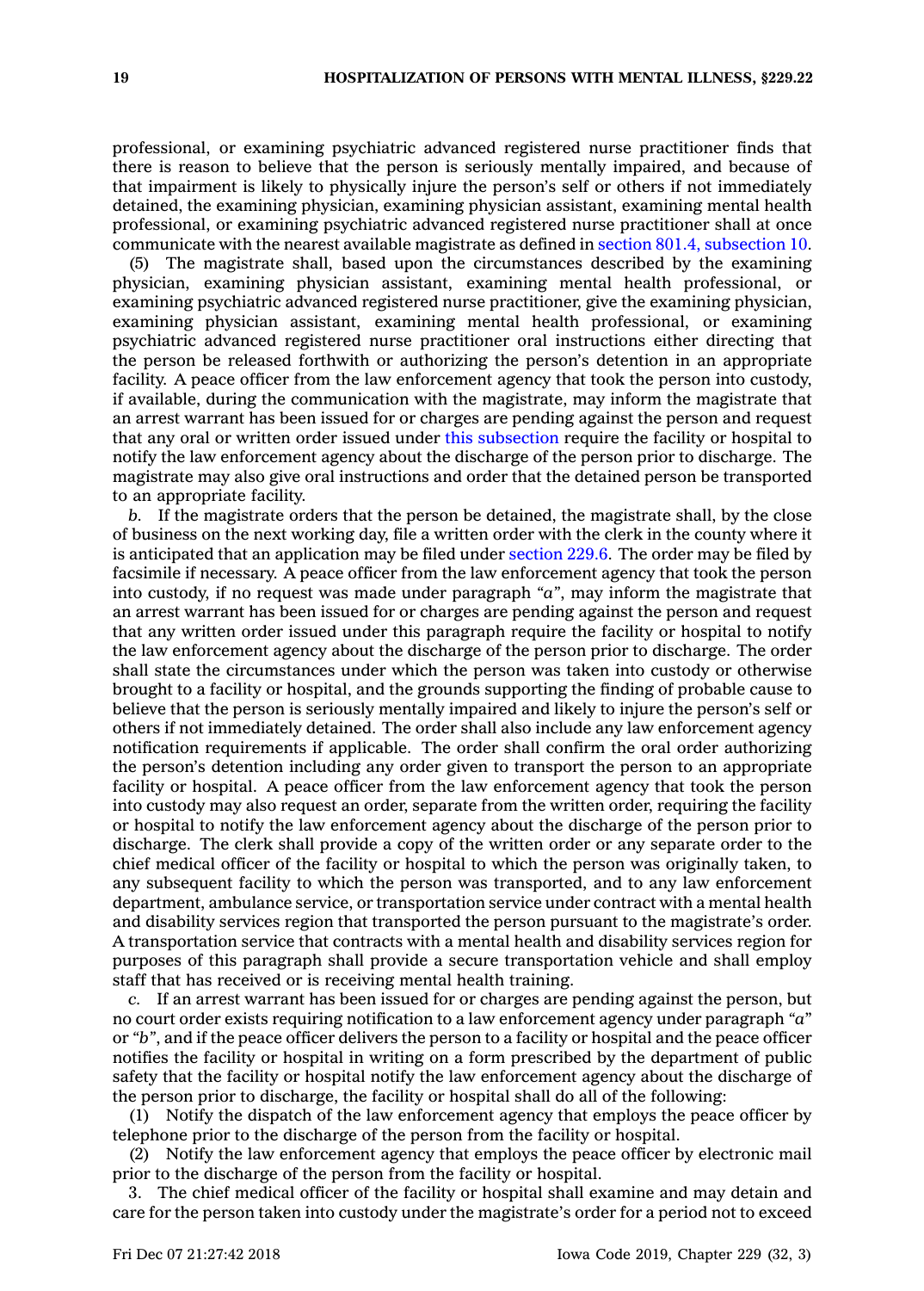forty-eight hours from the time such order is dated, excluding Saturdays, Sundays and holidays, unless the order is sooner dismissed by <sup>a</sup> magistrate. The facility or hospital may provide treatment which is necessary to preserve the person's life, or to appropriately control behavior by the person which is likely to result in physical injury to the person's self or others if allowed to continue, but may not otherwise provide treatment to the person without the person's consent. The person shall be discharged from the facility or hospital and released from custody not later than the expiration of that period, unless an application is sooner filed with the clerk pursuant to [section](https://www.legis.iowa.gov/docs/code/229.6.pdf) 229.6. Prior to such discharge the facility or hospital shall, if required by this [section](https://www.legis.iowa.gov/docs/code/229.22.pdf), notify the law enforcement agency requesting such notification about the discharge of the person. The law enforcement agency shall retrieve the person no later than six hours after notification from the facility or hospital but in no circumstances shall the detention of the person exceed the period of time prescribed for detention by [this](https://www.legis.iowa.gov/docs/code/229.22.pdf) [subsection](https://www.legis.iowa.gov/docs/code/229.22.pdf). The detention of any person by the procedure and not in excess of the period of time prescribed by this [section](https://www.legis.iowa.gov/docs/code/229.22.pdf) shall not render the peace officer, physician, mental health professional, facility, or hospital so detaining that person liable in <sup>a</sup> criminal or civil action for false arrest or false imprisonment if the peace officer, physician, mental health professional, facility, or hospital had reasonable grounds to believe the person so detained was mentally ill and likely to physically injure the person's self or others if not immediately detained, or if the facility or hospital was required to notify <sup>a</sup> law enforcement agency by this [section](https://www.legis.iowa.gov/docs/code/229.22.pdf), and the law enforcement agency requesting notification prior to discharge retrieved the person no later than six hours after the notification, and the detention prior to the retrieval of the person did not exceed the period of time prescribed for detention by this [subsection](https://www.legis.iowa.gov/docs/code/229.22.pdf).

4. The cost of hospitalization at <sup>a</sup> public hospital of <sup>a</sup> person detained temporarily by the procedure prescribed in this [section](https://www.legis.iowa.gov/docs/code/229.22.pdf) shall be paid in the same way as if the person had been admitted to the hospital by the procedure prescribed in [sections](https://www.legis.iowa.gov/docs/code/229.6.pdf) 229.6 to 229.13.

5. The department of public safety shall prescribe the form to be used when <sup>a</sup> law enforcement agency desires notification under this [section](https://www.legis.iowa.gov/docs/code/229.22.pdf) from <sup>a</sup> facility or hospital prior to discharge of <sup>a</sup> person admitted to the facility or hospital and for whom an arrest warrant has been issued or against whom charges are pending. The form shall be consistent with all laws, regulations, and rules relating to the confidentiality or privacy of personal information or medical records, including but not limited to the federal Health Insurance Portability and Accountability Act of 1996, Pub. L. No. 104-191, and regulations promulgated in accordance with that Act and published in 45 [C.F.R.](https://www.law.cornell.edu/cfr/text/45/part-160-164) pts. 160 – 164.

6. A facility or hospital, which has been notified by <sup>a</sup> peace officer or <sup>a</sup> law enforcement agency by delivery of <sup>a</sup> form as prescribed by the department of public safety indicating that an arrest warrant has been issued for or charges are pending against <sup>a</sup> person admitted to the facility or hospital, that does not notify the law enforcement agency about the discharge of the person as required by [subsection](https://www.legis.iowa.gov/docs/code/229.22.pdf) 2, paragraph *"c"*, shall pay <sup>a</sup> civil penalty as provided in section 805.8C, [subsection](https://www.legis.iowa.gov/docs/code/805.8C.pdf) 9.

[C77, 79, 81, §229.22]

 [Acts,](https://www.legis.iowa.gov/docs/acts/95/CH0024.pdf) ch 24, §2; 2003 [Acts,](https://www.legis.iowa.gov/docs/acts/2003/CH0068.pdf) ch 68, §3, 4; 2009 [Acts,](https://www.legis.iowa.gov/docs/acts/2009/CH0041.pdf) ch 41, §227; 2010 Acts, ch [1103,](https://www.legis.iowa.gov/docs/acts/2010/CH1103.pdf) §1, 2; [Acts,](https://www.legis.iowa.gov/docs/acts/2011/CH0034.pdf) ch 34, §55; 2012 Acts, ch [1079,](https://www.legis.iowa.gov/docs/acts/2012/CH1079.pdf) §15; 2013 [Acts,](https://www.legis.iowa.gov/docs/acts/2013/CH0090.pdf) ch 90, §54; 2013 [Acts,](https://www.legis.iowa.gov/docs/acts/2013/CH0130.pdf) ch 130, §50, ; 2014 Acts, ch [1092,](https://www.legis.iowa.gov/docs/acts/2014/CH1092.pdf) §173; 2015 [Acts,](https://www.legis.iowa.gov/docs/acts/2015/CH0037.pdf) ch 37, §1; 2017 [Acts,](https://www.legis.iowa.gov/docs/acts/2017/CH0034.pdf) ch 34, §15, 16; 2018 [Acts,](https://www.legis.iowa.gov/docs/acts/2018/CH1056.pdf) ch [1056,](https://www.legis.iowa.gov/docs/acts/2018/CH1056.pdf) §12

Referred to in [§229.21](https://www.legis.iowa.gov/docs/code/229.21.pdf), [229.23](https://www.legis.iowa.gov/docs/code/229.23.pdf), [229.24](https://www.legis.iowa.gov/docs/code/229.24.pdf), [602.6405](https://www.legis.iowa.gov/docs/code/602.6405.pdf), [805.8C\(9\)](https://www.legis.iowa.gov/docs/code/805.8C.pdf) Subsection 2, paragraph b amended

#### **229.23 Rights and privileges of hospitalized persons.**

Every person who is hospitalized or detained under this [chapter](https://www.legis.iowa.gov/docs/code//229.pdf) shall have the right to:

1. Prompt evaluation, necessary psychiatric services, and additional care and treatment as indicated by the patient's condition. A comprehensive, individualized treatment plan shall be timely developed following issuance of the court order requiring involuntary hospitalization. The plan shall be consistent with current standards appropriate to the facility to which the person has been committed and with currently accepted standards for psychiatric treatment of the patient's condition, including chemotherapy, psychotherapy, counseling and other modalities as may be appropriate.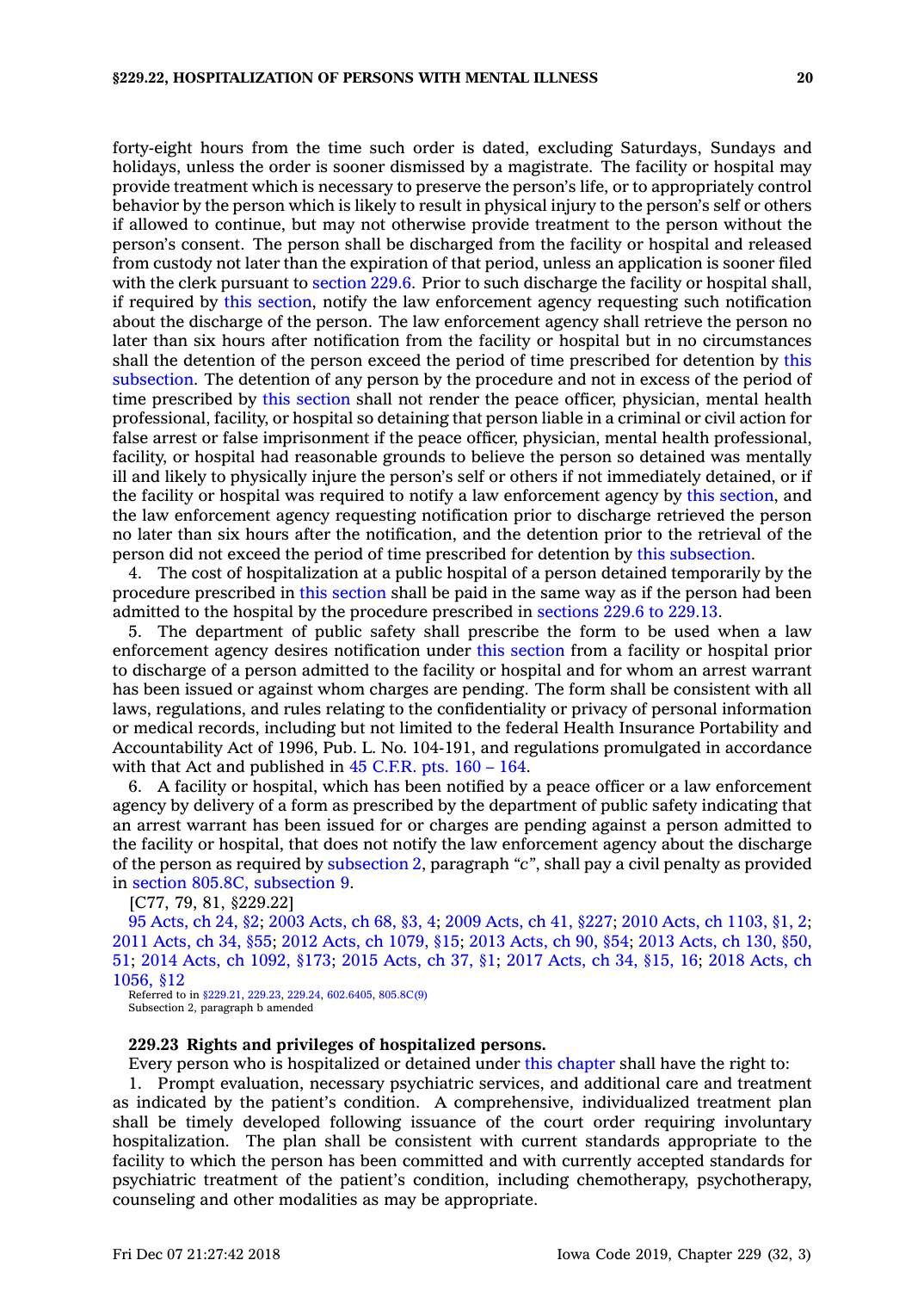2. The right to refuse treatment by shock therapy or chemotherapy, unless the use of these treatment modalities is specifically consented to by the patient's next of kin or guardian. The patient's right to refuse treatment by chemotherapy shall not apply during any period of custody authorized by section 229.4, [subsection](https://www.legis.iowa.gov/docs/code/229.4.pdf) 3, [section](https://www.legis.iowa.gov/docs/code/229.11.pdf) 229.11 or section [229.22](https://www.legis.iowa.gov/docs/code/229.22.pdf), but this exception shall extend only to chemotherapy treatment which is, in the chief medical officer's judgment, necessary to preserve the patient's life or to appropriately control behavior by the person which is likely to result in physical injury to that person or others if allowed to continue. The patient's right to refuse treatment by chemotherapy shall also not apply during any period of custody authorized by the court pursuant to [section](https://www.legis.iowa.gov/docs/code/229.13.pdf) 229.13 or [229.14](https://www.legis.iowa.gov/docs/code/229.14.pdf). In any other situation in which, in the chief medical officer's judgment, chemotherapy is appropriate for the patient but the patient refuses to consent thereto and there is no next of kin or guardian to give consent, the chief medical officer may request an order authorizing treatment of the patient by chemotherapy from the district court which ordered the patient's hospitalization.

3. In addition to protection of the person's constitutional rights, enjoyment of other legal, medical, religious, social, political, personal and working rights and privileges which the person would enjoy if the person were not so hospitalized or detained, so far as is possible consistent with effective treatment of that person and of the other patients of the hospital. If the patient's rights are restricted, the physician's or mental health professional's direction to that effect shall be noted on the patient's record. The department of human services shall, in accordance with [chapter](https://www.legis.iowa.gov/docs/code//17A.pdf) 17A establish rules setting forth the specific rights and privileges to which persons so hospitalized or detained are entitled under this [section](https://www.legis.iowa.gov/docs/code/229.23.pdf), and the exceptions provided by section 17A.2, [subsection](https://www.legis.iowa.gov/docs/code/17A.2.pdf) 11, paragraphs *"a"* and *"k",* shall not be applicable to the rules so established. The patient or the patient's next of kin or friend shall be advised of these rules and be provided <sup>a</sup> written copy upon the patient's admission to or arrival at the hospital.

[C77, 79, 81, §229.23] 83 Acts, ch 96, [§157,](https://www.legis.iowa.gov/docs/acts/83/CH0096.pdf) 159; 89 [Acts,](https://www.legis.iowa.gov/docs/acts/89/CH0275.pdf) ch 275, §6; 2017 [Acts,](https://www.legis.iowa.gov/docs/acts/2017/CH0034.pdf) ch 34, §17 Referred to in [§229.14A](https://www.legis.iowa.gov/docs/code/229.14A.pdf)

## **229.24 Records of involuntary hospitalization proceeding to be confidential.**

1. All papers and records pertaining to any involuntary hospitalization or application pursuant to [section](https://www.legis.iowa.gov/docs/code/229.6.pdf) 229.6 of any person under this [chapter](https://www.legis.iowa.gov/docs/code//229.pdf), whether part of the permanent record of the court or of <sup>a</sup> file in the department of human services, are subject to inspection only upon an order of the court for good cause shown.

2. If authorized in writing by <sup>a</sup> person who has been the subject of any proceeding or report under [sections](https://www.legis.iowa.gov/docs/code/229.6.pdf) 229.6 to 229.13 or section [229.22](https://www.legis.iowa.gov/docs/code/229.22.pdf), or by the parent or guardian of that person, information regarding that person which is confidential under [subsection](https://www.legis.iowa.gov/docs/code/229.24.pdf) 1 may be released to any designated person.

3. If all or part of the costs associated with hospitalization of an individual under [this](https://www.legis.iowa.gov/docs/code//229.pdf) [chapter](https://www.legis.iowa.gov/docs/code//229.pdf) are chargeable to <sup>a</sup> county of residence, the clerk of the district court shall provide to the regional administrator for the county of residence and to the regional administrator for the county in which the hospitalization order is entered the following information pertaining to the individual which would be confidential under [subsection](https://www.legis.iowa.gov/docs/code/229.24.pdf) 1:

*a.* Administrative information, as defined in [section](https://www.legis.iowa.gov/docs/code/228.1.pdf) 228.1.

*b.* An evaluation order under this [chapter](https://www.legis.iowa.gov/docs/code//229.pdf) and the location of the individual's placement under the order.

*c.* A hospitalization or placement order under this [chapter](https://www.legis.iowa.gov/docs/code//229.pdf) and the location of the individual's placement under the order.

*d.* The date, location, and disposition of any hearing concerning the individual held under this [chapter](https://www.legis.iowa.gov/docs/code//229.pdf).

*e.* Any payment source available for the costs of the individual's care.

4. This [section](https://www.legis.iowa.gov/docs/code/229.24.pdf) shall not prohibit any of the following:

*a.* A hospital from complying with the requirements of this [chapter](https://www.legis.iowa.gov/docs/code//229.pdf) and of [chapter](https://www.legis.iowa.gov/docs/code//230.pdf) 230 relative to financial responsibility for the cost of care and treatment provided <sup>a</sup> patient in that hospital or from properly billing any responsible relative or third-party payer for such care or treatment.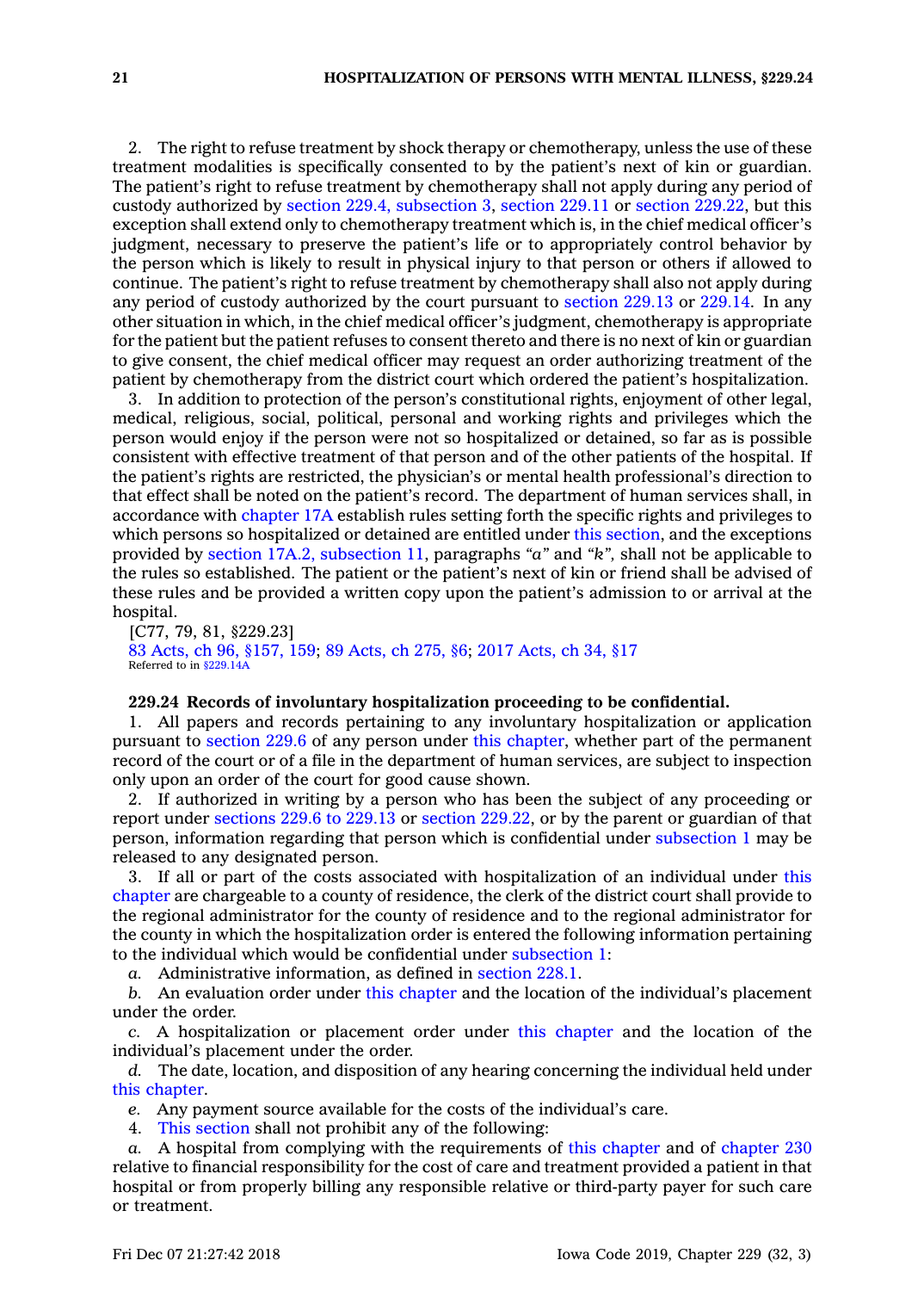*b.* A court or the department of public safety from forwarding to the federal bureau of investigation information that <sup>a</sup> person has been disqualified from possessing, shipping, transporting, or receiving <sup>a</sup> firearm pursuant to [section](https://www.legis.iowa.gov/docs/code/724.31.pdf) 724.31.

[C77, 79, 81, §229.24]

83 Acts, ch 96, [§157,](https://www.legis.iowa.gov/docs/acts/83/CH0096.pdf) 159; 95 [Acts,](https://www.legis.iowa.gov/docs/acts/95/CH0120.pdf) ch 120, §3; 96 Acts, ch [1183,](https://www.legis.iowa.gov/docs/acts/96/CH1183.pdf) §22; 2002 Acts, ch [1146,](https://www.legis.iowa.gov/docs/acts/2002/CH1146.pdf) §4; 2004 Acts, ch [1090,](https://www.legis.iowa.gov/docs/acts/2004/CH1090.pdf) §8; 2010 Acts, ch [1031,](https://www.legis.iowa.gov/docs/acts/2010/CH1031.pdf) §362; 2010 Acts, ch [1178,](https://www.legis.iowa.gov/docs/acts/2010/CH1178.pdf) §1, 2, 19; 2012 [Acts,](https://www.legis.iowa.gov/docs/acts/2012/CH1120.pdf) ch 1120, [§102,](https://www.legis.iowa.gov/docs/acts/2012/CH1120.pdf) 130; 2013 [Acts,](https://www.legis.iowa.gov/docs/acts/2013/CH0130.pdf) ch 130, §52; 2015 [Acts,](https://www.legis.iowa.gov/docs/acts/2015/CH0069.pdf) ch 69, §67 Referred to in [§228.6](https://www.legis.iowa.gov/docs/code/228.6.pdf), [230.20](https://www.legis.iowa.gov/docs/code/230.20.pdf)

### **229.25 Medical records to be confidential —exceptions.**

1. *a.* The records maintained by <sup>a</sup> hospital or other facility relating to the examination, custody, care and treatment of any person in that hospital or facility pursuant to [this](https://www.legis.iowa.gov/docs/code//229.pdf) [chapter](https://www.legis.iowa.gov/docs/code//229.pdf) shall be confidential, except that the chief medical officer shall release appropriate information under any of the following circumstances:

(1) The information is requested by <sup>a</sup> licensed physician or mental health professional, attorney, or advocate who provides the chief medical officer with <sup>a</sup> written waiver signed by the person about whom the information is sought.

(2) The information is sought by <sup>a</sup> court order.

(3) The person who is hospitalized or that person's guardian, if the person is <sup>a</sup> minor or is not legally competent to do so, signs an informed consent to release information. Each signed consent shall designate specifically the person or agency to whom the information is to be sent, and the information may be sent only to that person or agency.

*b.* Such records may be released by the chief medical officer when requested for the purpose of research into the causes, incidence, nature and treatment of mental illness, however information shall not be provided in <sup>a</sup> way that discloses patients' names or which otherwise discloses any patient's identity.

2. When the chief medical officer deems it to be in the best interest of the patient and the patient's next of kin to do so, the chief medical officer may release appropriate information during <sup>a</sup> consultation which the hospital or facility shall arrange with the next of kin of <sup>a</sup> voluntary or involuntary patient, if requested by the patient's next of kin.

[C77, 79, 81, §229.25; 82 Acts, ch [1135,](https://www.legis.iowa.gov/docs/acts/1982/CH1135.pdf) §1] 89 [Acts,](https://www.legis.iowa.gov/docs/acts/89/CH0275.pdf) ch 275, §7; 2009 [Acts,](https://www.legis.iowa.gov/docs/acts/2009/CH0041.pdf) ch 41, §263; 2017 [Acts,](https://www.legis.iowa.gov/docs/acts/2017/CH0034.pdf) ch 34, §18 Referred to in [§228.6](https://www.legis.iowa.gov/docs/code/228.6.pdf), [229.19](https://www.legis.iowa.gov/docs/code/229.19.pdf)

#### **229.26 Exclusive procedure for involuntary hospitalization.**

Sections 229.6 [through](https://www.legis.iowa.gov/docs/code/229.6.pdf) 229.19 constitute the exclusive procedure for involuntary hospitalization of persons by reason of serious mental impairment in this state, except that this [chapter](https://www.legis.iowa.gov/docs/code//229.pdf) does not negate the provisions of section [904.503](https://www.legis.iowa.gov/docs/code/904.503.pdf) relating to transfer of prisoners with mental illness to state hospitals for persons with mental illness and does not apply to commitments of persons under [chapter](https://www.legis.iowa.gov/docs/code//812.pdf) 812 or the rules of criminal procedure, Iowa court rules, or negate the provisions of [section](https://www.legis.iowa.gov/docs/code/232.51.pdf) 232.51 relating to disposition of children with mental illness.

[C77, 79, 81, §229.26]

84 Acts, ch [1323,](https://www.legis.iowa.gov/docs/acts/84/CH1323.pdf) §3; 85 [Acts,](https://www.legis.iowa.gov/docs/acts/85/CH0021.pdf) ch 21, §36; 87 [Acts,](https://www.legis.iowa.gov/docs/acts/87/CH0090.pdf) ch 90, §4; 88 Acts, ch [1134,](https://www.legis.iowa.gov/docs/acts/88/CH1134.pdf) §45; 96 [Acts,](https://www.legis.iowa.gov/docs/acts/96/CH1129.pdf) ch [1129,](https://www.legis.iowa.gov/docs/acts/96/CH1129.pdf) §58; 2002 Acts, ch [1119,](https://www.legis.iowa.gov/docs/acts/2002/CH1119.pdf) §108; 2003 Acts, ch 108, [§125,](https://www.legis.iowa.gov/docs/acts/2003/CH0108.pdf) 132; 2012 Acts, ch [1019,](https://www.legis.iowa.gov/docs/acts/2012/CH1019.pdf) §81; 2015 [Acts,](https://www.legis.iowa.gov/docs/acts/2015/CH0030.pdf) ch 30, §72

## **229.27 Hospitalization not to equate with incompetency — procedure for finding incompetency due to mental illness.**

1. Hospitalization of <sup>a</sup> person under this [chapter](https://www.legis.iowa.gov/docs/code//229.pdf), either voluntarily or involuntarily, does not constitute <sup>a</sup> finding of nor equate with nor raise <sup>a</sup> presumption of incompetency, nor cause the person so hospitalized to be deemed <sup>a</sup> person of unsound mind nor <sup>a</sup> person under legal disability for any purpose, including but not limited to any circumstances to which [sections](https://www.legis.iowa.gov/docs/code/6B.15.pdf) [6B.15](https://www.legis.iowa.gov/docs/code/6B.15.pdf), [447.7](https://www.legis.iowa.gov/docs/code/447.7.pdf), section 488.603, [subsection](https://www.legis.iowa.gov/docs/code/488.603.pdf) 6, paragraph *"c"*, sections [488.704](https://www.legis.iowa.gov/docs/code/488.704.pdf), [597.6](https://www.legis.iowa.gov/docs/code/597.6.pdf), [600B.21](https://www.legis.iowa.gov/docs/code/600B.21.pdf), [614.8](https://www.legis.iowa.gov/docs/code/614.8.pdf), [614.19](https://www.legis.iowa.gov/docs/code/614.19.pdf), [614.22](https://www.legis.iowa.gov/docs/code/614.22.pdf), [614.24](https://www.legis.iowa.gov/docs/code/614.24.pdf), [614.27](https://www.legis.iowa.gov/docs/code/614.27.pdf), and [633.244](https://www.legis.iowa.gov/docs/code/633.244.pdf) are applicable.

2. The applicant may, in initiating <sup>a</sup> petition under [section](https://www.legis.iowa.gov/docs/code/229.6.pdf) 229.6 or at any subsequent time prior to conclusion of the involuntary hospitalization proceeding, also petition the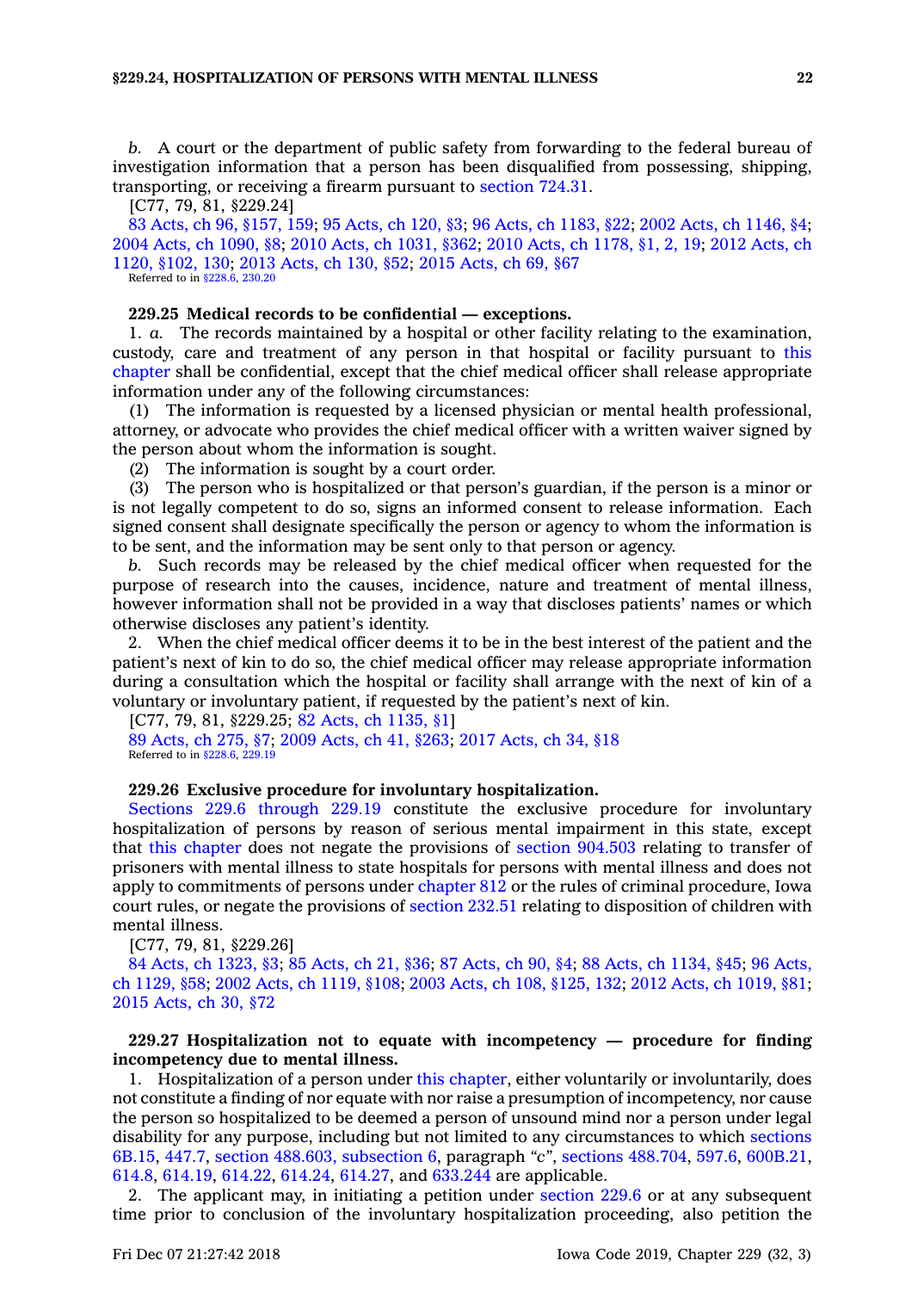court for <sup>a</sup> finding that the person is incompetent by reason of mental illness. The test of competence for the purpose of this [section](https://www.legis.iowa.gov/docs/code/229.27.pdf) shall be whether the person possesses sufficient mind to understand in <sup>a</sup> reasonable manner the nature and effect of the act in which the person is engaged; the fact that <sup>a</sup> person is mentally ill and in need of treatment for that illness but because of the illness lacks sufficient judgment to make responsible decisions with respect to the person's hospitalization or treatment does not necessarily mean that that person is incapable of transacting business on any subject.

3. A hearing limited to the question of the person's competence and conducted in substantially the manner prescribed in [sections](https://www.legis.iowa.gov/docs/code/633.552.pdf) 633.552 to 633.556 shall be held when:

*a.* The court is petitioned or proposes upon its own motion to find incompetent by reason of mental illness <sup>a</sup> person whose involuntary hospitalization has been ordered under [section](https://www.legis.iowa.gov/docs/code/229.13.pdf) [229.13](https://www.legis.iowa.gov/docs/code/229.13.pdf) or [229.14](https://www.legis.iowa.gov/docs/code/229.14.pdf), and who contends that the person is not incompetent; or

*b.* A person previously found incompetent by reason of mental illness under [subsection](https://www.legis.iowa.gov/docs/code/229.27.pdf) 2 petitions the court for <sup>a</sup> finding that the person is no longer incompetent and, after notice to the applicant who initiated the petition for hospitalization of the person and to any other party as directed by the court, an objection is filed with the court. The court may order <sup>a</sup> hearing on its own motion before acting on <sup>a</sup> petition filed under this paragraph. A petition by <sup>a</sup> person for <sup>a</sup> finding that the person is no longer incompetent may be filed at any time without regard to whether the person is at that time hospitalized for treatment of mental illness.

4. Nothing in this [chapter](https://www.legis.iowa.gov/docs/code//229.pdf) shall preclude use of any other procedure authorized by law for declaring any person legally incompetent for reasons which may include mental illness, without regard to whether that person is or has been hospitalized for treatment of mental illness.

[C77, 79, 81, §229.27; 82 Acts, ch 1103, [§1109](https://www.legis.iowa.gov/docs/acts/1982/CH1103.pdf)]

91 [Acts,](https://www.legis.iowa.gov/docs/acts/91/CH0093.pdf) ch 93, §1; 96 Acts, ch [1034,](https://www.legis.iowa.gov/docs/acts/96/CH1034.pdf) §9; 98 Acts, ch [1181,](https://www.legis.iowa.gov/docs/acts/98/CH1181.pdf) §24; 2004 Acts, ch 1175, [§368,](https://www.legis.iowa.gov/docs/acts/2004/CH1175.pdf) 400; 2004 Acts, ch 1021, [§118,](https://www.legis.iowa.gov/docs/acts/2004/CH1021.pdf) 119; 2004 Acts, ch 1175, [§369,](https://www.legis.iowa.gov/docs/acts/2004/CH1175.pdf) 400; 2013 [Acts,](https://www.legis.iowa.gov/docs/acts/2013/CH0130.pdf) ch 130, §53 Referred to in [§4.1](https://www.legis.iowa.gov/docs/code/4.1.pdf), [218.95](https://www.legis.iowa.gov/docs/code/218.95.pdf), [229.39](https://www.legis.iowa.gov/docs/code/229.39.pdf)

### **229.28 Hospitalization in certain federal facilities.**

1. When <sup>a</sup> court finds that the contention that <sup>a</sup> respondent is seriously mentally impaired has been sustained or proposes to order continued hospitalization of any person, or an alternative placement, as described under section 229.14, [subsection](https://www.legis.iowa.gov/docs/code/229.14.pdf) 1, paragraph *"b"* or *"d"*, and the court is furnished evidence that the respondent or patient is eligible for care and treatment in <sup>a</sup> facility operated by the United States department of veterans affairs or another agency of the United States government and that the facility is willing to receive the respondent or patient, the court may so order.

*a.* The respondent or patient, when so hospitalized or placed in <sup>a</sup> facility operated by the United States department of veterans affairs or another agency of the United States government within or outside of this state, shall be subject to the rules of the United States department of veterans affairs or other agency, but shall not thereby lose any procedural rights afforded the respondent or patient by this [chapter](https://www.legis.iowa.gov/docs/code//229.pdf).

*b.* The chief officer of the facility shall have, with respect to the person so hospitalized or placed, the same powers and duties as the chief medical officer of <sup>a</sup> hospital in this state would have in regard to submission of reports to the court, retention of custody, transfer, convalescent leave or discharge.

2. Jurisdiction is retained in the court to maintain surveillance of the person's treatment and care, and at any time to inquire into that person's mental condition and the need for continued hospitalization or care and custody.

[C27, 31, 35, §3562-b1; C39, §**3562.1;** C46, 50, 54, 58, 62, 66, 71, 73, 75, §229.20; C77, 79, 81, §229.28]

2001 [Acts,](https://www.legis.iowa.gov/docs/acts/2001/CH0155.pdf) ch 155, §39; 2009 [Acts,](https://www.legis.iowa.gov/docs/acts/2009/CH0026.pdf) ch 26, §10 Referred to in [§229.30](https://www.legis.iowa.gov/docs/code/229.30.pdf)

### **229.29 Transfer to certain federal facilities.**

1. Upon receipt of <sup>a</sup> certificate stating that any person involuntarily hospitalized under this [chapter](https://www.legis.iowa.gov/docs/code//229.pdf) is eligible for care and treatment in <sup>a</sup> facility operated by the United States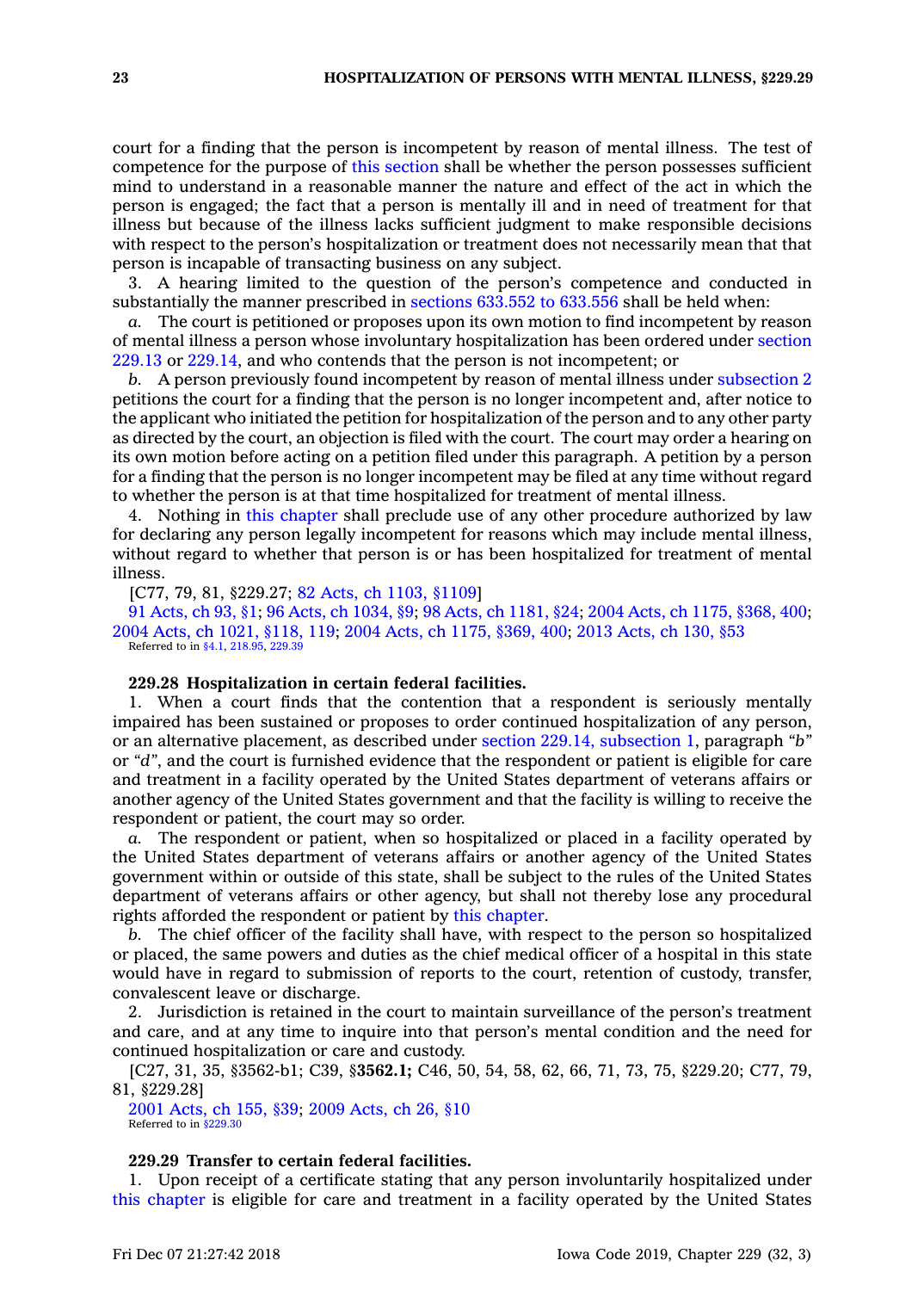department of veterans affairs or another agency of the United States government which is willing to receive the person without charge to the state of Iowa or any county in the state, the chief medical officer may transfer the person to that facility. Upon so doing, the chief medical officer shall notify the court which ordered the person's hospitalization in the same manner as would be required in the case of <sup>a</sup> transfer under section 229.15, [subsection](https://www.legis.iowa.gov/docs/code/229.15.pdf) 5, and the person transferred shall be entitled to the same rights as the person would have under that subsection.

2. No person shall be transferred under this [section](https://www.legis.iowa.gov/docs/code/229.29.pdf) who is confined pursuant to conviction of <sup>a</sup> public offense or whose hospitalization was ordered upon contention of incompetence to stand trial by reason of mental illness, without prior approval of the court which ordered that person's hospitalization.

[C27, 31, 35, §3562-b1; C39, §**3562.1;** C46, 50, 54, 58, 62, 66, 71, 73, 75, §229.20; C77, 79, 81, §229.29]

2009 [Acts,](https://www.legis.iowa.gov/docs/acts/2009/CH0026.pdf) ch 26, §11

## **229.30 Orders of courts in other states.**

A judgment or order of hospitalization or commitment by <sup>a</sup> court of competent jurisdiction of another state or the District of Columbia, under which any person is hospitalized or placed in <sup>a</sup> facility operated by the United States department of veterans affairs or another agency of the United States government, shall have the same force and effect with respect to that person while the person is in this state as the judgment or order would have if the person were in the jurisdiction of the court which issued it. That court shall be deemed to have retained jurisdiction of the person so hospitalized or placed for the purpose of inquiring into that person's mental condition and the need for continued hospitalization or care and custody, as do courts in this state under [section](https://www.legis.iowa.gov/docs/code/229.28.pdf) 229.28. Consent is hereby given to the application of the law of the state or district in which is situated the court which issued the judgment or order as regards authority of the chief officer of any facility, operated in this state by the United States department of veterans affairs or another agency of the United States government, to retain custody, transfer, place on convalescent leave or discharge the person so hospitalized or committed.

[C27, 31, 35, §3562-b1; C39, §**3562.1;** C46, 50, 54, 58, 62, 66, 71, 73, 75, §229.20; C77, 79, 81, §229.30]

2009 [Acts,](https://www.legis.iowa.gov/docs/acts/2009/CH0026.pdf) ch 26, §12

### **229.31 Commission of inquiry.**

A sworn complaint, alleging that <sup>a</sup> named person is not seriously mentally impaired and is unjustly deprived of liberty in any hospital in the state, may be filed by any person with the clerk of the district court of the county in which such named person is so confined, or of the county in which such named person is <sup>a</sup> resident. Upon receiving the complaint, <sup>a</sup> judge of that court shall appoint <sup>a</sup> commission of not more than three persons to inquire into the truth of the allegations. One of the commissioners shall be <sup>a</sup> physician and if additional commissioners are appointed, one of the additional commissioners shall be <sup>a</sup> lawyer.

[C73, §1442; C97, §2304; C24, 27, 31, 35, 39, §**3571;** C46, 50, 54, 58, 62, 66, 71, 73, 75, 77, 79, 81, §229.31]

2012 Acts, ch 1120, [§103,](https://www.legis.iowa.gov/docs/acts/2012/CH1120.pdf) 130 Referred to in [§229.36](https://www.legis.iowa.gov/docs/code/229.36.pdf)

### **229.32 Duty of commission.**

Said commission shall at once proceed to the place where said person is confined and make <sup>a</sup> thorough and discreet examination for the purpose of determining the truth of said allegations and shall promptly report its findings to said judge in writing. Said report shall be accompanied by <sup>a</sup> written statement of the case signed by the chief medical officer of the hospital in which the person is confined.

[C73, §1442; C97, §2304; C24, 27, 31, 35, 39, §**3572;** C46, 50, 54, 58, 62, 66, 71, 73, 75, 77, 79, 81, §229.32]

Referred to in  $$229$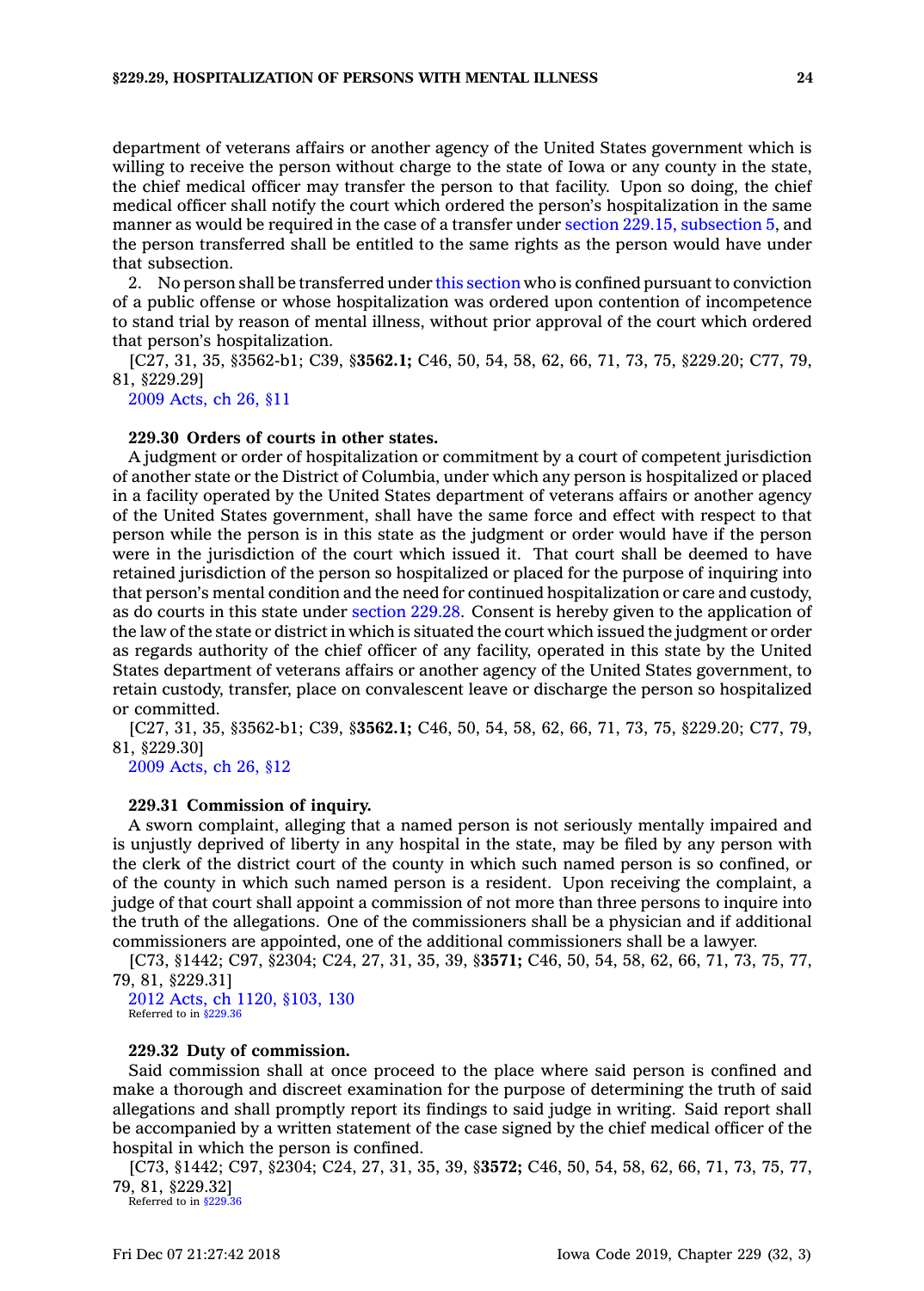### **229.33 Hearing.**

If, on such report and statement, and the hearing of testimony if any is offered, the judge shall find that such person is not seriously mentally impaired, the judge shall order the person's discharge; if the contrary, the judge shall so state, and authorize the continued detention of the person, subject to all applicable requirements of this [chapter](https://www.legis.iowa.gov/docs/code//229.pdf).

[C73, §1442; C97, §2304; C24, 27, 31, 35, 39, §**3573;** C46, 50, 54, 58, 62, 66, 71, 73, 75, 77, 79, 81, §229.33]

97 [Acts,](https://www.legis.iowa.gov/docs/acts/1997/CH0023.pdf) ch 23, §17 Referred to in [§229.36](https://www.legis.iowa.gov/docs/code/229.36.pdf)

### **229.34 Finding and order filed.**

The finding and order of the judge, with the report and other papers, shall be filed in the office of the clerk of the court where the complaint was filed. Said clerk shall enter <sup>a</sup> memorandum thereof on the appropriate record, and forthwith notify the chief medical officer of the hospital of the finding and order of the judge, and the chief medical officer shall carry out the order.

[C73, §1442; C97, §2304; C24, 27, 31, 35, 39, §**3574;** C46, 50, 54, 58, 62, 66, 71, 73, 75, 77, 79, 81, §229.34]

Referred to in [§229.36](https://www.legis.iowa.gov/docs/code/229.36.pdf)

## **229.35 Compensation — payment.**

Said commissioners shall be entitled to their necessary expenses and <sup>a</sup> reasonable compensation, to be allowed by the judge, who shall certify the same to the director of the department of administrative services who shall thereupon draw the proper warrants on any funds in the state treasury not otherwise appropriated. The applicant shall pay said costs and expenses if the judge shall so order on <sup>a</sup> finding that the complaint was filed without probable cause.

[C73, §1442; C97, §2304; C24, 27, 31, 35, 39, §**3575;** C46, 50, 54, 58, 62, 66, 71, 73, 75, 77, 79, 81, §229.35]

2003 [Acts,](https://www.legis.iowa.gov/docs/acts/2003/CH0145.pdf) ch 145, §286 Referred to in [§8.59](https://www.legis.iowa.gov/docs/code/8.59.pdf), [229.36](https://www.legis.iowa.gov/docs/code/229.36.pdf) Appropriation limited for fiscal years beginning on or after July 1, 1993; see §8.59

#### **229.36 Limitation on proceedings.**

The proceeding authorized in [sections](https://www.legis.iowa.gov/docs/code/229.31.pdf) 229.31 to 229.35, inclusive, shall not be had more often than once in six months regarding the same person; nor regarding any patient within six months after the patient's admission to the hospital.

[C73, §1443; C97, §2305; C24, 27, 31, 35, 39, §**3576;** C46, 50, 54, 58, 62, 66, 71, 73, 75, 77, 79, 81, §229.36]

2005 [Acts,](https://www.legis.iowa.gov/docs/acts/2005/CH0003.pdf) ch 3, §52

#### **229.37 Habeas corpus.**

All persons confined as seriously mentally impaired shall be entitled to the benefit of the writ of habeas corpus, and the question of serious mental impairment shall be decided at the hearing. If the judge shall decide that the person is seriously mentally impaired, such decision shall be no bar to the issuing of the writ <sup>a</sup> second time, whenever it shall be alleged that such person is no longer seriously mentally impaired.

[R60, §1441; C73, §1444; C97, §2306; C24, 27, 31, 35, 39, §**3577;** C46, 50, 54, 58, 62, 66, 71, 73, 75, 77, 79, 81, §229.37]

Constitutional provision, Iowa Constitution, Art. I, §13 Habeas corpus, chapter 663

## **229.38 Cruelty or official misconduct.**

If any person having the care of <sup>a</sup> person with mental illness who has voluntarily entered <sup>a</sup> hospital or other facility for treatment or care, or who is responsible for psychiatric examination care, treatment, and maintenance of any person involuntarily hospitalized under [sections](https://www.legis.iowa.gov/docs/code/229.6.pdf) 229.6 to 229.15, whether in <sup>a</sup> hospital or elsewhere, with or without proper authority, shall treat such patient with unnecessary severity, harshness, or cruelty, or in any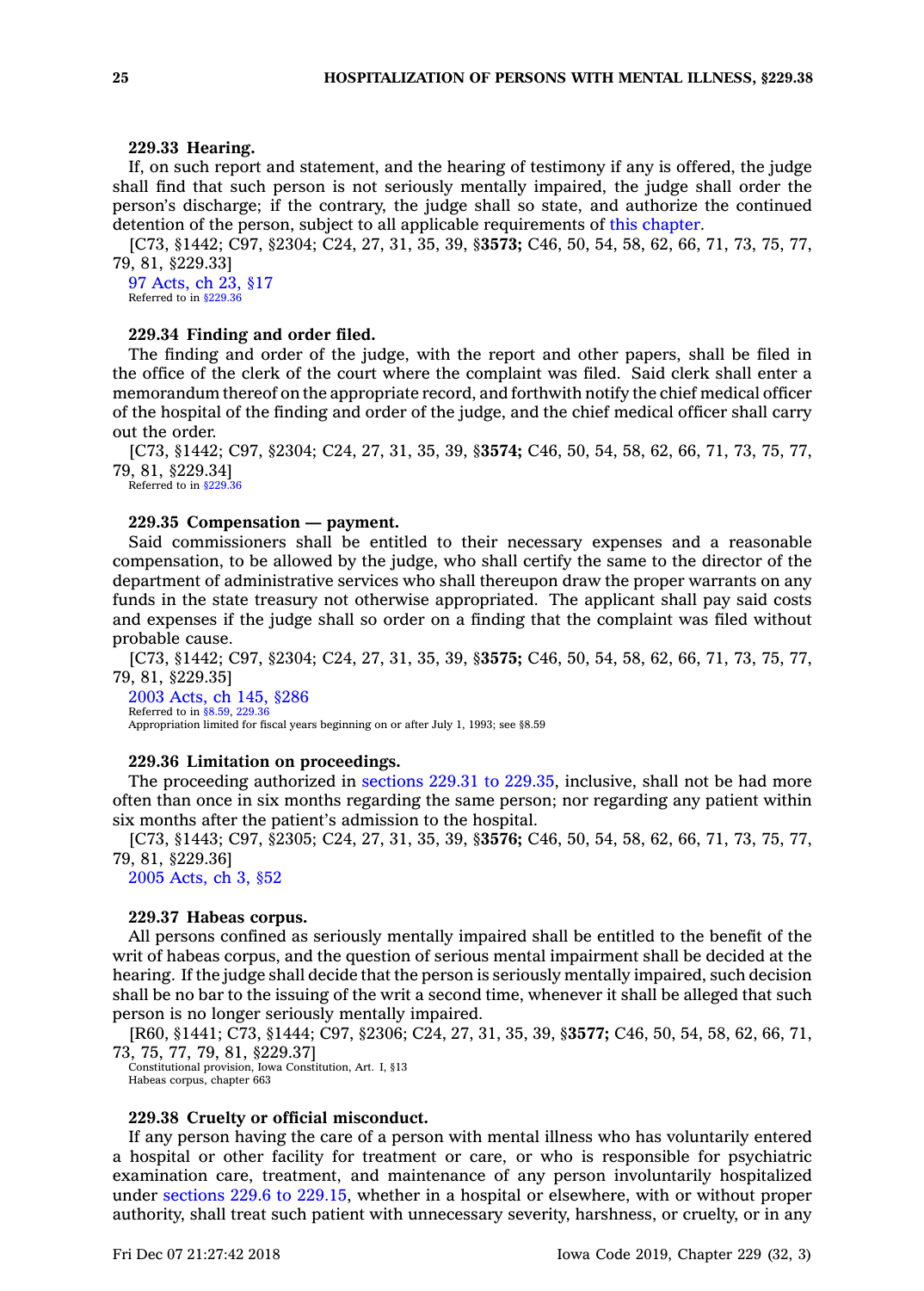way abuse the patient or if any person unlawfully detains or deprives of liberty any person with mental illness or any person who is alleged to have mental illness, or if any officer required by the provisions of this [chapter](https://www.legis.iowa.gov/docs/code//229.pdf) and [chapters](https://www.legis.iowa.gov/docs/code//226.pdf) 226 and [227](https://www.legis.iowa.gov/docs/code//227.pdf), to perform any act shall willfully refuse or neglect to perform the same, the offending person shall, unless otherwise provided, be guilty of <sup>a</sup> serious misdemeanor.

[C73, §1415, 1416, 1440, 1445; C97, §2307; C24, 27, 31, 35, 39, §**3578;** C46, 50, 54, 58, 62, 66, 71, 73, 75, 77, 79, 81, §229.38]

## 96 Acts, ch [1129,](https://www.legis.iowa.gov/docs/acts/1996/CH1129.pdf) §59

### **229.39 Status of persons hospitalized under former law.**

1. Each person admitted or committed to <sup>a</sup> hospital for treatment of mental illness on or before December 31, 1975 who remained so hospitalized, or was on convalescent leave or was receiving care in another facility on transfer from such hospitalization, on or after January 1, 1976 shall be considered to have been hospitalized under this [chapter](https://www.legis.iowa.gov/docs/code//229.pdf), and its provisions shall apply to each such person on and after the effective date of this [section](https://www.legis.iowa.gov/docs/code/229.39.pdf), except as otherwise provided by [subsection](https://www.legis.iowa.gov/docs/code/229.39.pdf) 3.

2. Hospitalization of <sup>a</sup> person for treatment of mental illness, either voluntary or involuntary, on or before December 31, 1975 does not constitute <sup>a</sup> finding nor equate with nor raise <sup>a</sup> presumption of incompetency, nor cause the person hospitalized to be deemed <sup>a</sup> person of unsound mind nor <sup>a</sup> person under legal disability for any purpose, including but not limited to the circumstances enumerated in section 229.27, [subsection](https://www.legis.iowa.gov/docs/code/229.27.pdf) 1. This [subsection](https://www.legis.iowa.gov/docs/code/229.39.pdf) does not invalidate any specific declaration of incompetence of <sup>a</sup> person hospitalized if the declaration was made pursuant to <sup>a</sup> separate procedure authorized by law for that purpose, and did not result automatically from the person's hospitalization.

3. Where <sup>a</sup> person was hospitalized involuntarily for treatment of mental illness on or before December 31, 1975 and remained so hospitalized, or was on convalescent leave or was receiving care in another facility on transfer from such hospitalization, on or after January 1, 1976, but was subsequently discharged prior to July 1, 1978, this [section](https://www.legis.iowa.gov/docs/code/229.39.pdf) shall not be construed to require:

*a.* The filing after July 1, 1978, of any report relative to that person's status which would have been required to be filed prior to said date if that person had initially been hospitalized under this [chapter](https://www.legis.iowa.gov/docs/code//229.pdf) as amended by 1975 Iowa [Acts,](https://www.legis.iowa.gov/docs/acts/1975/CH0139.pdf) ch. 139, §1 to 30.

*b.* That legal proceedings be taken under this [chapter](https://www.legis.iowa.gov/docs/code//229.pdf), as so amended, to clarify the status of the person so hospitalized, unless that person or the district court considers such proceedings necessary in <sup>a</sup> particular case to appropriately conclude the matter.

[C79, 81, §229.39]

2011 [Acts,](https://www.legis.iowa.gov/docs/acts/2011/CH0034.pdf) ch 34, §56; 2014 Acts, ch [1026,](https://www.legis.iowa.gov/docs/acts/2014/CH1026.pdf) §143

### **229.40 Rules for proceedings.**

Proceedings under this [chapter](https://www.legis.iowa.gov/docs/code//229.pdf) are subject to rules prescribed by the supreme court under section [602.4201](https://www.legis.iowa.gov/docs/code/602.4201.pdf).

[C79, 81, §229.40] 83 Acts, ch 186, [§10053,](https://www.legis.iowa.gov/docs/acts/1983/CH0186.pdf) 10201 Rules adopted by the supreme court are published in the compilation "Iowa Court Rules"

## **229.41 Voluntary admission.**

Persons making application pursuant to [section](https://www.legis.iowa.gov/docs/code/229.2.pdf) 229.2 on their own behalf or on behalf of another person who is under eighteen years of age, if the person whose admission is sought is received for observation and treatment on the application, shall be required to pay the costs of hospitalization at rates established by the administrator. The costs may be collected weekly in advance and shall be payable at the business office of the hospital. The collections shall be remitted to the department of human services monthly to be credited to the general fund of the state.

[C50, 54, 58, 62, 66, 71, 73, 75, 77, 79, 81, §229.41] 2000 Acts, ch [1112,](https://www.legis.iowa.gov/docs/acts/2000/CH1112.pdf) §39; 2001 [Acts,](https://www.legis.iowa.gov/docs/acts/2001/CH0155.pdf) ch 155, §21 Referred to in [§225C.16](https://www.legis.iowa.gov/docs/code/225C.16.pdf), [229.2](https://www.legis.iowa.gov/docs/code/229.2.pdf), [229.42](https://www.legis.iowa.gov/docs/code/229.42.pdf)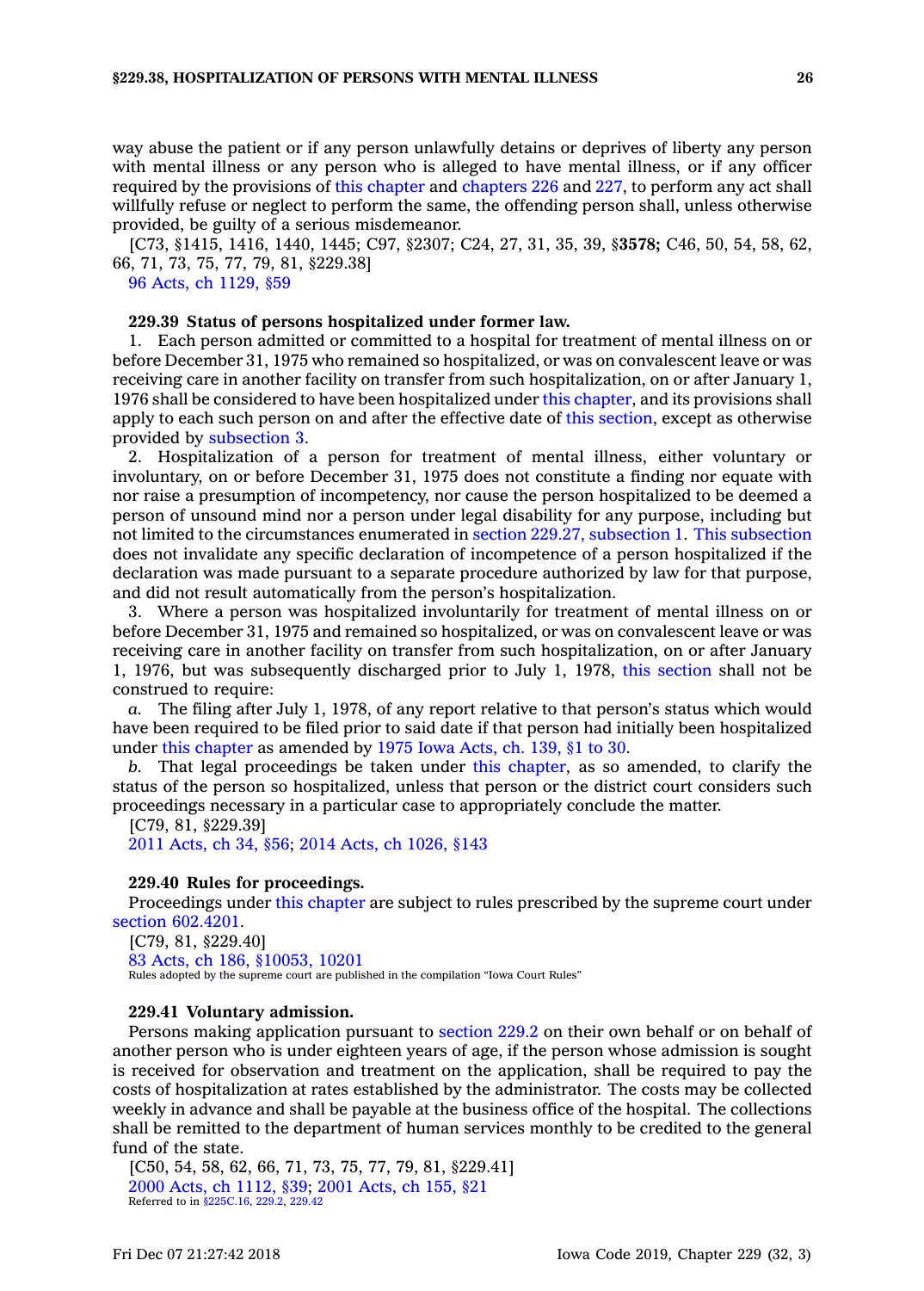## **229.42 Costs paid by county.**

1. If <sup>a</sup> person wishing to make application for voluntary admission to <sup>a</sup> mental hospital established by [chapter](https://www.legis.iowa.gov/docs/code//226.pdf) 226 is unable to pay the costs of hospitalization or those responsible for the person are unable to pay the costs, application for authorization of voluntary admission must be made through <sup>a</sup> regional administrator before application for admission is made to the hospital. The person's county of residence shall be determined through the regional administrator and if the admission is approved through the regional administrator, the person's admission to <sup>a</sup> mental health hospital shall be authorized as <sup>a</sup> voluntary case. The authorization shall be issued on forms provided by the department of human services' administrator. The costs of the hospitalization shall be paid by the county of residence through the regional administrator to the department of human services and credited to the general fund of the state, provided that the mental health hospital rendering the services has certified to the county auditor of the county of residence and the regional administrator the amount chargeable to the mental health and disability services region and has sent <sup>a</sup> duplicate statement of the charges to the department of human services. A mental health and disability services region shall not be billed for the cost of <sup>a</sup> patient unless the patient's admission is authorized through the regional administrator. The mental health institute and the regional administrator shall work together to locate appropriate alternative placements and services, and to educate patients and family members of patients regarding such alternatives.

2. All the provisions of [chapter](https://www.legis.iowa.gov/docs/code//230.pdf) 230 shall apply to such voluntary patients so far as is applicable.

3. The provisions of this [section](https://www.legis.iowa.gov/docs/code/229.42.pdf) and of [section](https://www.legis.iowa.gov/docs/code/229.41.pdf) 229.41 shall apply to all voluntary inpatients or outpatients receiving mental health services either away from or at the institution.

4. If <sup>a</sup> county fails to pay the billed charges within forty-five days from the date the county auditor received the certification statement from the superintendent, the department of human services shall charge the delinquent county the penalty of one percent per month on and after forty-five days from the date the county received the certification statement until paid. The penalties received shall be credited to the general fund of the state.

[C50, 54, 58, 62, 66, 71, 73, 75, 77, 79, 81, §229.42]

96 Acts, ch [1183,](https://www.legis.iowa.gov/docs/acts/96/CH1183.pdf) §23; 97 [Acts,](https://www.legis.iowa.gov/docs/acts/97/CH0169.pdf) ch 169, §6; 98 Acts, ch [1218,](https://www.legis.iowa.gov/docs/acts/98/CH1218.pdf) §73; 2001 [Acts,](https://www.legis.iowa.gov/docs/acts/2001/CH0155.pdf) ch 155, §22; 2002 Acts, ch [1050,](https://www.legis.iowa.gov/docs/acts/2002/CH1050.pdf) §21; 2004 Acts, ch [1090,](https://www.legis.iowa.gov/docs/acts/2004/CH1090.pdf) §33; 2012 Acts, ch 1120, [§104,](https://www.legis.iowa.gov/docs/acts/2012/CH1120.pdf) 130; 2015 [Acts,](https://www.legis.iowa.gov/docs/acts/2015/CH0069.pdf) ch 69, [§68](https://www.legis.iowa.gov/docs/acts/2015/CH0069.pdf); 2015 [Acts,](https://www.legis.iowa.gov/docs/acts/2015/CH0138.pdf) ch 138, §37, 161, 162 Referred to in [§225C.16](https://www.legis.iowa.gov/docs/code/225C.16.pdf), [229.2](https://www.legis.iowa.gov/docs/code/229.2.pdf), [331.381](https://www.legis.iowa.gov/docs/code/331.381.pdf), [331.502](https://www.legis.iowa.gov/docs/code/331.502.pdf)

### **229.43 Nonresident patients.**

The administrator may place patients of mental health institutes who are nonresidents on convalescent leave to <sup>a</sup> private sponsor or in <sup>a</sup> health care facility licensed under [chapter](https://www.legis.iowa.gov/docs/code//135C.pdf) [135C](https://www.legis.iowa.gov/docs/code//135C.pdf), when in the opinion of the administrator the placement is in the best interests of the patient and the state of Iowa. If the patient was involuntarily hospitalized, the district court which ordered hospitalization of the patient must be informed when the patient is placed on convalescent leave, as required by section 229.15, [subsection](https://www.legis.iowa.gov/docs/code/229.15.pdf) 5.

[C24, 27, 31, 35, 39, §**3446;** C46, 50, 54, 58, 62, §222.36; C66, 71, 73, 75, 77, 79, 81, §229.43] 2000 Acts, ch [1112,](https://www.legis.iowa.gov/docs/acts/2000/CH1112.pdf) §40; 2012 Acts, ch 1120, [§105,](https://www.legis.iowa.gov/docs/acts/2012/CH1120.pdf) 130

## **229.44 Venue.**

1. Venue for hospitalization proceedings shall be in the county where the respondent is found, unless the matter is transferred pursuant to **Iowa court rule [12.15](https://www.legis.iowa.gov/docs/ACO/CourtRulesChapter/12.pdf)** for the involuntary hospitalization of persons with mental illness, in which case venue shall be in the county where the matter is transferred for hearing.

2. After an order is entered pursuant to [section](https://www.legis.iowa.gov/docs/code/229.13.pdf) 229.13 or [229.14](https://www.legis.iowa.gov/docs/code/229.14.pdf), the court may transfer proceedings to the court of any county having venue at any further stage in the proceeding as follows:

*a.* When it appears that the best interests of the respondent or the convenience of the parties will be served by <sup>a</sup> transfer, the court may transfer the case to the court of the county of the respondent's residence.